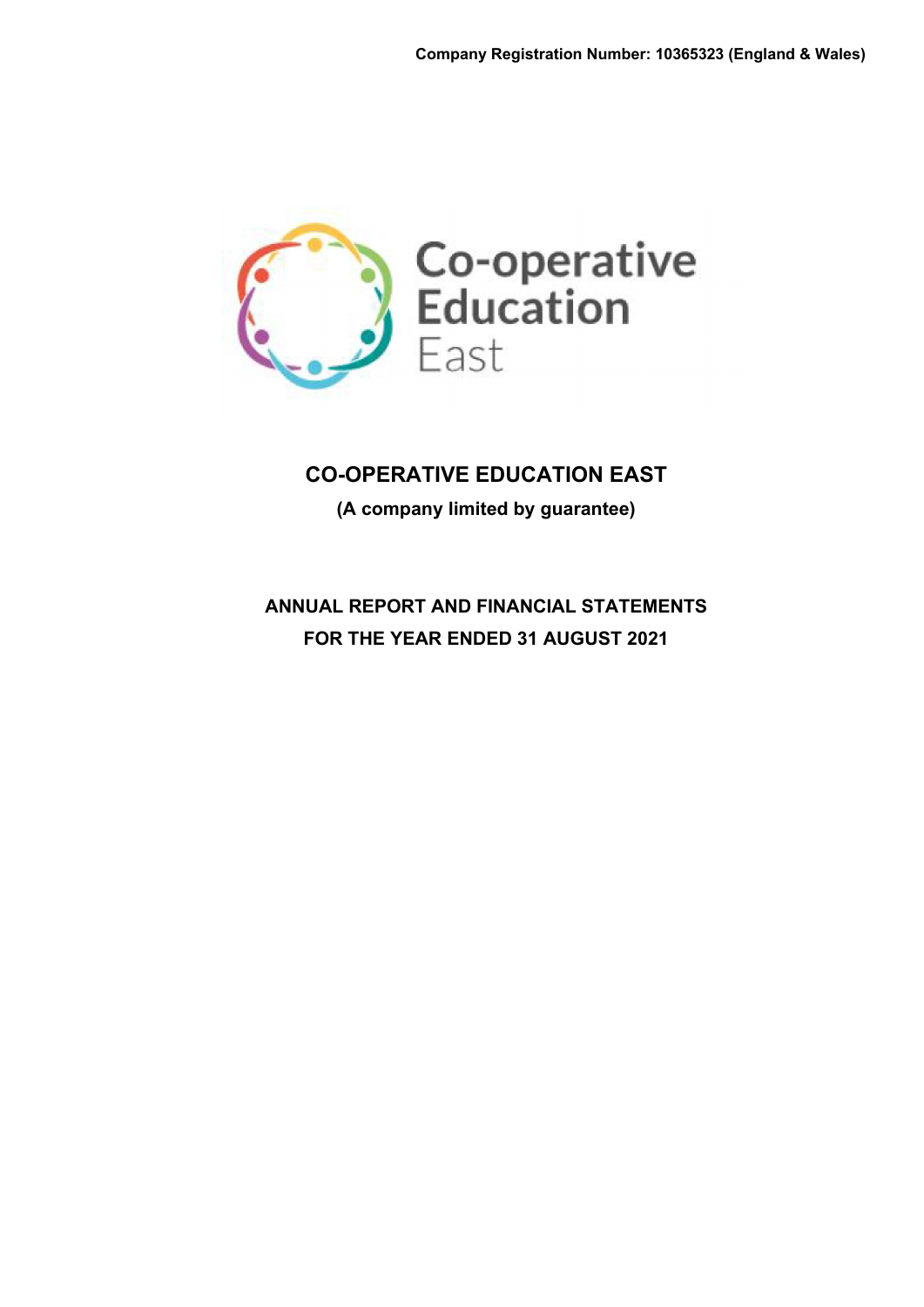**(A company limited by guarantee)**

# **CONTENTS**

|                                                                                | Page      |
|--------------------------------------------------------------------------------|-----------|
| Reference and administrative details                                           | 1         |
| <b>Trustees' report</b>                                                        | $2 - 10$  |
| Governance statement                                                           | $11 - 14$ |
| Statement on regularity, propriety and compliance                              | 15        |
| <b>Statement of Trustees' responsibilities</b>                                 | 16        |
| Independent auditors' report on the financial statements                       | 17 - 20   |
| Independent reporting accountant's report on regularity                        | $21 - 22$ |
| Statement of financial activities incorporating income and expenditure account | $23 - 24$ |
| <b>Balance sheet</b>                                                           | $25 - 26$ |
| <b>Statement of cash flows</b>                                                 | 27        |
| Notes to the financial statements                                              | $28 - 59$ |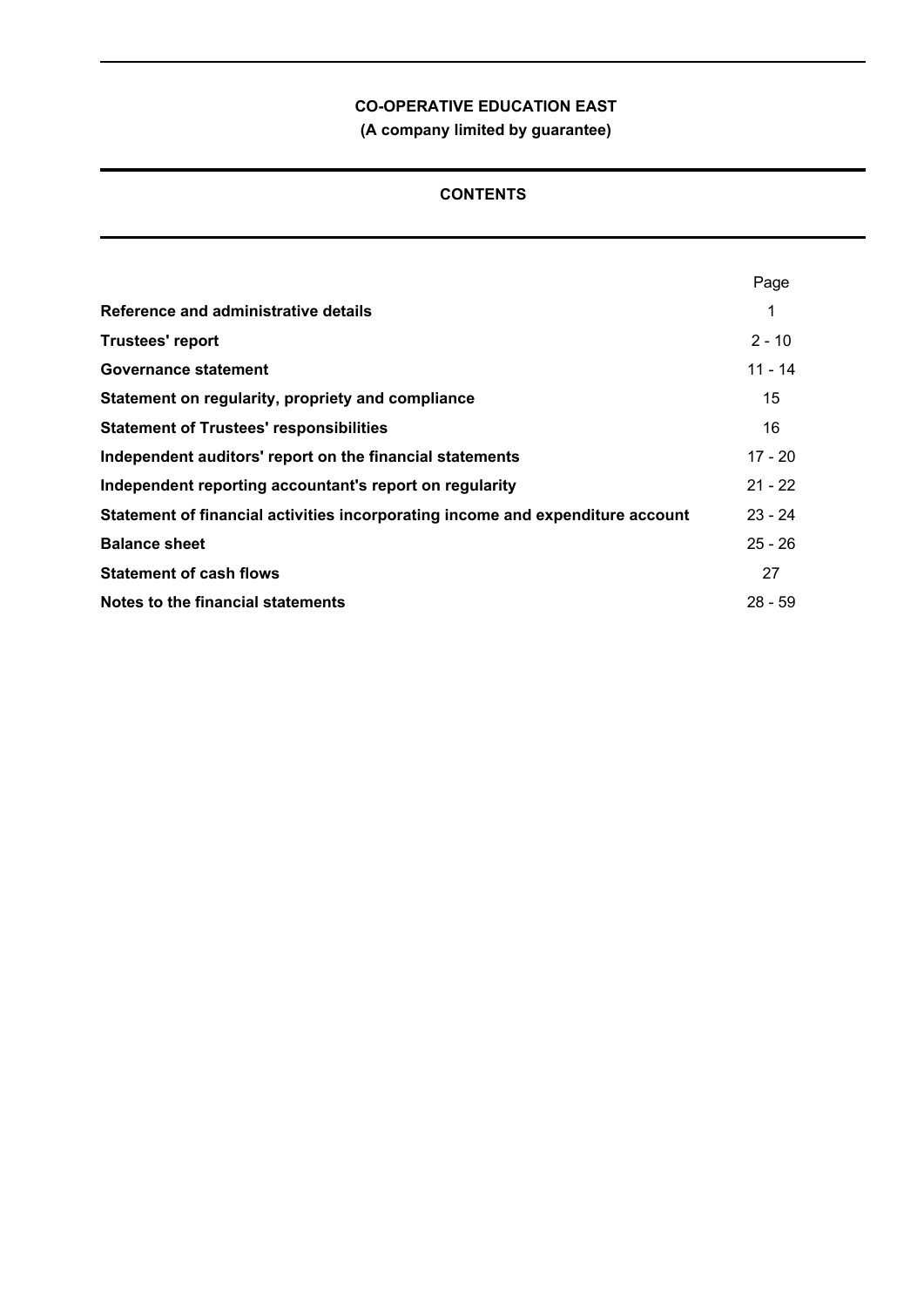# **(A company limited by guarantee)**

## **REFERENCE AND ADMINISTRATIVE DETAILS**

| <b>Members</b>                                            | <b>Clarke Willis MBE</b><br>Julie Fletcher<br>Jennifer Gill<br>Ceri Owen (appointed 24 March 2021)                                                                                                                                                                                         |
|-----------------------------------------------------------|--------------------------------------------------------------------------------------------------------------------------------------------------------------------------------------------------------------------------------------------------------------------------------------------|
| <b>Trustees</b>                                           | Julie Fletcher, Chair<br>Paul Bunn, Accounting Officer<br>Nick O'Dell<br>David Clover<br>Kathryn Dunning                                                                                                                                                                                   |
| <b>Company registered</b><br>number                       | 10365323                                                                                                                                                                                                                                                                                   |
| <b>Company name</b>                                       | Co-operative Education East                                                                                                                                                                                                                                                                |
| Principal and registered Bunwell Primary School<br>office | The Old Turn Pike<br><b>Bunwell</b><br><b>Norfolk</b><br><b>NR16 1SN</b>                                                                                                                                                                                                                   |
| <b>Chief Executive Officer</b>                            | Paul Bunn                                                                                                                                                                                                                                                                                  |
| <b>Senior Leadership Team</b>                             | Paul Bunn, Chief Executive Officer<br>Simon Gray, Chief Finance Officer<br>Emily Husbands, Headteacher at Bunwell Primary School<br>Matthew Gamble, Headteacher at Banham Primary School<br>Lisa Heath, Headteacher at Thompson Primary School<br>Natasha Clarke, Trust Deputy Headteacher |
| <b>Independent auditors</b>                               | <b>MA Partners Audit LLP</b><br><b>Chartered Accountants</b><br>7 The Close<br>Norwich<br>Norfolk<br>NR14DJ                                                                                                                                                                                |
| <b>Bankers</b>                                            | Lloyds Bank Plc<br>16 Gentleman's Walk<br>Norwich<br>NR <sub>2</sub> 1L <sub>Z</sub>                                                                                                                                                                                                       |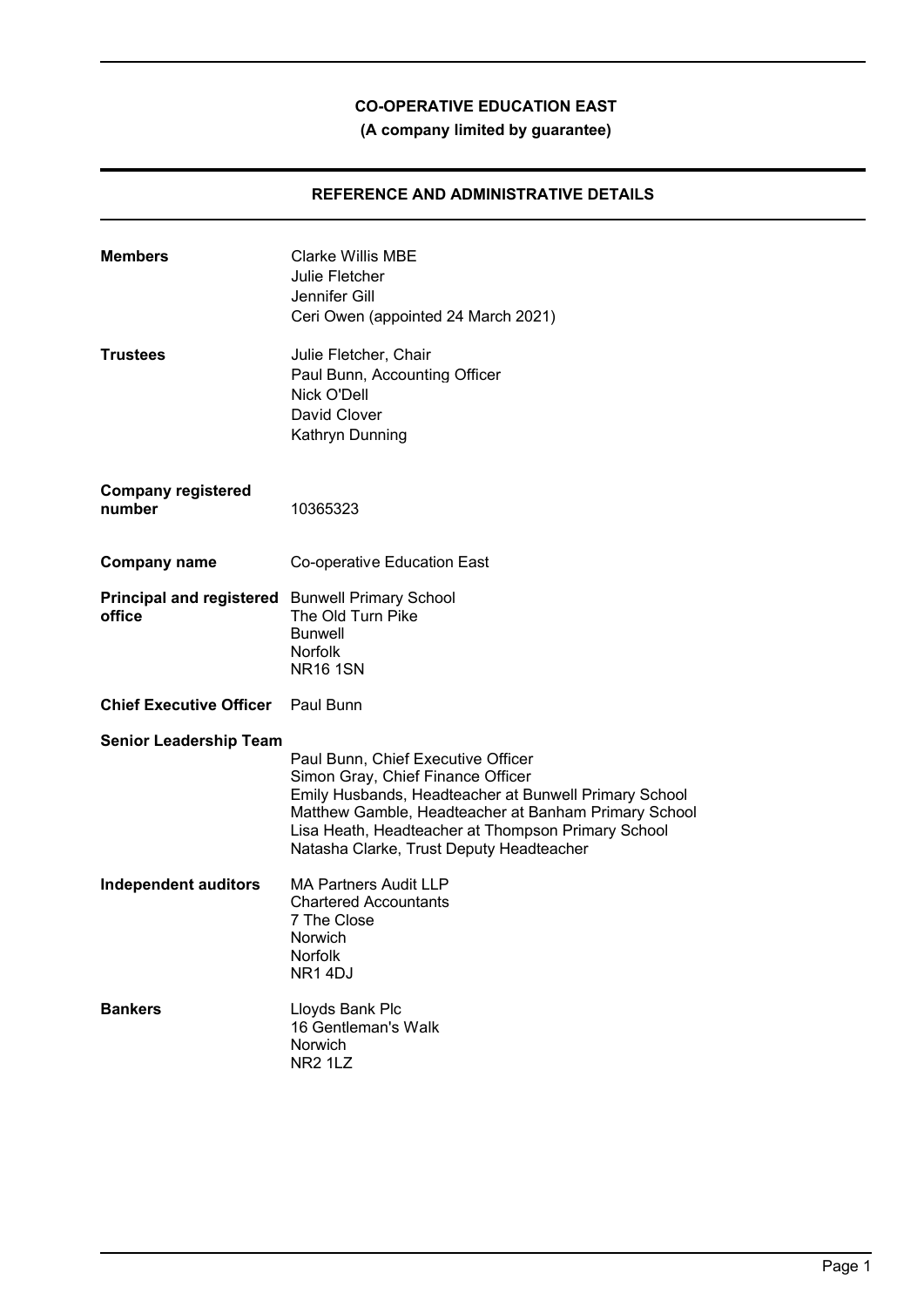### **(A company limited by guarantee)**

### **TRUSTEES' REPORT FOR THE YEAR ENDED 31 AUGUST 2021**

The Trustees present their annual report together with the financial statements and auditor's report of the charitable company for the year 1 September 2020 to 31 August 2021. The annual report serves the purposes of both a Trustees' Report, and a Directors' Report under company law.

The Trust operates three primary schools for pupils aged 3 to 11 serving the South Norfolk villages of Banham, Bunwell and Thompson. It has a pupil capacity of 315 and had a roll of 279 in the school census in January 2021. There were no schools joining the Trust during the academic year.

### **Structure, governance and management**

### **a. Constitution**

The Trust is a charitable company limited by guarantee and an exempt charity.

The charitable company's memorandum and articles of association are the primary governing document of the Trust.

The Trustees of Co-operative Education East are also the Directors of the charitable company for the purpose of company law.

Each school operates as a trading arm of the company and are known as Banham Primary School, Bunwell Primary School and Thompson Primary School.

Details of the Trustees who served during the year are included in the reference and administrative details on page 1.

The principal objects of the Trust are to advance for the public benefit education in the United Kingdom. In particular, but without prejudice to the generality of foregoing by establishing, maintaining, carrying on, managing and developing a school offering a broad curriculum with a strong emphasis on a values led education.

### **b. Members' liability**

Each Member of the charitable company undertakes to contribute to the assets of the charitable company in the event of it being wound up while they are a Member, or within one year after they cease to be a Member, such amount as may be required, not exceeding £10, for the debts and liabilities contracted before they ceased to be a Member.

### **c. Trustees' indemnities**

The Trust has opted in to the Department for Education's risk protection arrangement (RPA), an alternative to insurance where UK Government funds cover losses that arise. This scheme protects Trustees and officers from claims arising from negligent acts, error or omissions occurring whilst on Trust business, and provides cover up to £10,000,000.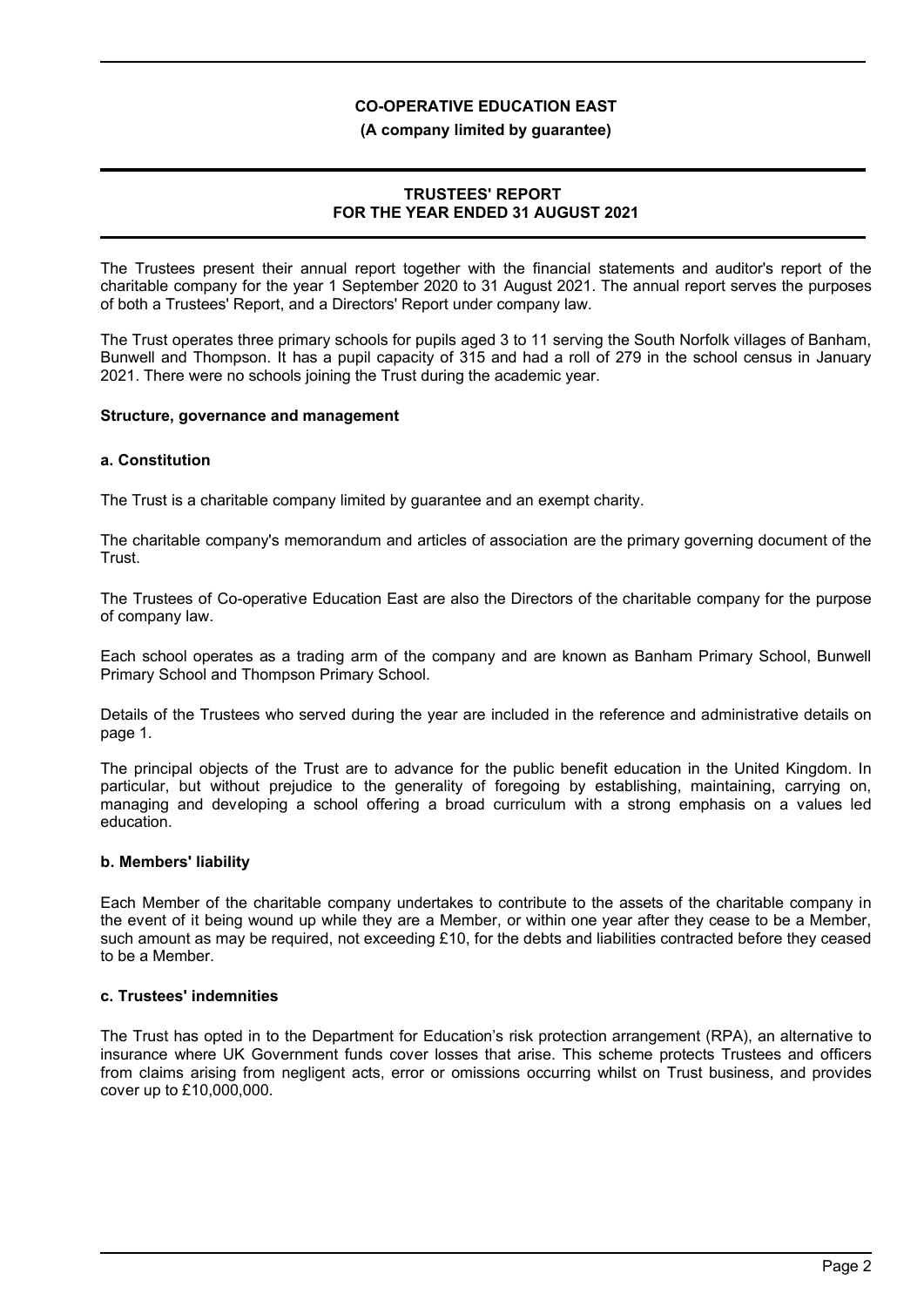### **(A company limited by guarantee)**

### **TRUSTEES' REPORT (CONTINUED) FOR THE YEAR ENDED 31 AUGUST 2021**

### **Structure, governance and management (continued)**

### **d. Method of recruitment and appointment or election of Trustees**

The management of the Trust is the responsibility of the Trustees who are elected and co opted under the terms of the memorandum and articles of association. In accordance with the Academy Trust Handbook, the Trust has appointed a Professional Clerk to assist with the oversight of governance and recruitment moving forward.

### **e. Policies adopted for the induction and training of Trustees**

All Trustees and local governors complete a skills matrix annually which is reviewed by the CEO and Chair.

Any gaps form the basis of future recruitment.

Every Trustee and Local Governor undergoes annual safeguarding training delivered by an experienced DSL. In addition, new and current Trustees undertake regular continuing professional development tailored to their role and responsibilities.

The training and induction provided for new Trustees will depend on their existing experience and will include accompanied visits with the CEO to some of the Trust schools to view strengths and potential risks at first hand and meet senior leaders and business leaders across the Trust.

Additionally, Trustees are introduced to policies, procedures, minutes, accounts, budgets, plans and other documents as applicable that they will need to undertake their role as Trustees. As there is expected to be only one or two new Trustees a year, induction will be carried out informally, supplemented by resources and courses provided by external agencies such as the NGA and the Key. The induction will be tailored specifically to the individual.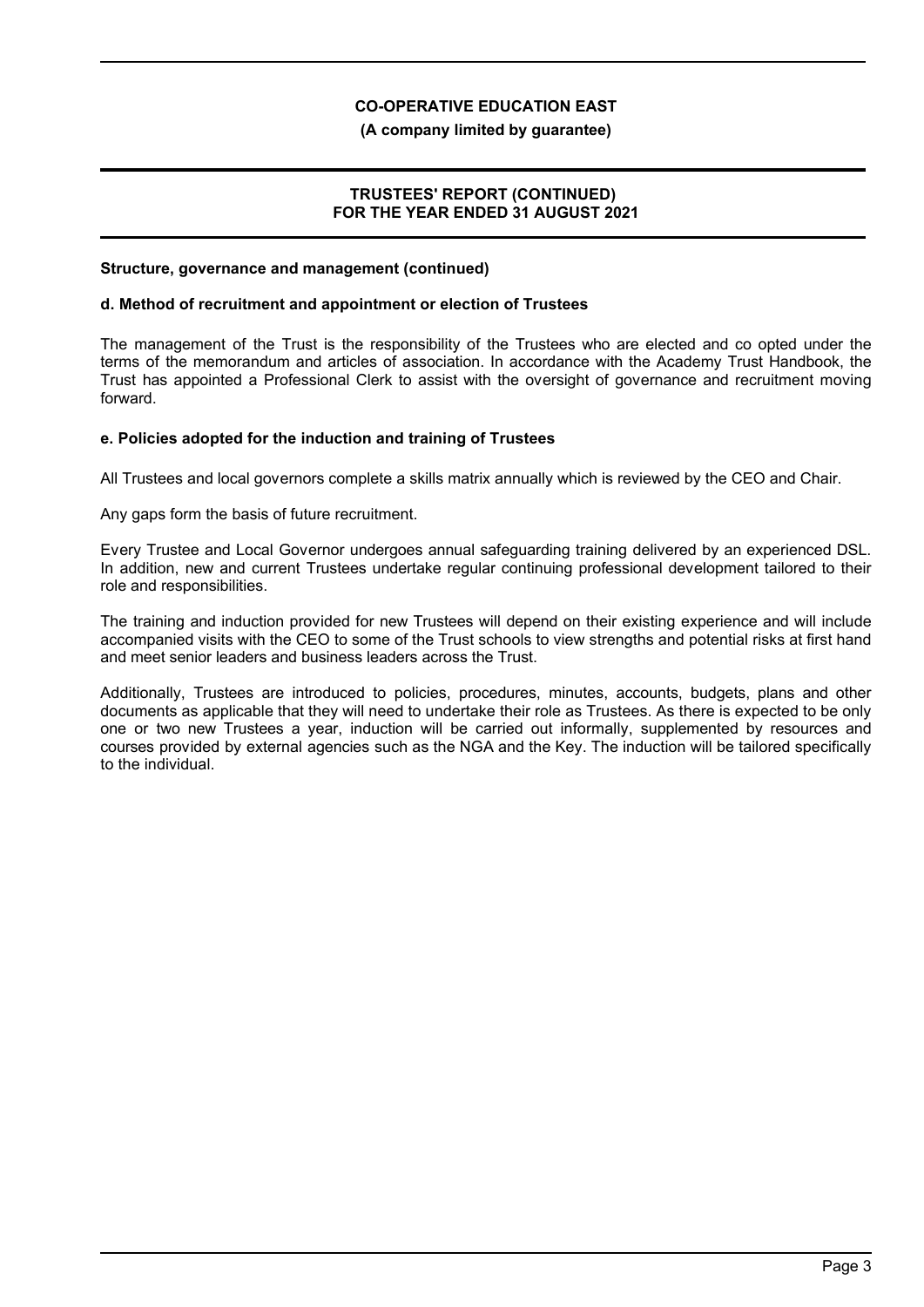### **(A company limited by guarantee)**

### **TRUSTEES' REPORT (CONTINUED) FOR THE YEAR ENDED 31 AUGUST 2021**

### **Structure, governance and management (continued)**

### **f. Organisational structure**

The Trust follows the governance and executive structures outlined by the Department for Education. Our Members appoint Trustees who are accountable for every aspect of the Trust, including the performance management of the CEO.

The Trust's Scheme of Delegation sets out the governance arrangements. The Trust operates a three tier governance model: The Members provide overview of the co-operative values and ethos of the Trust primarily at the AGM (Tier 1); The Trustees retain oversight and responsibility for the strategy, direction and performance of the schools within the Trust (Tier 2) meeting bimonthly and analysing high level data, reports and minutes; but wherever possible, governance responsibilities are delegated down to the individual school's own Local Governing Body (Tier 3), which meets at least once per term. Whilst schools have responsibility for their own budgets and expenditure within agreed limits, oversight, scrutiny and control of financial matters is performed by the Finance and Audit committee, which is a sub-committee of the Board of Trustees.

Trustees also delegate the executive function to the CEO and Trust Senior Leadership Team ("SLT") who are responsible for the day to day running of the schools.

The SLT is responsible for overall spending, scrutinised by the Chief Finance Officer and overseen by the Trustees.

In accordance with the Academy Handbook, the Trust recognises a knowledgeable governance professional (or company secretary) is an essential part of its tool kit. Therefore, the Trust has appointed a Professional Clerk, recognising that they:-

- Ensure the Board works in compliance with the appropriate legal and regulatory framework, and understands the potential consequences of non-compliance
- Provide independent advice on procedural matters relating to operation of the Board
- Provide administrative and organisational support

### **g. Arrangements for setting pay and remuneration of key management personnel**

Our Trust Scheme of Delegation indicates that pay, conditions and contractual terms for the CEO are the responsibility of Chair of Trustees.

Performance management and pay and conditions for the Headteachers in the Trust are the responsibility of the CEO. This responsibility no longer rests with Local Governing Bodies as in the past to ensure greater rigour and consistency and ensure all elements of pay and performance management are dealt with by a common format across the Trust. This method of working also assists ongoing planning for sustainable leadership and ensures equality across the Trust.

#### **h. Related parties and other connected charities and organisations**

The Trust is part of the wider Co-operative movement and is a member of CSNET. CSNET has been commissioned to provide services and support for the co-operative network. CSNET is a not-for-profit organisation, whose purpose is to strengthen the identity, voice and capacity of the Co-operative Schools movement, through work with trusts, schools, and in classrooms.

In addition to this our schools also continue to work within their local clusters (as allocated by the Local Authority prior to conversion). Details of related party transactions that arose in the period are included in note 26.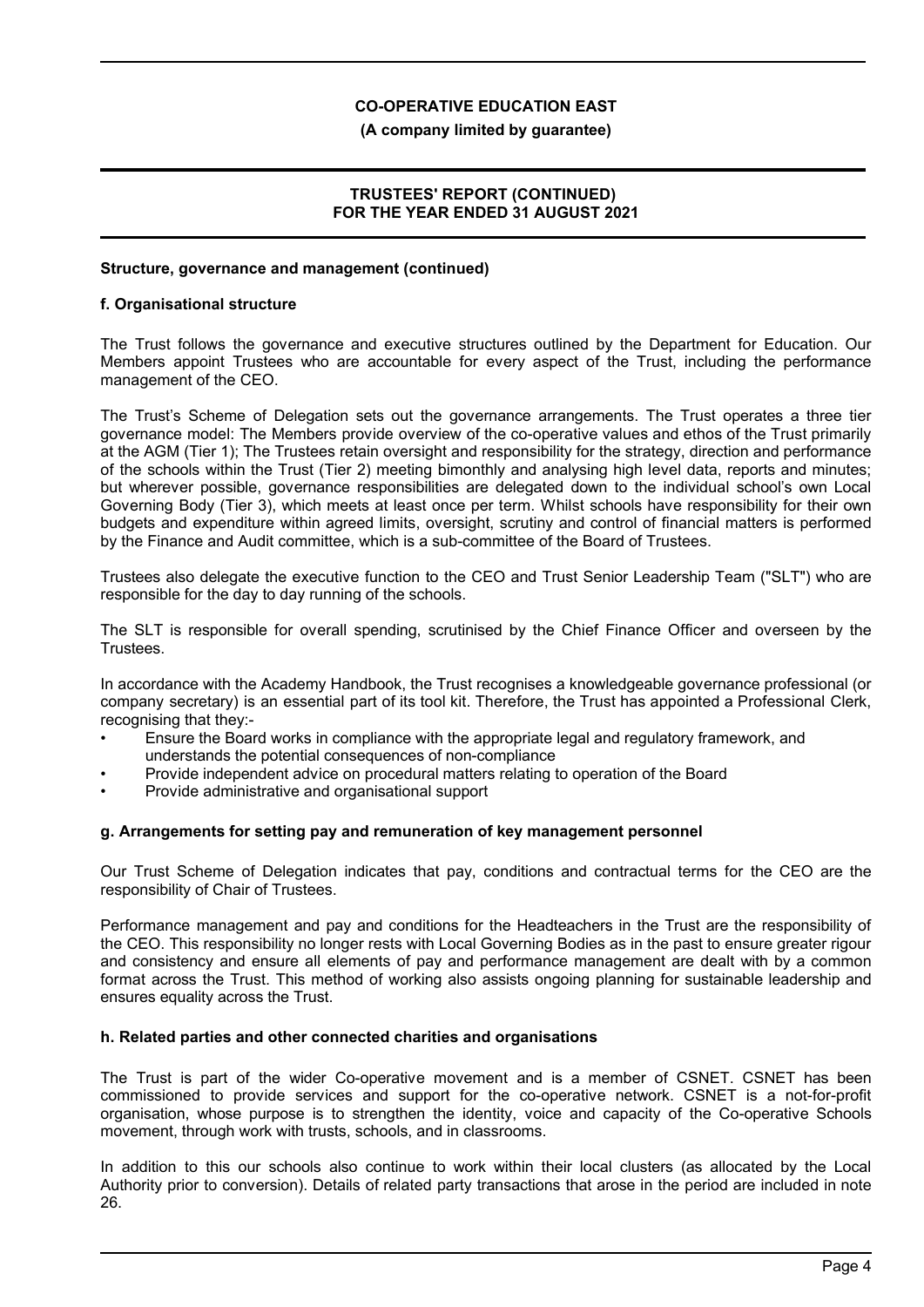### **(A company limited by guarantee)**

### **TRUSTEES' REPORT (CONTINUED) FOR THE YEAR ENDED 31 AUGUST 2021**

### **Structure, governance and management (continued)**

### **i. Trade union facility time**

Each school contributes to the combined Trade Union Facility arrangement via the Local Authority.

### **Objectives and activities**

### **a. Objects and aims**

The Trust's Objects are set out in paragraph 4 of its Articles of Association. In summary the Trust's objects are specifically restricted to the following:

• To advance for the public benefit education in the United Kingdom in particular but without prejudice to the generality of the forgoing, by establishing, maintaining, carrying on, managing and developing schools offering a broad and balanced curriculum.

For the Trust to fully realise its aims, we recognise the role that the family, the immediate community and other schools and agencies have to play in the development of the children and we actively encourage their participation in the education of the children in our care. The Trust also uses the internationally recognised Cooperative Values and Principles as a principle factor.

The aims of the Trust are:

- to stimulate intellectual growth by encouraging enquiry and a love of learning;
- to teach children how to communicate effectively and to provide challenges and opportunities for each child's social, intellectual, emotional and physical development;
- to provide equal opportunity for each pupil to achieve their true potential;
- to provide for pupils a sensitive and stable community in which to work so every child can have the confidence to develop both as an individual and as a responsible member of society;
- to provide a secure and ordered environment in which pupils will be encouraged to respect themselves, others and the environment; and
- to prepare them to cope with the demands and rapidly changing circumstances of our modern world.

This can be summarised succinctly by the Trust-wide vision which all schools have adopted, which is to CARE. That is to ensure our children are:

- **C**ONFIDENT
- **A**BLE TO MEET FUTURE CHALLENGES
- **R**ESPONIBLE MEMBERS OF THE COMMUNITY
- **E**FFECTIVE LEARNERS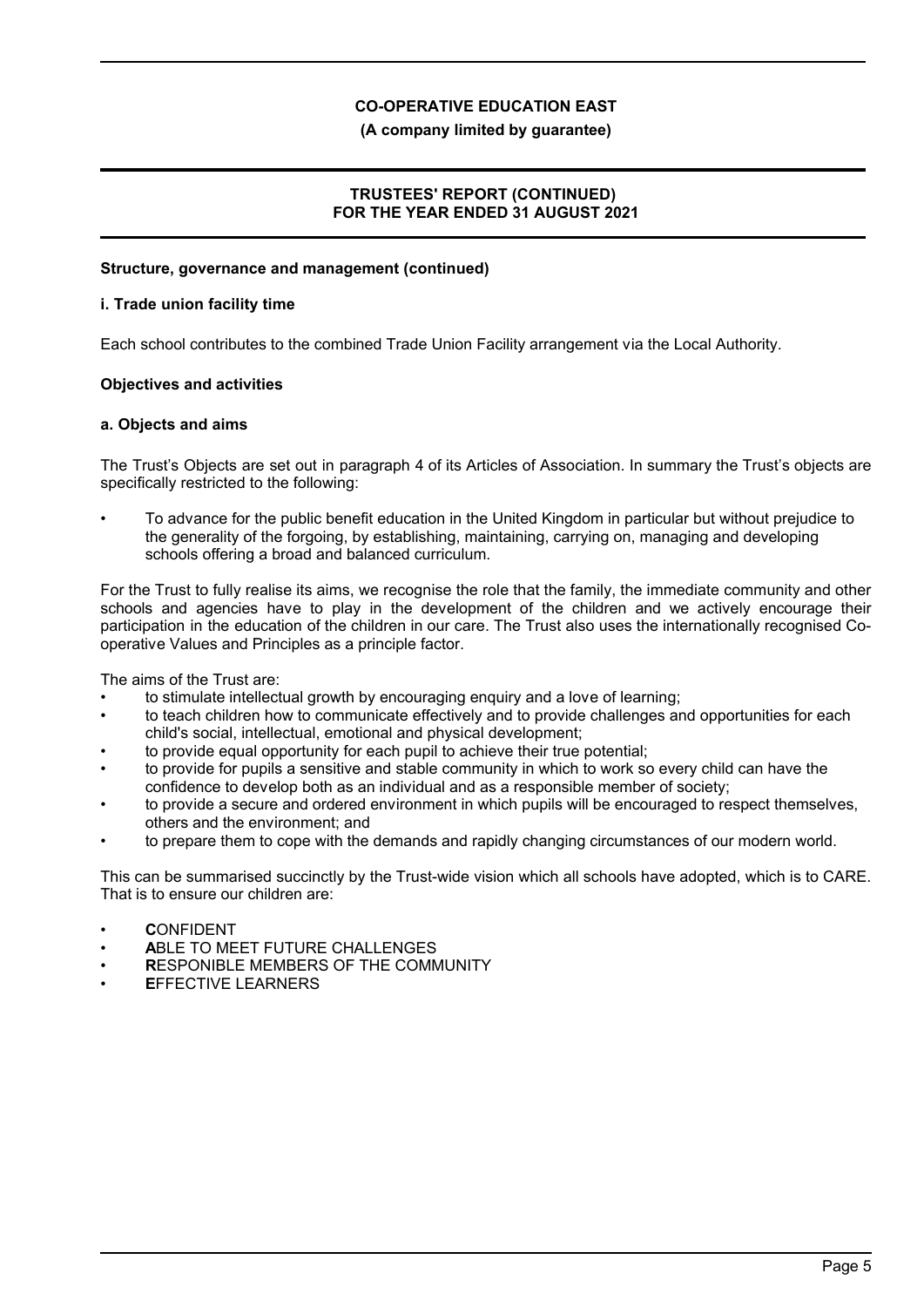### **(A company limited by guarantee)**

### **TRUSTEES' REPORT (CONTINUED) FOR THE YEAR ENDED 31 AUGUST 2021**

### **Objectives and activities (continued)**

### **b. Objectives, strategies and activities**

Small rural village primary schools pose their own unique challenges: with a PAN of 15 per year, classes are split; budgets are limited; and, staffing bodies are small. However, we are proud to represent this group and be a voice for small schools so that we can meet the Trust's objective - to provide a first-class education to primary school children, in line with our Co-operative values, so that they can all achieve their full potential.

To meet our CARE vision we aim to stimulate the following attitudes in the children through a wide range of activities and experiences:

- a desire to learn and to take an active part in their own personal development;
- a 'can do' attitude towards all aspects of school life;
- an ability to express themselves creatively and use creative thought in solving problems;
- a desire to do their best for themselves and for others:
- positive behaviour, both in and out of school; and
- self-respect and respect for others, their beliefs, values and property.

We aim to provide an environment which supports pupils in realising these aims by:

- ensuring that the needs of pupils are met through quality professional planning and teaching;
- ensuring that all pupils have equal regard and access to the whole curriculum;
- providing a broad, balanced and relevant curriculum within the framework of the National Curriculum and school policies;
- meeting, with sensitivity, the pastoral needs of pupils; and
- providing security for all pupils through positive, fair and consistent discipline.

School improvement priorities vary across the Trust focusing on the individual needs of each school to maximise the education of the children.

### *Activities*

Despite the Global pandemic, the Trust has achieved a number of activities during the academic year 2020/21, including some of the following highlights: -

- Successful change of class structure at Banham Primary School, bringing parity across the Trust so there are 3 EYFS classes and all of KS1 are now taught together;
- The Trust signed up to be early adopters of the new EYFS framework;
- Successfully planned and rolled out IT upgrade across the Trust, which is now fully signed up to using Google for Education across the Trust;
- Governance structure has been revised and remodelled;
- During lockdown 2:
	- o Staff embraced Google Classroom and Class Dojo substantially increasing the number of live interactive lessons;
	- o All schools met the expanded definition of key worker and vulnerable children one school had almost 50% of the children in school during lockdown 2;
- A key priority from the schools SDIP has been met. The Trust priority was to implement the statutory changes with the SRE curriculum. By using Jigsaw, the PHSE Association and RSE the schools now meet the new statutory requirements;
- In depth maintenance and building surveys completed and significant building works carried out in Summer 2021 across the Trust.

The Trust's activities cover a broad curriculum range. Beyond the curriculum, extracurricular clubs operate in each school and inter school activities are a regular feature alongside other members of the local cluster. School visits and experiences are also regularly available for all pupils with the aim of providing experiences beyond that which they would normally receive.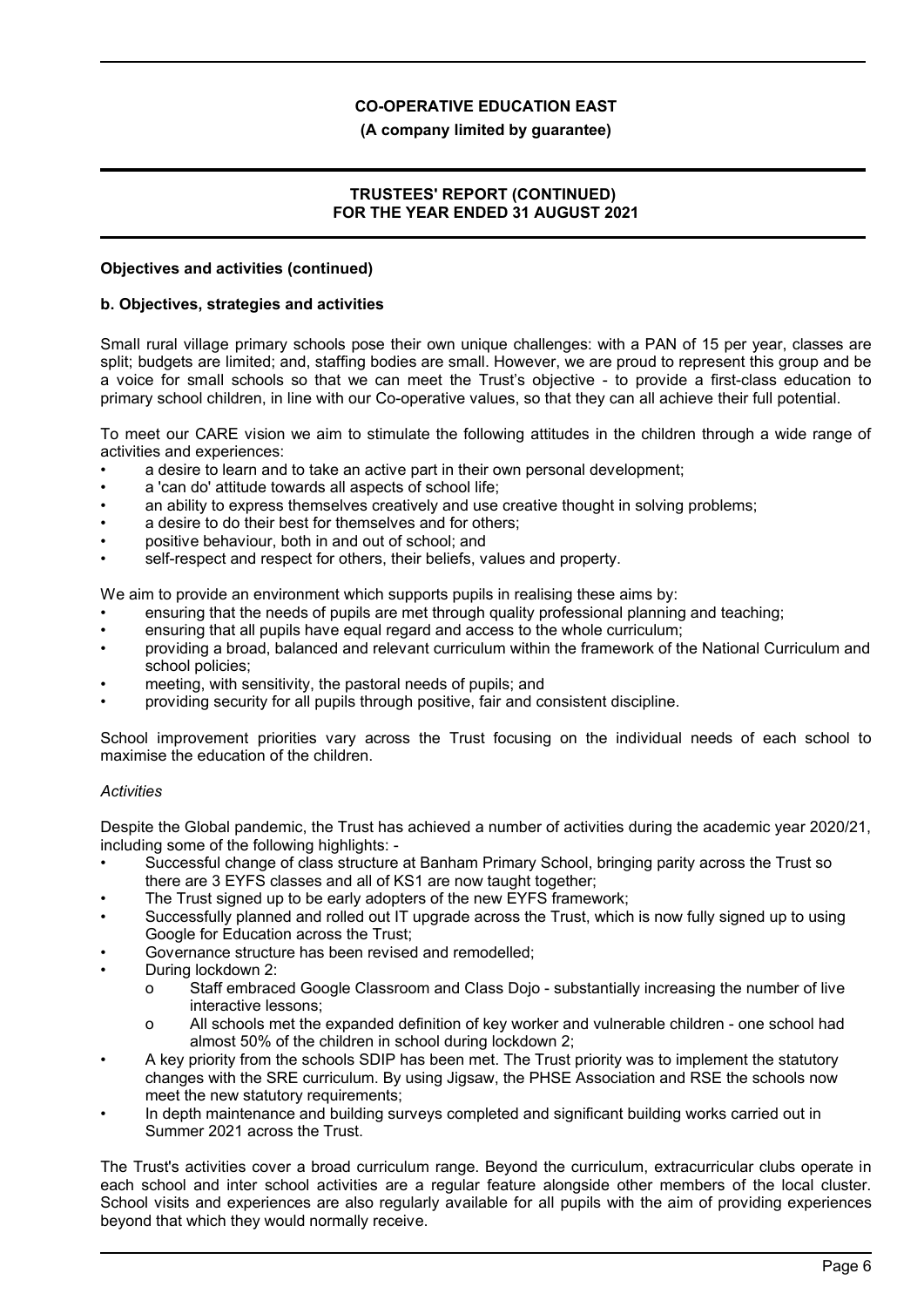### **(A company limited by guarantee)**

### **TRUSTEES' REPORT (CONTINUED) FOR THE YEAR ENDED 31 AUGUST 2021**

### **Objectives and activities (continued)**

### **c. Public benefit**

The Trustees recognise their charitable responsibilities for the advancement of education as described in the Charity Commission's Statement of Recommended Practice. They have also considered public benefit guidance issued by the Charity Commission. The Trustees have recorded in this report the activities carried out by the Trust in order to further charitable purposes for the public benefit.

### **Strategic report**

#### **Achievements and performance**

### **a. Key performance indicators**

Whilst the gathering of school data has been impacted by the global Covid-19 pandemic for the second year making benchmarking very challenging, our schools have continued to gather data internally in order to provide a benchmark for performance against the other schools in the Trust and to identify areas of strength and weakness, which in turn is used to identify areas for future development.

Internal Trust data continues to show that each school has its own unique needs and priorities and each school's improvement plan focuses on those needs with 2 school specific objectives with a further Trust-wide objective to implement cohesion, support and the sharing of ideas, skills and expertise in order to further the education of children.

Throughout the pandemic all schools within the Trust have remained open for key worker and vulnerable children Free School meals have been provided and remote education has been delivered to children ineligible to attend school during the national lockdowns. This included timetabled learning each day focusing on core subjects, as well as elements of bespoke topic work to ensure children had access to as much of the national curriculum as possible, despite it being suspended. The remote learning package included a significant element of blended learning, both of paper based resources, the Oak Academy resources and on-line lessons in the form of pre-recorded class teacher videos. All schools provided safe access hubs for parents and carers to enable collection of further remote learning provision throughout lockdown.

Whilst acknowledging the challenges that the Trust will face as we deal with the ongoing and subsequent after effects of the Covid-19 pandemic, the Trustees fully recognise the need for continued improvement in each individual school. Relevant improvement plans are in place and all of our schools are focused on achieving the Trust's aims of high standards for both achievement and attainment for all of our young people.

### **b. Going concern**

After making appropriate enquiries, the Board of Trustees has a reasonable expectation that the Trust has adequate resources to continue in operational existence for the foreseeable future. For this reason, it continues to adopt the going concern basis in preparing the financial statements. Further details regarding the adoption of the going concern basis can be found in the accounting policies.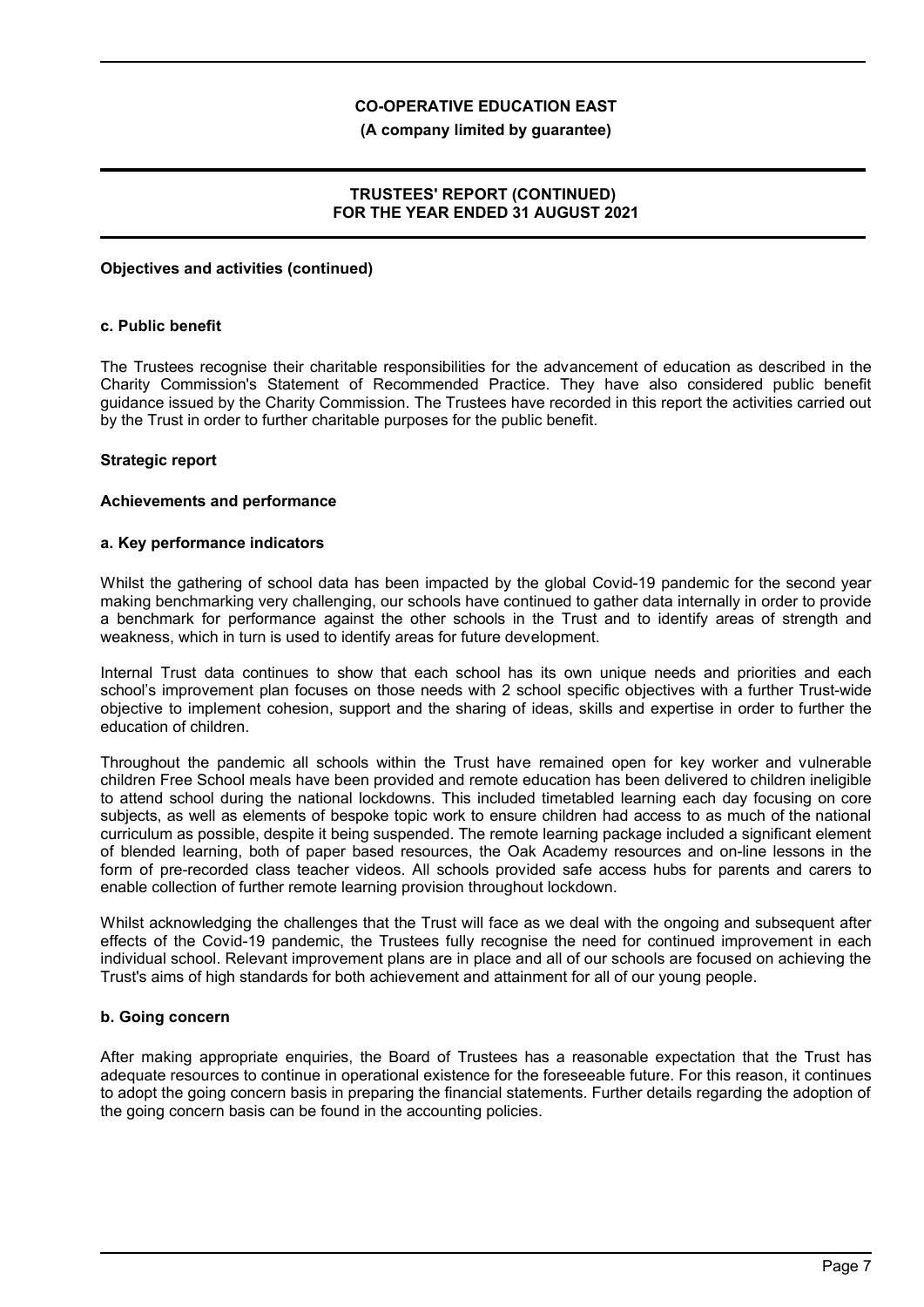### **(A company limited by guarantee)**

### **TRUSTEES' REPORT (CONTINUED) FOR THE YEAR ENDED 31 AUGUST 2021**

### **Strategic report (continued)**

### **Financial review**

During the year, the Trust received total income of £1,856,368 and incurred total expenditure of £1,872,825. Actuarial losses on the defined benefit pension scheme were £264,000. Net movement in funds for the year was therefore a deficit of £280,457.

Excluding pension reserve and restricted fixed asset funds, the Trust generated a surplus of £86,921.

### **a. Reserves policy**

The Trust will work towards establishing a level of free reserves\* to provide sufficient working capital to cover unforeseen delays between spending and receipt of grants, provide a cushion to deal with unexpected emergencies such as urgent maintenance, and allow for fluctuations in pupil numbers in future years. They will aim for the level of these reserves to be in the range of £100,000 to £150,000; representing approximately:

- One month's payroll (the lower end of the range)
- 11.5% of GAG (the higher end of the range)

The actual level of reserves held will be determined by the Trustees annually in accordance with the review and approval of on-going budget setting, so this can fluctuate depending on operational needs and strategic investment priorities.

\* For the purpose of the Trust policy, this will constitute unrestricted funds and any restricted GAG funds, but exclude any other restricted funds or donations provided for specific purposes.

As at 31 August 2021, the Trust held free reserves of £221,402 (2020: £134,458), with other restricted funds (excluding GAG funds) being £53,058 (2020: £53,081). The deficit held in the pension reserve was £1,479,000 (2020: £1,126,000 deficit) and the net book value of fixed assets was held in restricted fixed asset funds, being £2,438,519 (2020: £2,445,817).

### **b. Investment policy**

The Trust seeks to maximise returns from investments, minimise risk and maintain flexibility and access to funds.

#### **c. Principal risks and uncertainties**

The Trust has a risk register to identify major risks to which the Trust is exposed, in particular those relating to teaching, provision of facilities and other operational areas of the Trust, and its finances. The aim is for the risk register to be reviewed in the next academic year and made available for discussion by the Trustees.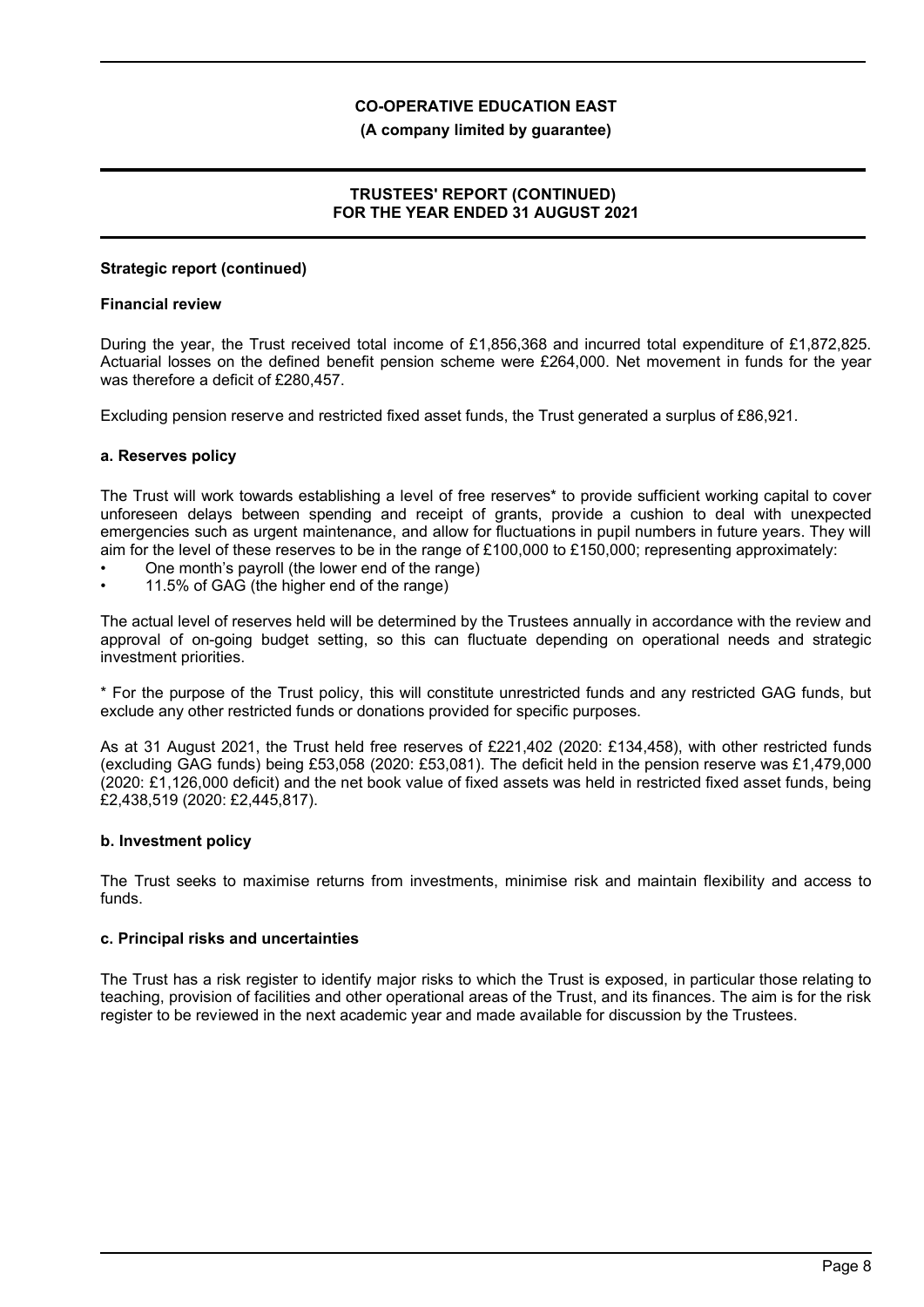### **(A company limited by guarantee)**

### **TRUSTEES' REPORT (CONTINUED) FOR THE YEAR ENDED 31 AUGUST 2021**

### **Fundraising**

The Trust does not actively raise funds from the school community. Professional fundraisers or commercial participators are not used. No complaints have been received in relation to fundraising activities. The Trust endeavours to take all practical measures to protect the public from unreasonable intrusion on a person's privacy, unreasonably persistent approaches and undue pressure to give.

The schools have Friends / PTA organisations that raise money through activities such as bake sales, nonuniform days etc. but those organisations choose how the money that they have raised will be spent in conjunction with the Headteacher of each school.

The Trust does not have any plans to raise significant monies via any Trust wide fundraising activity.

### **Plans for future periods**

- Embed our CARE vision into the curriculum and teaching at all three schools;
- Develop and implement our digital strategy across the Trust, with a rolling plan for expansion of IT to support and enhance blended learning;
- To continue to grow the Trust into Good and Outstanding schools in order to best achieve outstanding outcomes for all pupils in all schools;
- To develop strong links, partnerships and relationships with other small Multi Academy Trusts;
- To develop the Trust within the Eastern Region focusing on growth with other schools with the same mind set and values;
- To continue to develop co-operative values and principles in all aspects of the Trust, ensuring an evidential link between school improvement and being co-operative;
- To continue to develop a highly effective central services function to continue the smooth running of all schools allowing them to benefit from economies of scale and to focus on teaching and learning;
- To continue to develop the role of the Trust Deputy Headteacher to support the CEO and all Headteachers with school improvement;
- To maintain Banham Primary School's "outstanding" grading and to ensure the Trust's other schools are either "good" or "outstanding" by their next Ofsted;
- Progress and attainment measures to exceed National Standards across all schools in the Trust;
- Develop a Trust-wide building and maintenance programme to focus on improving the physical environment for learning across the Trust.

### **Funds held as custodian on behalf of others**

The Trust does not currently hold any funds on behalf of others.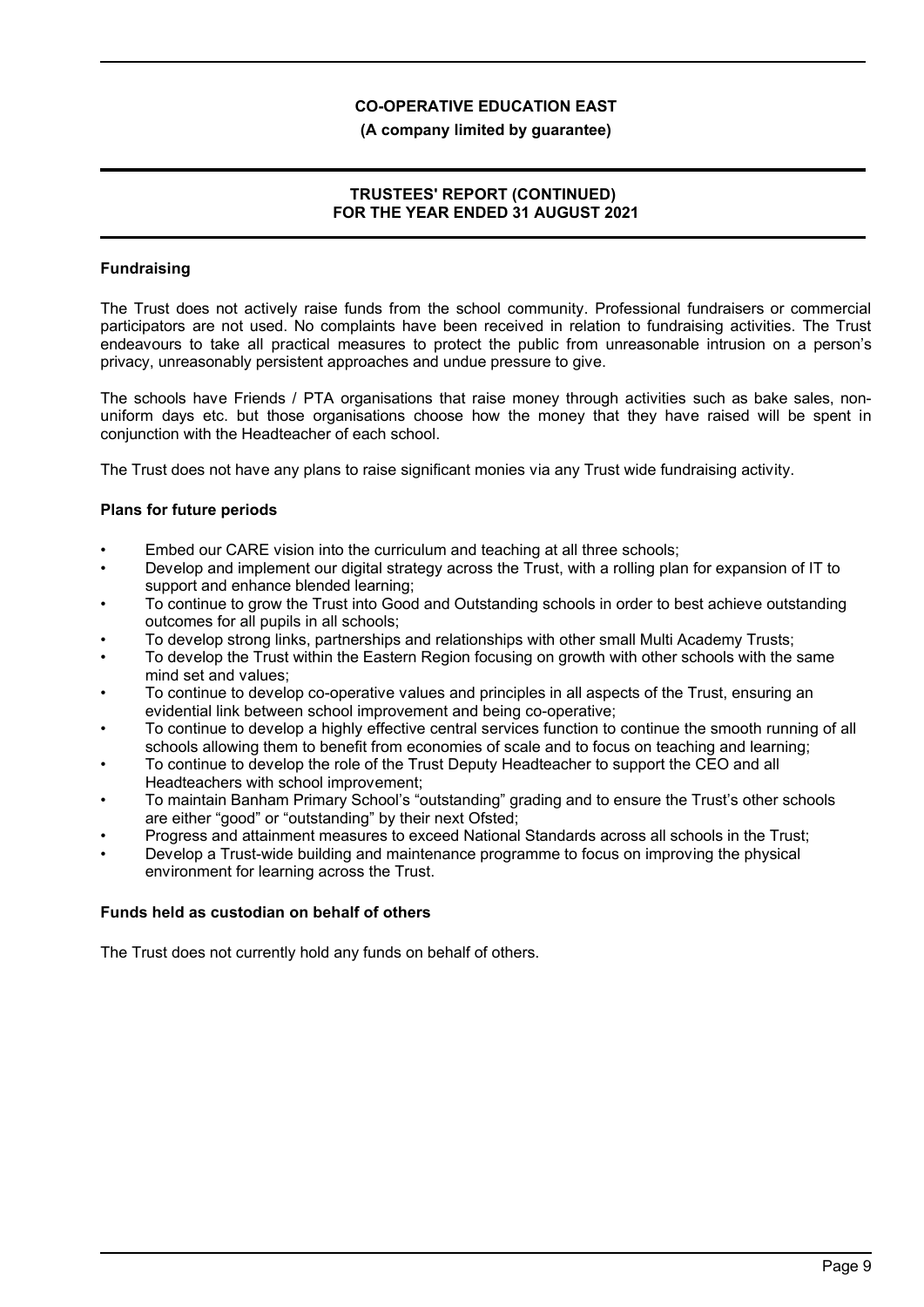**(A company limited by guarantee)**

## **TRUSTEES' REPORT (CONTINUED) FOR THE YEAR ENDED 31 AUGUST 2021**

## **Disclosure of information to auditors**

Insofar as the Trustees are aware:

- there is no relevant audit information of which the charitable company's auditors are unaware, and
- Trustees have taken all steps that they ought to have taken to make themselves aware of any relevant audit information and to establish that the auditors are aware of that information.

The Trustees' report, incorporating a strategic report, was approved by order of the Board of Trustees, as the company directors, on 7 December 2021 and signed on its behalf by:

of Fletcher

**Julie Fletcher Chair**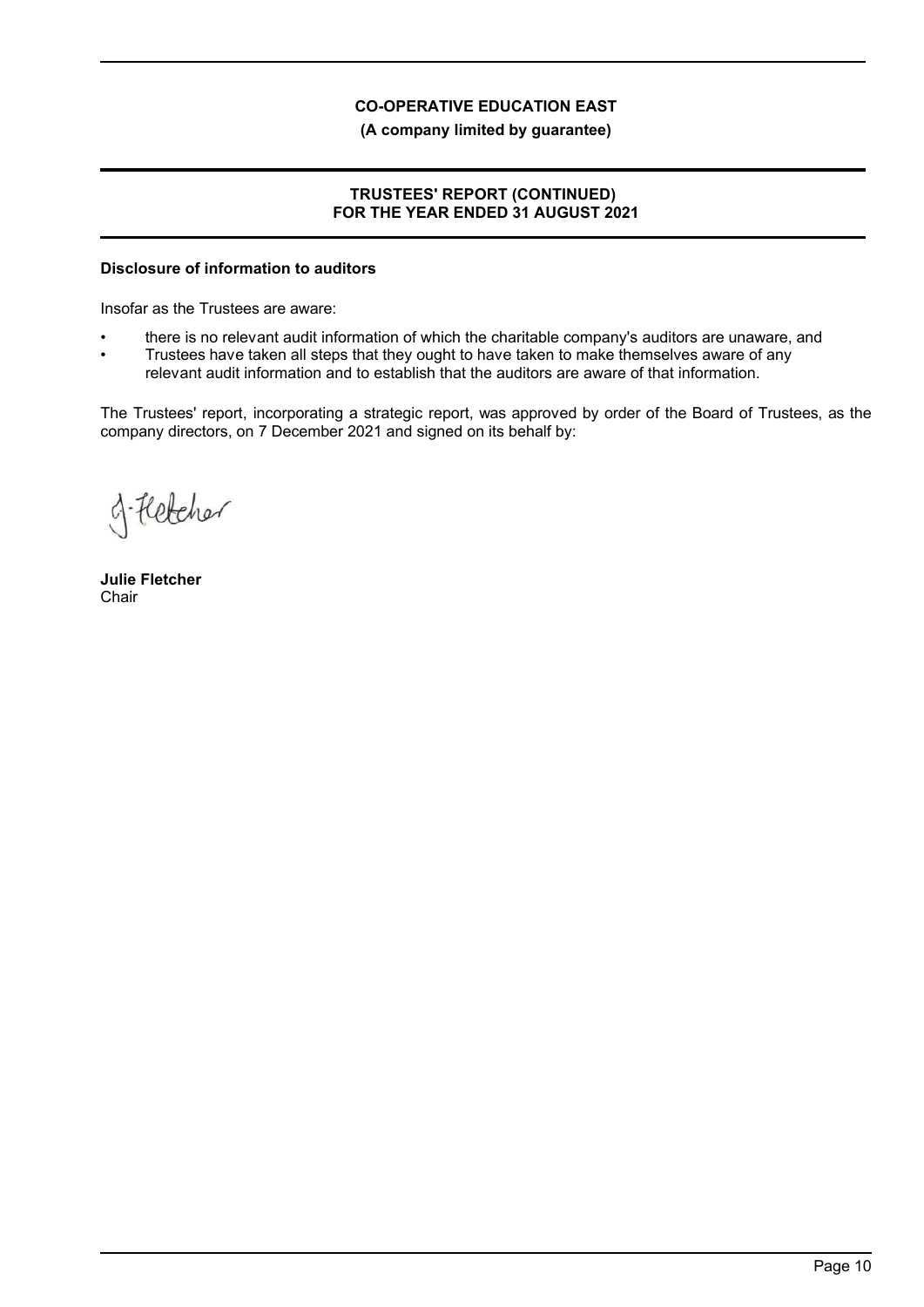### **(A company limited by guarantee)**

### **GOVERNANCE STATEMENT**

### **Scope of responsibility**

As Trustees, we acknowledge we have overall responsibility for ensuring that Co-operative Education East has an effective and appropriate system of control, financial and otherwise. However, such a system is designed to manage rather than eliminate the risk of failure to achieve business objectives, and can provide only reasonable and not absolute assurance against material misstatement or loss.

As Trustees, we have reviewed and taken account of the guidance in DfE's Governance Handbook and competency framework for governance.

The Board of Trustees has delegated the day-to-day responsibility to the CEO, as Accounting Officer, for ensuring financial controls conform with the requirements of both propriety and good financial management and in accordance with the requirements and responsibilities assigned to it in the funding agreement between Cooperative Education East and the Secretary of State for Education. They are also responsible for reporting to the Board of Trustees any material weaknesses or breakdowns in internal control.

### **Governance**

The information on governance included here supplements that described in the Trustees' report and in the Statement of Trustees' responsibilities. The Board of Trustees has formally met 5 times during the year, to ensure a robust focus on the management of finances is undertaken. As a result of Covid-19, all meetings have been held remotely.

Attendance during the year at meetings of the Board of Trustees was as follows:

| Trustee                       | Meetings attended | Out of a possible |
|-------------------------------|-------------------|-------------------|
| Julie Fletcher, Chair         | 5                 | ხ                 |
| Paul Bunn, Accounting Officer | 5                 | 5                 |
| Nick O'Dell                   |                   | 5                 |
| David Clover                  | 5                 | 5                 |
| Kathryn Dunning               | 5                 | 5                 |

Board members are appointed on the basis of the key skills offered by potential director volunteers.

Although only 5 Board of Trustee meetings were held during the year, all Trustees were also invited to attend Finance and Audit Committee meetings throughout the year to ensure effective oversight of funds was maintained.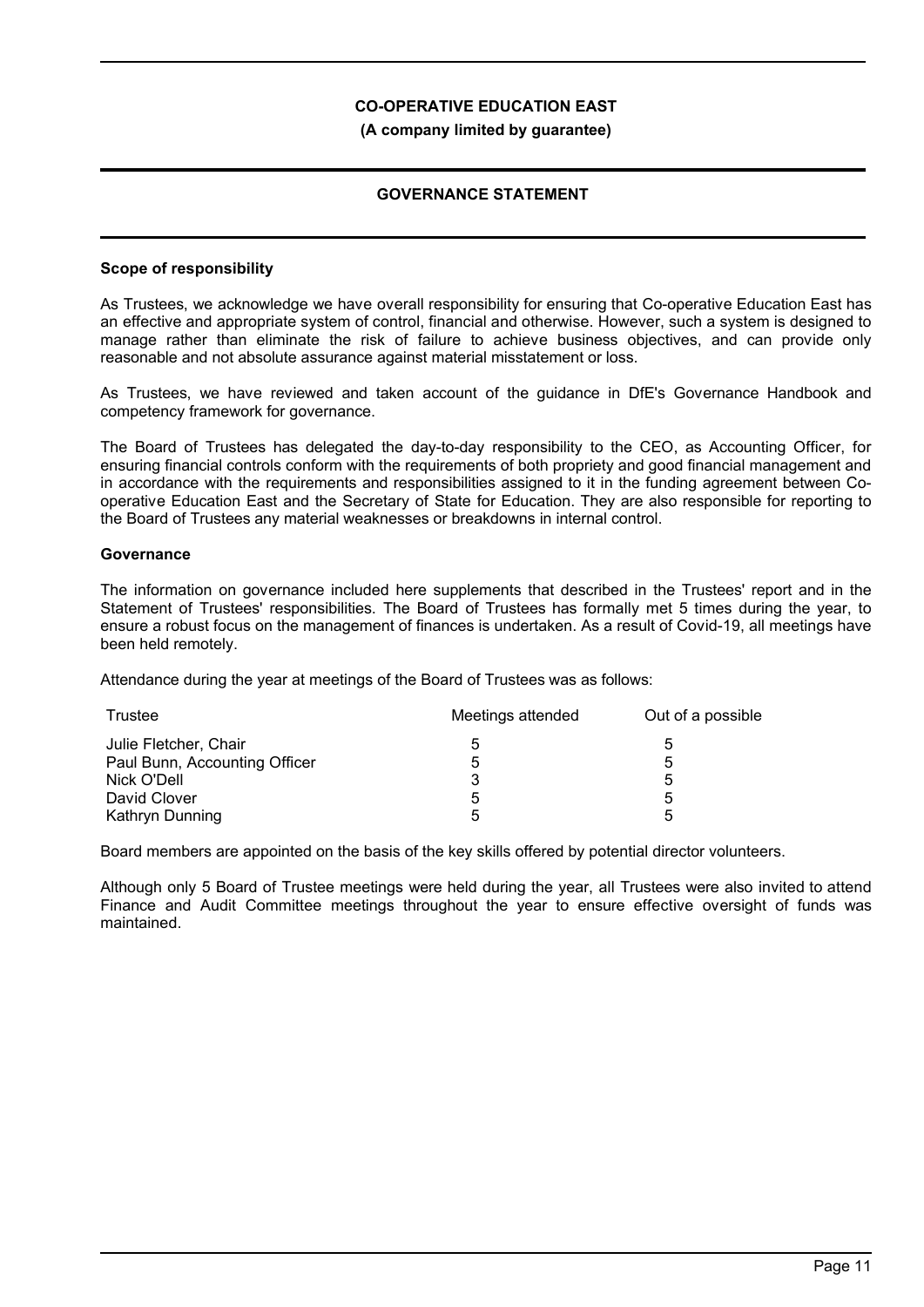**(A company limited by guarantee)**

### **GOVERNANCE STATEMENT (CONTINUED)**

### **Governance (continued)**

The Finance and Audit Committee is a sub-committee of the main Board of Trustees. Its purpose is to exercise responsibility and oversight of:

- 1. The overall finances of the Trust
- 2. The financial aspects of personnel of the Trust and its constituent schools
- 3. The premises of the Trust
- 4. To ensure all audit requirements and controls are adhered to in line with the Academies Financial Handbook

Attendance during the year at meetings was as follows:

| Trustee                | Meetings attended | Out of a possible |
|------------------------|-------------------|-------------------|
| Kathryn Dunning, Chair | 6                 | 6                 |
| Paul Bunn              | 6                 | 6                 |
| David Clover           | 6                 | 6                 |
| Julie Fletcher         | 6                 | 6                 |
| Nick O'Dell            | 5                 | 6                 |
| Simon Gray, CFO        | 6                 | 6                 |

#### **Review of value for money**

As Accounting Officer, the CEO has responsibility for ensuring that the Trust delivers good value in the use of public resources. The Accounting Officer understands that value for money refers to the educational and wider societal outcomes achieved in return for the taxpayer resources received.

The Accounting Officer considers how the Trust's use of its resources has provided good value for money during each academic year, and reports to the Board of Trustees where value for money can be improved, including the use of benchmarking data where appropriate. The Accounting Officer for the Trust has delivered improved value for money during the year by:

- Building further on the database of all services and contracts in the Trust's schools.
- Ensuring the same supplier for services in all schools where possible to benefit from economies of scale.
- Renegotiating contracts and deferring price increases with suppliers.

### **The purpose of the system of internal control**

The system of internal control is designed to manage risk to a reasonable level rather than to eliminate all risk of failure to achieve policies, aims and objectives. It can, therefore, only provide reasonable and not absolute assurance of effectiveness. The system of internal control is based on an on-going process designed to identify and prioritise the risks to the achievement of Trust policies, aims and objectives, to evaluate the likelihood of those risks being realised and the impact should they be realised, and to manage them efficiently, effectively and economically. The system of internal control has been in place in Co-operative Education East for the year 1 September 2020 to 31 August 2021 and up to the date of approval of the annual report and financial statements.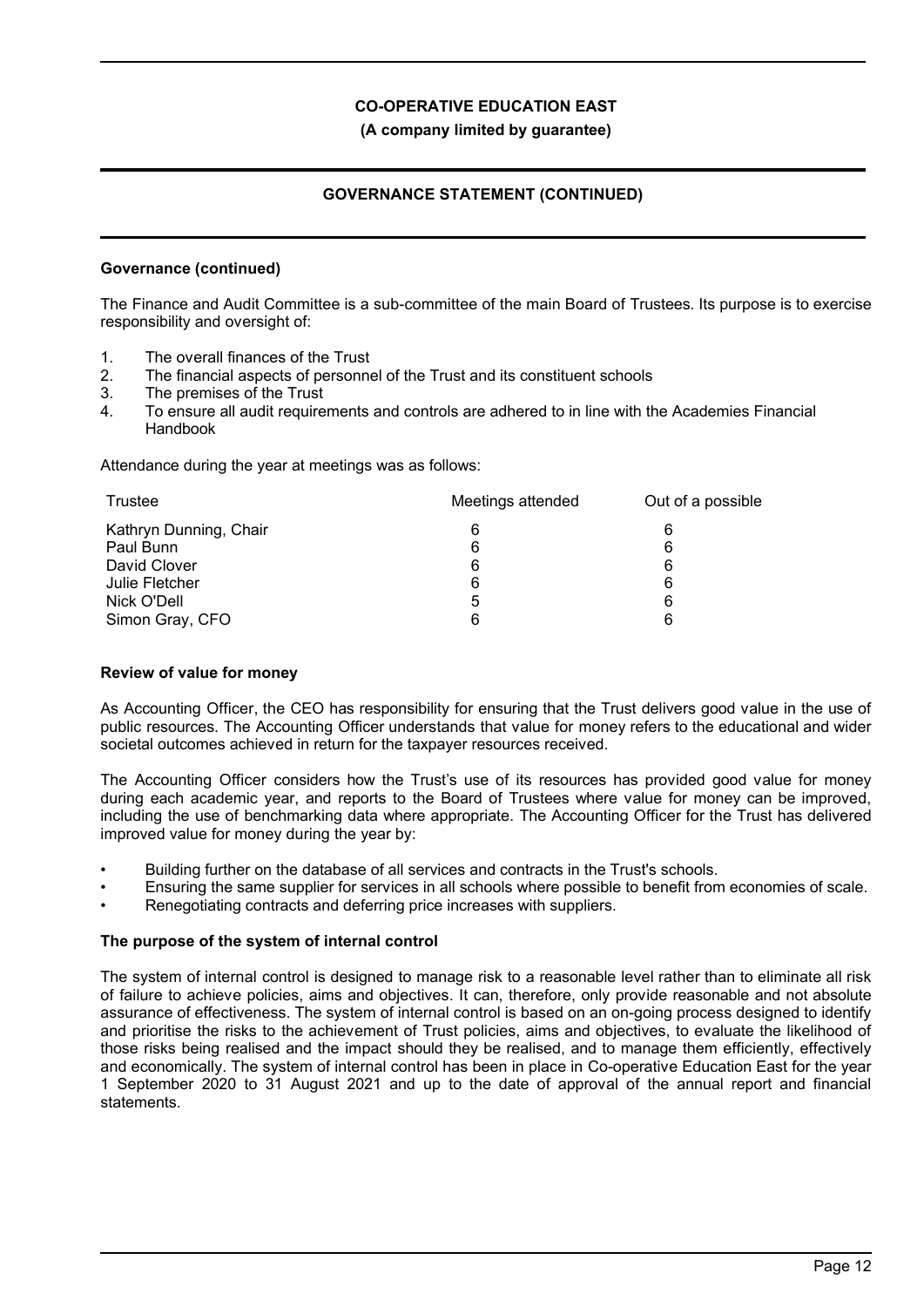### **(A company limited by guarantee)**

### **GOVERNANCE STATEMENT (CONTINUED)**

### **Capacity to handle risk**

The Board of Trustees has reviewed the key risks to which the Trust is exposed together with the operating, financial and compliance controls that have been implemented to mitigate those risks. The Board of Trustees is of the view that there is a formal ongoing process for identifying, evaluating and managing the Trust's significant risks that has been in place for the year 1 September 2020 to 31 August 2021 and up to the date of approval of the annual report and financial statements. This process is regularly reviewed by the Board of Trustees.

### **The risk and control framework**

The Trust's system of internal financial control is based on a framework of regular management information and administrative procedures including the segregation of duties and a system of delegation and accountability. In particular, it includes:

- comprehensive budgeting and monitoring systems with an annual budget and periodic financial reports which are reviewed and agreed by the Board of Trustees
- regular reviews by the Board of Trustees of reports which indicate financial performance against the forecasts and of major purchase plans, capital works and expenditure programmes
- setting targets to measure financial and other performance
- clearly defined purchasing (asset purchase or capital investment) guidelines
- delegation of authority and segregation of duties
- identification and management of risks

The Board of Trustees has considered the need for a specific internal audit functionand has decided not to appoint an internal auditor. However, the Trustees have instructed Price Bailey LLP to perform additional assurance work in the accounting period and produce an annual internal scrutiny report. These reports have been produced and reviewed by the Board of Trustees.

The reviewer's role includes giving advice on financial matters and performing a range of checks on the Trust's financial systems. Specifically, the checks carried out in the current year related to procedures for administering and processing HR.

The Trustees have delegated the CEO to review the findings of the report from Price Bailey LLP and to work with the Chief Finance Officer and Headteachers going forward to implement changes to reflect the findings.

#### **Review of effectiveness**

As Accounting Officer, the CEO has responsibility for reviewing the effectiveness of the system of internal control. During the year in question the review has been informed by:

- the work of the external auditors;
- the work and feedback of the executive managers within the Trust who have relevant responsibility

The Accounting Officer has been advised of the implications of the result of their review of the system of internal control by the Board of Trustees and a plan to address weaknesses and ensure continuous improvement of the system is in place.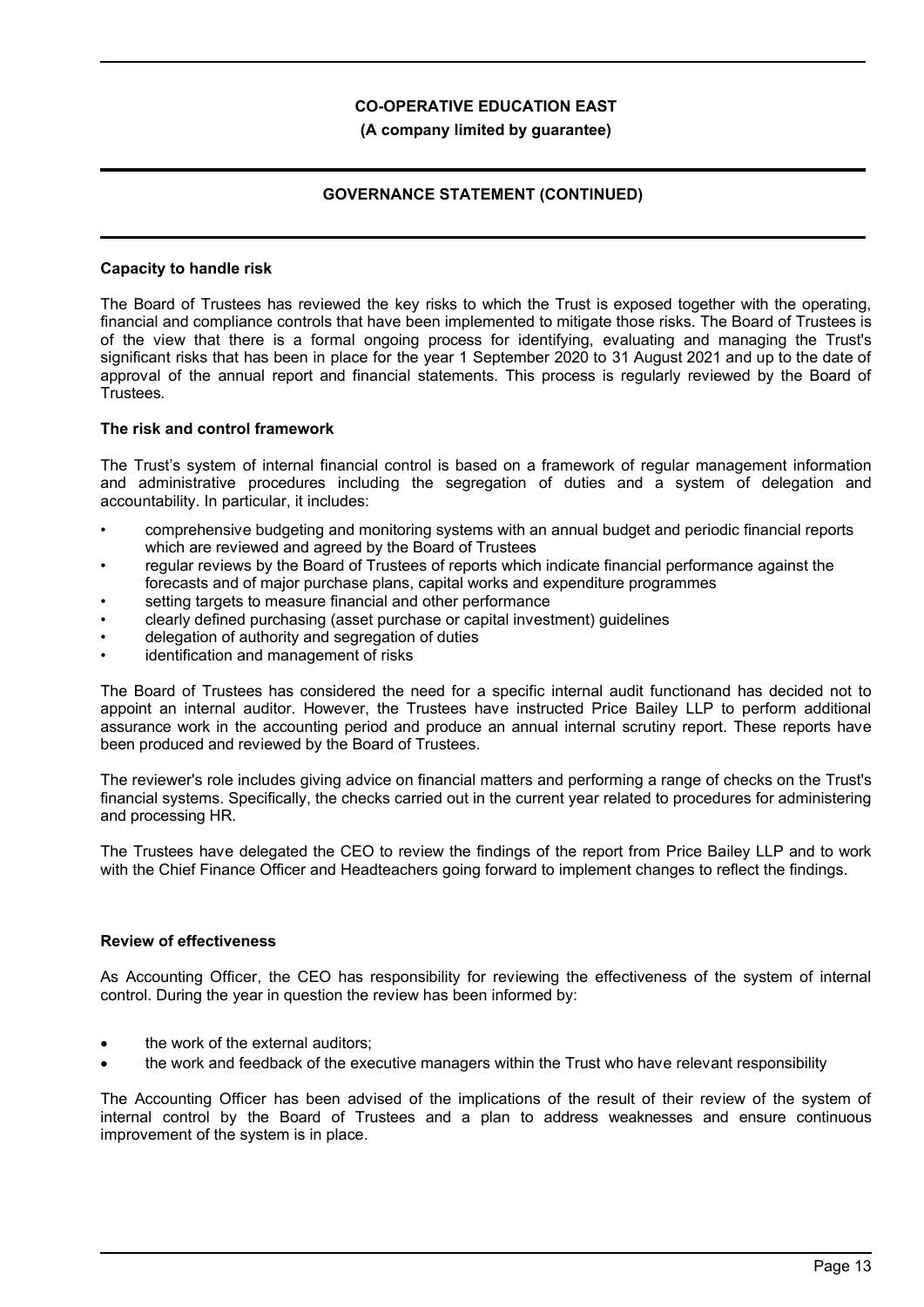**(A company limited by guarantee)**

## **GOVERNANCE STATEMENT (CONTINUED)**

Approved by order of the members of the Board of Trustees on 7 December 2021 and signed on their behalf by:

J. Hetcher

**Julie Fletcher** Chair

**Paul Bunn** Accounting Officer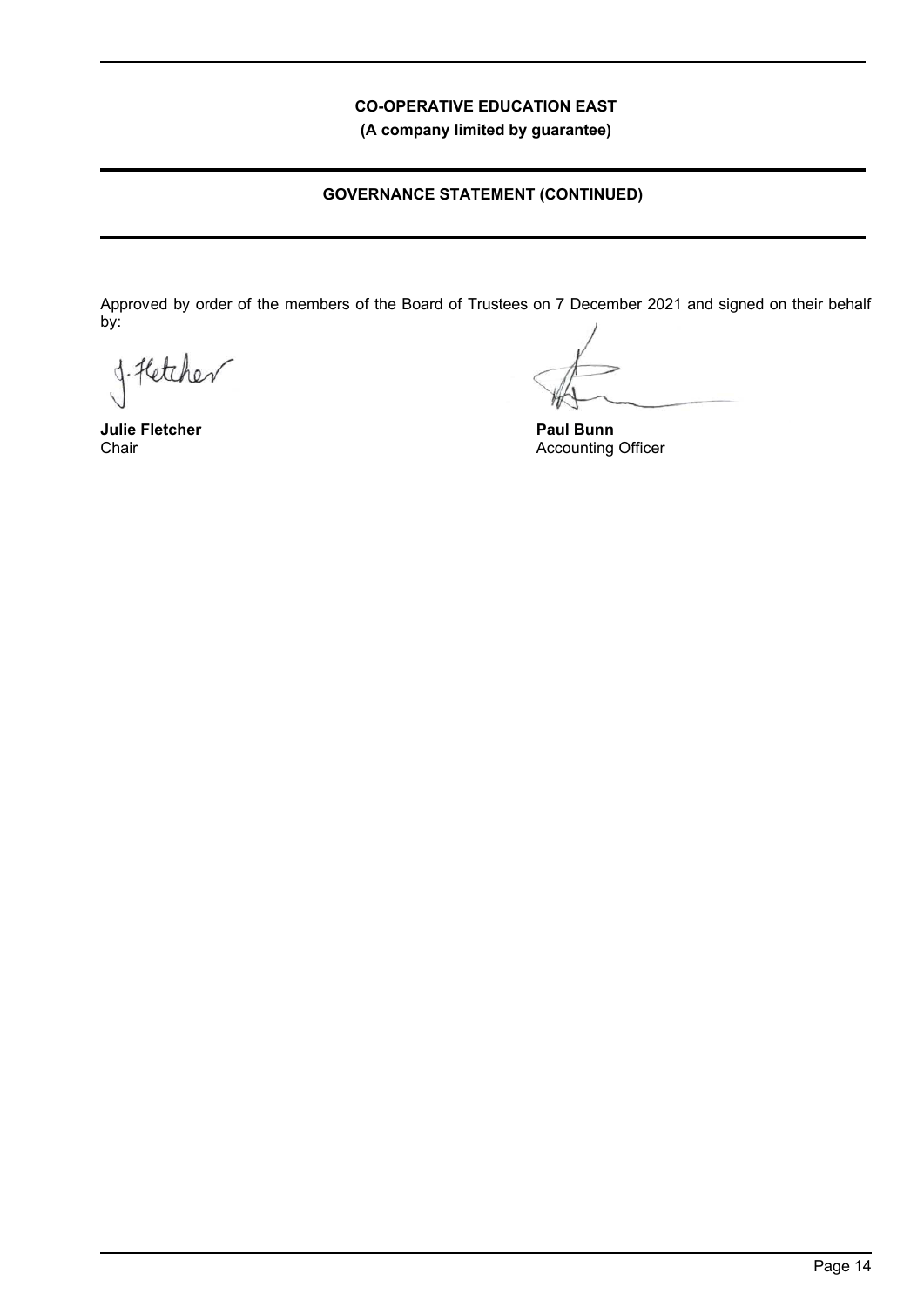**(A company limited by guarantee)**

### **STATEMENT ON REGULARITY, PROPRIETY AND COMPLIANCE**

As Accounting Officer of Co-operative Education East I have considered my responsibility to notify the Trust Board of Trustees and the Education & Skills Funding Agency (ESFA) of material irregularity, impropriety and non compliance with terms and conditions of all funding received by the Trust, under the funding agreement in place between the Trust and the Secretary of State for Education. As part of my consideration I have had due regard to the requirements of the Academies Financial Handbook.

I confirm that I and the Trust Board of Trustees are able to identify any material irregular or improper use of funds by the Trust, or material non compliance with the terms and conditions of funding under the Trust's funding agreement and the Academies Financial Handbook.

I confirm that no instances of material irregularity, impropriety or funding non-compliance have been discovered to date. If any instances are identified after the date of this statement, these will be notified to the Board of Trustees and the ESFA.

**Paul Bunn** Accounting Officer Date: 7 December 2021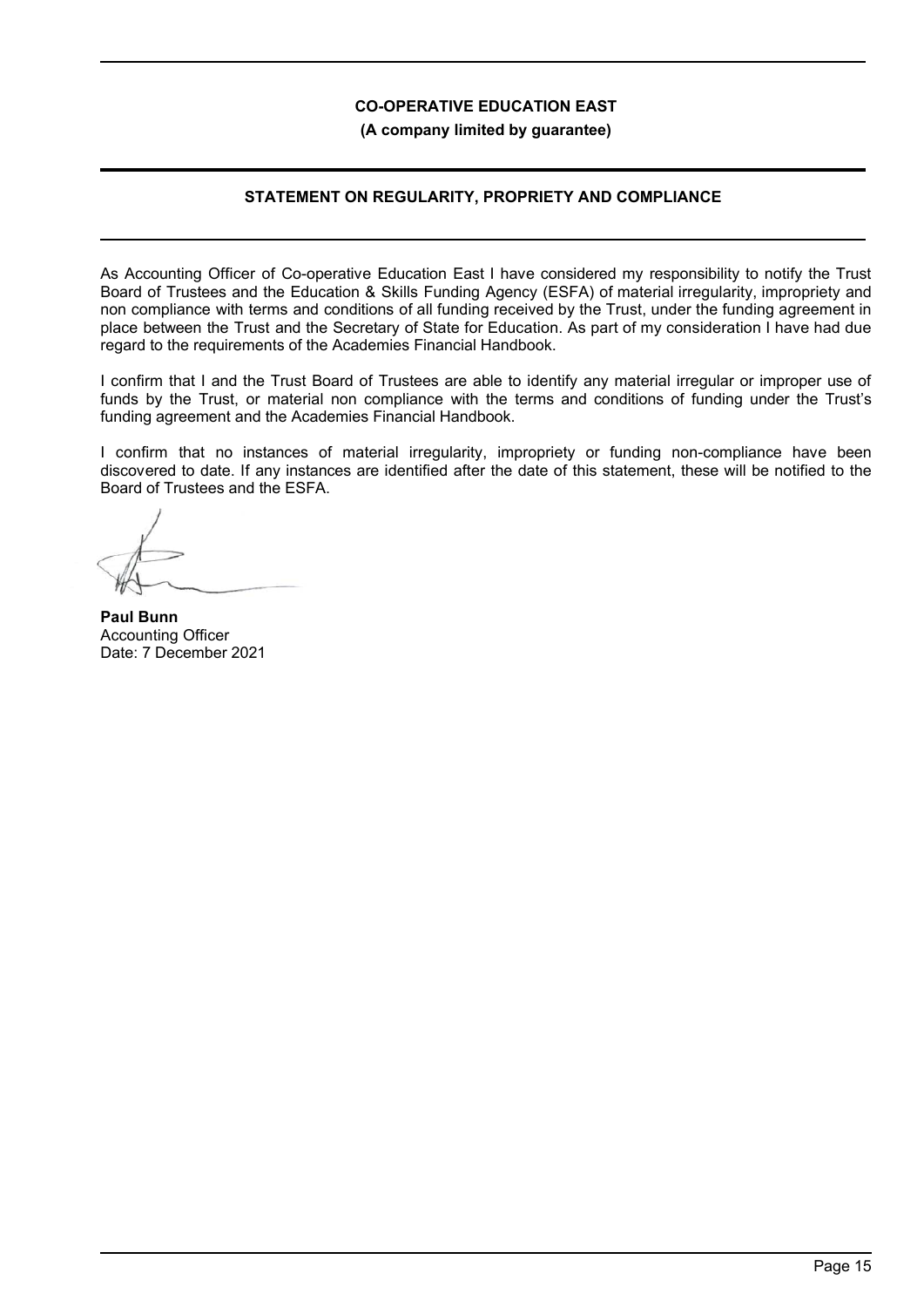### **(A company limited by guarantee)**

## **STATEMENT OF TRUSTEES' RESPONSIBILITIES FOR THE YEAR ENDED 31 AUGUST 2021**

The Trustees (who are also the directors of the charitable company for the purposes of company law) are responsible for preparing the Trustees' report and the financial statements in accordance with the Academies Accounts Direction published by the Education and Skills Funding Agency, United Kingdom Accounting Standards (United Kingdom Generally Accepted Accounting Practice) and applicable law and regulations.

Company law requires the Trustees to prepare financial statements for each financial year. Under company law, the Trustees must not approve the financial statements unless they are satisfied that they give a true and fair view of the state of affairs of the charitable company and of its incoming resources and application of resources, including its income and expenditure, for that period. In preparing these financial statements, the Trustees are required to:

- select suitable accounting policies and then apply them consistently;
- observe the methods and principles of the Charities SORP 2019 and the Academies Accounts Direction 2020 to 2021;
- make judgements and accounting estimates that are reasonable and prudent;
- state whether applicable UK Accounting Standards have been followed, subject to any material departures disclosed and explained in the financial statements;
- prepare the financial statements on the going concern basis unless it is inappropriate to presume that the charitable company will continue in business.

The Trustees are responsible for keeping adequate accounting records that are sufficient to show and explain the charitable company's transactions and disclose with reasonable accuracy at any time the financial position of the charitable company and enable them to ensure that the financial statements comply with the Companies Act 2006. They are also responsible for safeguarding the assets of the charitable company and hence for taking reasonable steps for the prevention and detection of fraud and other irregularities.

The Trustees are responsible for ensuring that in its conduct and operation the charitable company applies financial and other controls, which conform with the requirements both of propriety and of good financial management. They are also responsible for ensuring grants received from ESFA/DfE have been applied for the purposes intended.

The Trustees are responsible for the maintenance and integrity of the corporate and financial information included on the charitable company's website. Legislation in the United Kingdom governing the preparation and dissemination of financial statements may differ from legislation in other jurisdictions.

Approved by order of the members of the Board of Trustees on 7 December 2021 and signed on its behalf by:

gifletcher

**Julie Fletcher** Chair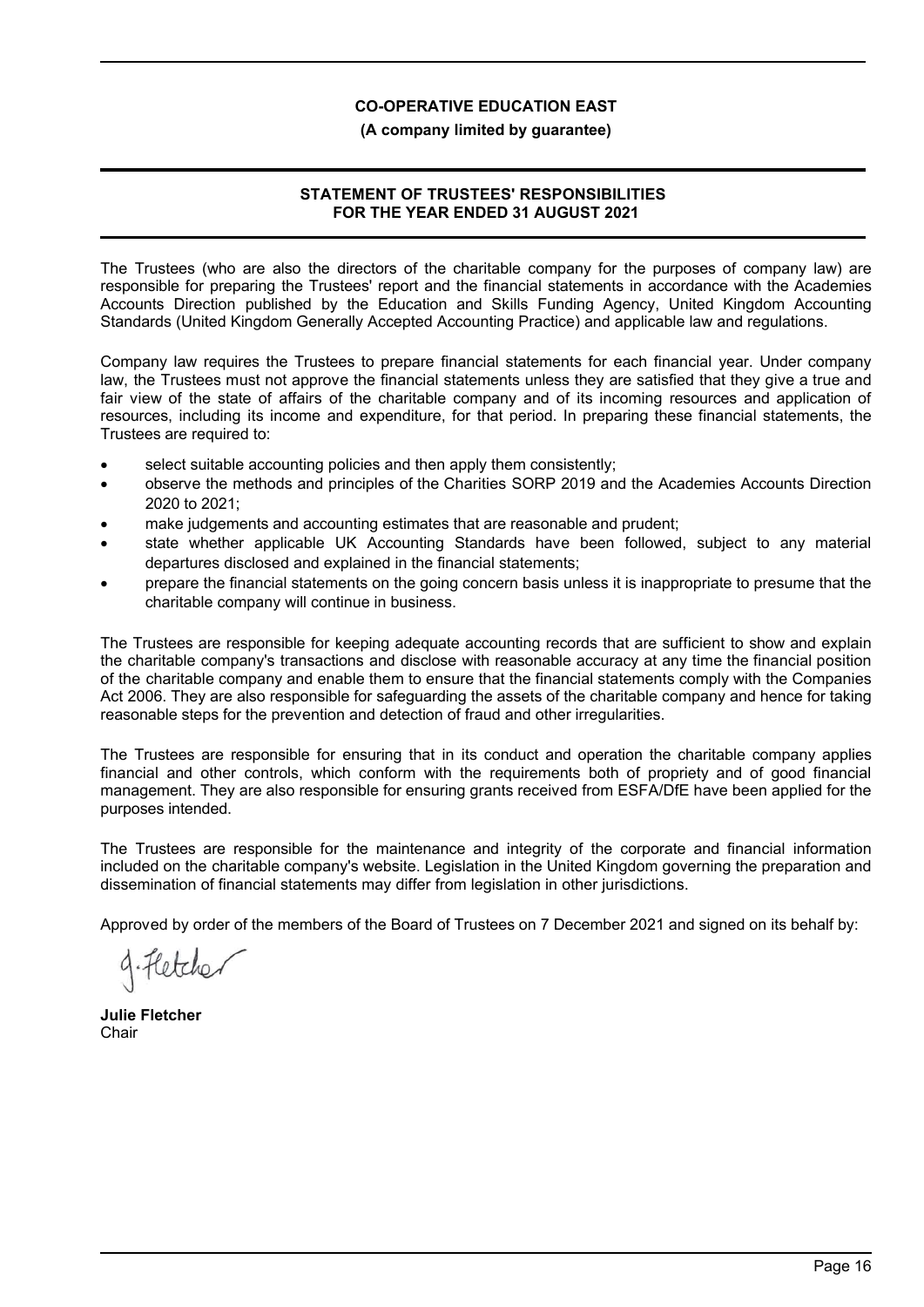### **(A company limited by guarantee)**

### **INDEPENDENT AUDITORS' REPORT ON THE FINANCIAL STATEMENTS TO THE MEMBERS OF CO-OPERATIVE EDUCATION EAST**

### **Opinion**

We have audited the financial statements of Co-operative Education East (the 'Trust') for the year ended 31 August 2021 which comprise the Statement of financial activities, the Balance sheet, the Statement of cash flows and the related notes, including a summary of significant accounting policies. The financial reporting framework that has been applied in their preparation is applicable law, United Kingdom Accounting Standards (United Kingdom Generally Accepted Accounting Practice), including Financial Reporting Standard 102 'The Financial Reporting Standard applicable in the UK and Republic of Ireland', the Charities SORP 2019 and the Academies Accounts Direction 2020 to 2021 issued by the Education and Skills Funding Agency.

In our opinion the financial statements:

- give a true and fair view of the state of the Trust's affairs as at 31 August 2021 and of its incoming resources and application of resources, including its income and expenditure for the year then ended;
- have been properly prepared in accordance with United Kingdom Generally Accepted Accounting Practice; and
- have been prepared in accordance with the requirements of the Companies Act 2006, the Charities SORP 2019 and the Academies Accounts Direction 2020 to 2021 issued by the Education and Skills Funding Agency.

#### **Basis for opinion**

We conducted our audit in accordance with International Standards on Auditing (UK) (ISAs (UK)) and applicable law. Our responsibilities under those standards are further described in the Auditors' responsibilities for the audit of the financial statements section of our report. We are independent of the Trust in accordance with the ethical requirements that are relevant to our audit of the financial statements in the United Kingdom, including the Financial Reporting Council's Ethical Standard, and we have fulfilled our other ethical responsibilities in accordance with these requirements. We believe that the audit evidence we have obtained is sufficient and appropriate to provide a basis for our opinion.

#### **Conclusions relating to going concern**

In auditing the financial statements, we have concluded that the Trustees' use of the going concern basis of accounting in the preparation of the financial statements is appropriate.

Based on the work we have performed, we have not identified any material uncertainties relating to events or conditions that, individually or collectively, may cast significant doubt on the Trust's ability to continue as a going concern for a period of at least twelve months from when the financial statements are authorised for issue.

Our responsibilities and the responsibilities of the Trustees with respect to going concern are described in the relevant sections of this report.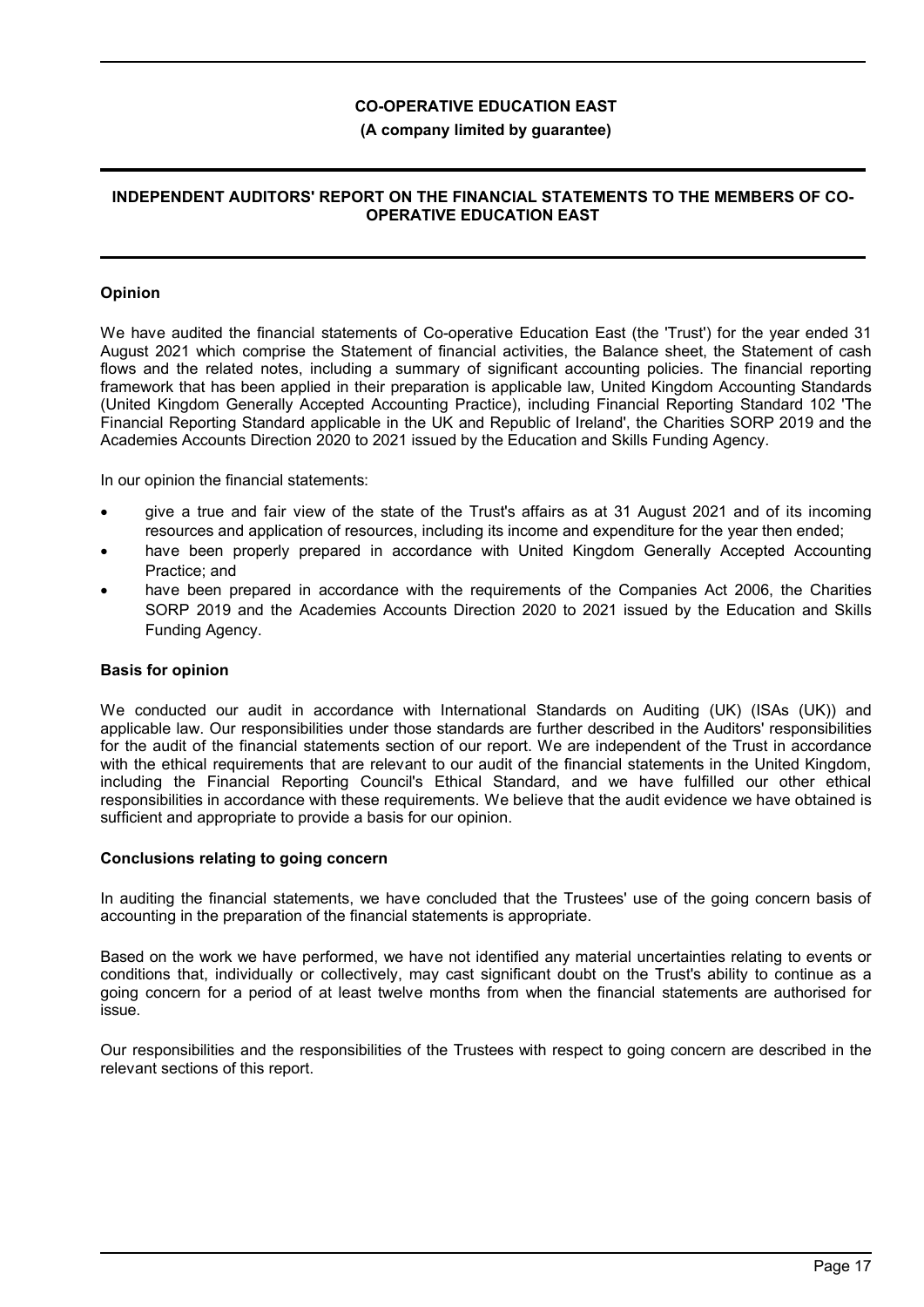### **(A company limited by guarantee)**

### **INDEPENDENT AUDITORS' REPORT ON THE FINANCIAL STATEMENTS TO THE MEMBERS OF CO-OPERATIVE EDUCATION EAST (CONTINUED)**

#### **Other information**

The other information comprises the information included in the Annual report other than the financial statements and our Auditors' report thereon. The Trustees are responsible for the other information contained within the Annual report. Our opinion on the financial statements does not cover the other information and, except to the extent otherwise explicitly stated in our report, we do not express any form of assurance conclusion thereon. Our responsibility is to read the other information and, in doing so, consider whether the other information is materially inconsistent with the financial statements or our knowledge obtained in the course of the audit, or otherwise appears to be materially misstated. If we identify such material inconsistencies or apparent material misstatements, we are required to determine whether this gives rise to a material misstatement in the financial statements themselves. If, based on the work we have performed, we conclude that there is a material misstatement of this other information, we are required to report that fact.

We have nothing to report in this regard.

### **Opinion on other matters prescribed by the Companies Act 2006**

In our opinion, based on the work undertaken in the course of the audit:

- the information given in the Trustees' report including the Strategic report for the financial year for which the financial statements are prepared is consistent with the financial statements.
- the Trustees' report and the Strategic report have been prepared in accordance with applicable legal requirements.

### **Matters on which we are required to report by exception**

In the light of our knowledge and understanding of the Trust and its environment obtained in the course of the audit, we have not identified material misstatements in the Trustees' report including the Strategic report.

We have nothing to report in respect of the following matters in relation to which the Companies Act 2006 requires us to report to you if, in our opinion:

- adequate accounting records have not been kept, or returns adequate for our audit have not been received from branches not visited by us; or
- the financial statements are not in agreement with the accounting records and returns; or
- certain disclosures of Trustees' remuneration specified by law are not made; or
- we have not received all the information and explanations we require for our audit.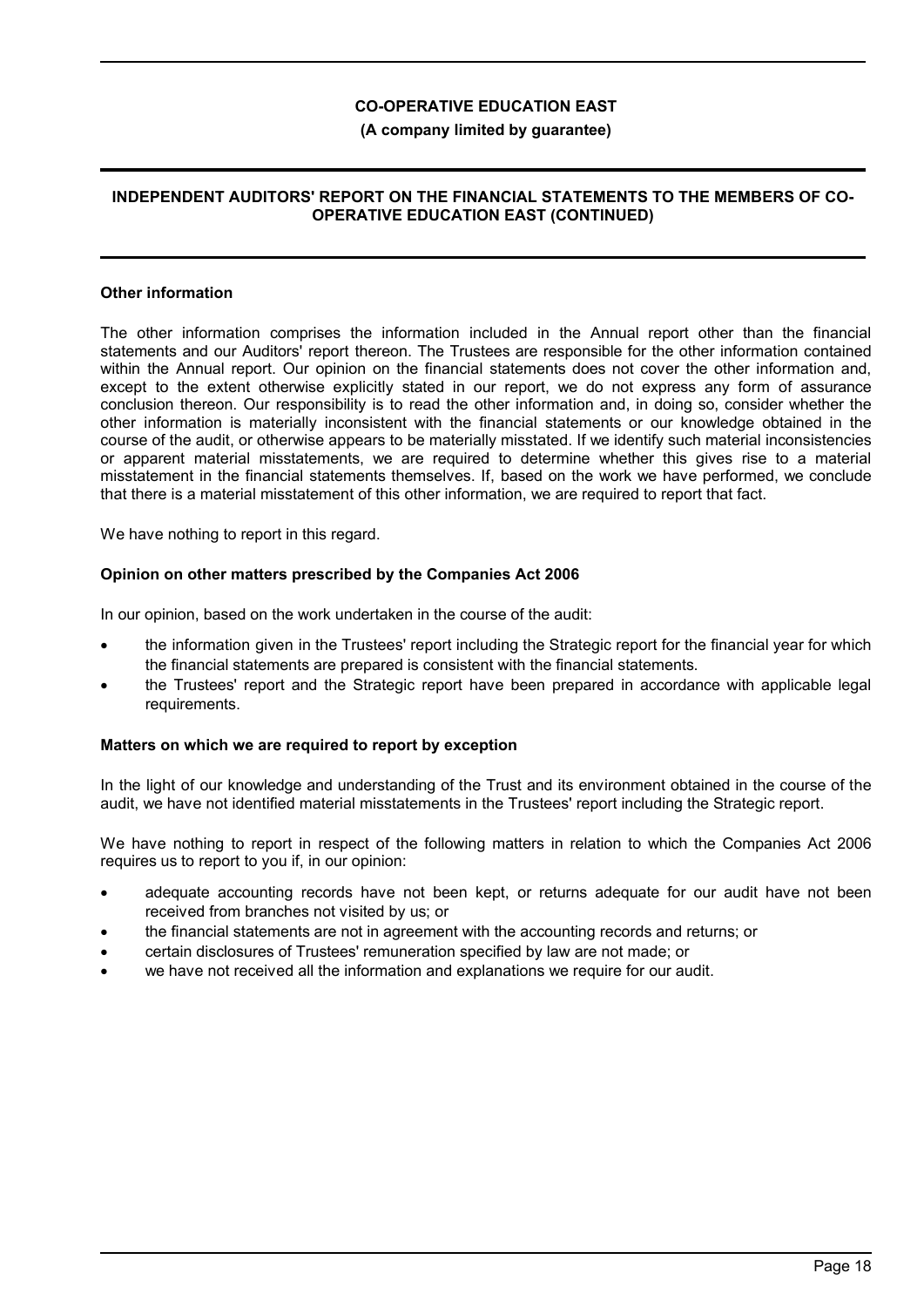### **(A company limited by guarantee)**

### **INDEPENDENT AUDITORS' REPORT ON THE FINANCIAL STATEMENTS TO THE MEMBERS OF CO-OPERATIVE EDUCATION EAST (CONTINUED)**

#### **Responsibilities of Trustees**

As explained more fully in the Trustees' responsibilities statement, the Trustees (who are also the directors of the Trust for the purposes of company law) are responsible for the preparation of the financial statements and for being satisfied that they give a true and fair view, and for such internal control as the Trustees determine is necessary to enable the preparation of financial statements that are free from material misstatement, whether due to fraud or error.

In preparing the financial statements, the Trustees are responsible for assessing the Trust's ability to continue as a going concern, disclosing, as applicable, matters related to going concern and using the going concern basis of accounting unless the Trustees either intend to liquidate the Trust or to cease operations, or have no realistic alternative but to do so.

### **Auditors' responsibilities for the audit of the financial statements**

Our objectives are to obtain reasonable assurance about whether the financial statements as a whole are free from material misstatement, whether due to fraud or error, and to issue an Auditors' report that includes our opinion. Reasonable assurance is a high level of assurance, but is not a guarantee that an audit conducted in accordance with ISAs (UK) will always detect a material misstatement when it exists. Misstatements can arise from fraud or error and are considered material if, individually or in the aggregate, they could reasonably be expected to influence the economic decisions of users taken on the basis of these financial statements.

Irregularities, including fraud, are instances of non-compliance with laws and regulations. We design procedures in line with our responsibilities, outlined above, to detect material misstatements in respect of irregularities, including fraud. The extent to which our procedures are capable of detecting irregularities, including fraud is detailed below:

The objectives of our audit in respect of fraud, are; to identify and assess the risks of material misstatement of the financial statements due to fraud; to obtain sufficient appropriate audit evidence regarding the assessed risks of material misstatement due to fraud, through designing and implementing appropriate responses to those assessed risks; and to respond appropriately to instances of fraud or suspected fraud identified during the audit. However, the primary responsibility for the prevention and detection of fraud rests with both management and those charged with governance of the company.

Our approach was as follows:

- We obtained an understanding of the legal and regulatory requirements applicable to the company and considered that the most significant are the Academies Accounts Direction 2020 to 2021, the Academies Financial Handbook 2020, the Charities SORP 2019, the Companies Act 2006, the Charities Act 2011, and UK financial reporting standards as issued by the Financial Reporting Council.
- We obtained an understanding of how the company complies with these requirements by discussions with management and those charged with governance.
- We assessed the risk of material misstatement of the financial statements, including the risk of material misstatement due to fraud and how it might occur, by holding discussions with management and those charged with governance.
- We inquired of management and those charged with governance as to any known instances of noncompliance or suspected non-compliance with laws and regulations.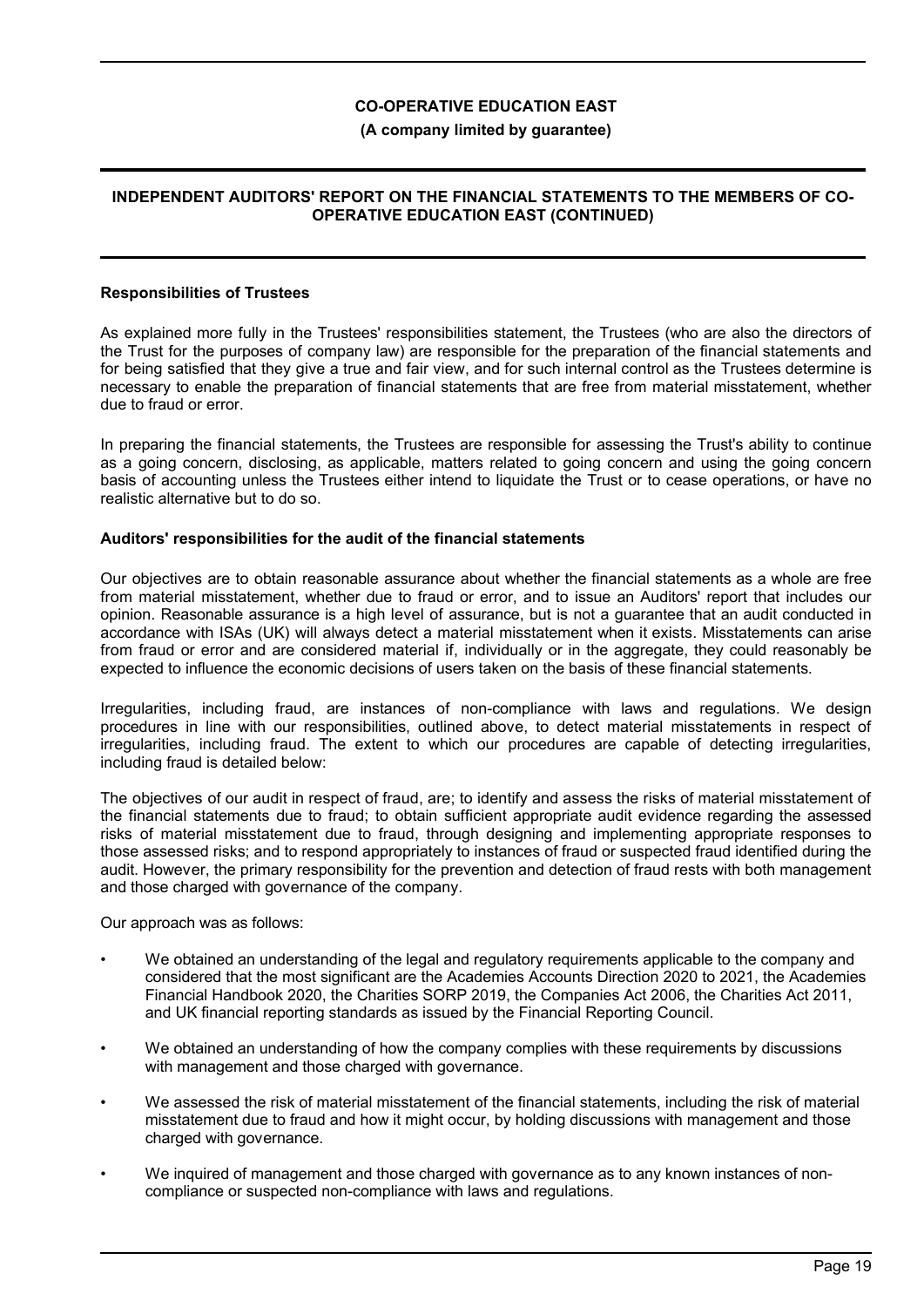### **(A company limited by guarantee)**

### **INDEPENDENT AUDITORS' REPORT ON THE FINANCIAL STATEMENTS TO THE MEMBERS OF CO-OPERATIVE EDUCATION EAST (CONTINUED)**

Based on this understanding, we designed specific appropriate audit procedures to identify instances of noncompliance with laws and regulations. This included making enquiries of management and those charged with governance and obtaining additional corroborative evidence as required.

Because of the inherent limitations of an audit, there is a risk that we will not detect all irregularities, including those leading to a material misstatement in the financial statements or non-compliance with regulation. This risk increases the more that compliance with a law or regulation is removed from the events and transactions reflected in the financial statements, as we will be less likely to become aware of instances of non-compliance. The risk is also greater regarding irregularities occurring due to fraud rather than error, as fraud involves intentional concealment, forgery, collusion, omission or misrepresentation.

A further description of our responsibilities for the audit of the financial statements is located on the Financial Reporting Council's website at: www.frc.org.uk/auditorsresponsibilities. This description forms part of our Auditors' report.

### **Use of our report**

This report is made solely to the charitable Trust's Members, as a body, in accordance with Chapter 3 of Part 16 of the Companies Act 2006. Our audit work has been undertaken so that we might state to the charitable Trust's Members those matters we are required to state to them in an Auditors' report and for no other purpose. To the fullest extent permitted by law, we do not accept or assume responsibility to anyone other than the charitable Trust and its Members, as a body, for our audit work, for this report, or for the opinions we have formed.

**Frank Shippam BSc FCA DChA (Senior statutory auditor)** for and on behalf of **MA Partners Audit LLP** Chartered Accountants Statutory Auditors 7 The Close Norwich Norfolk NR1 4DJ

Date: 20 December 2021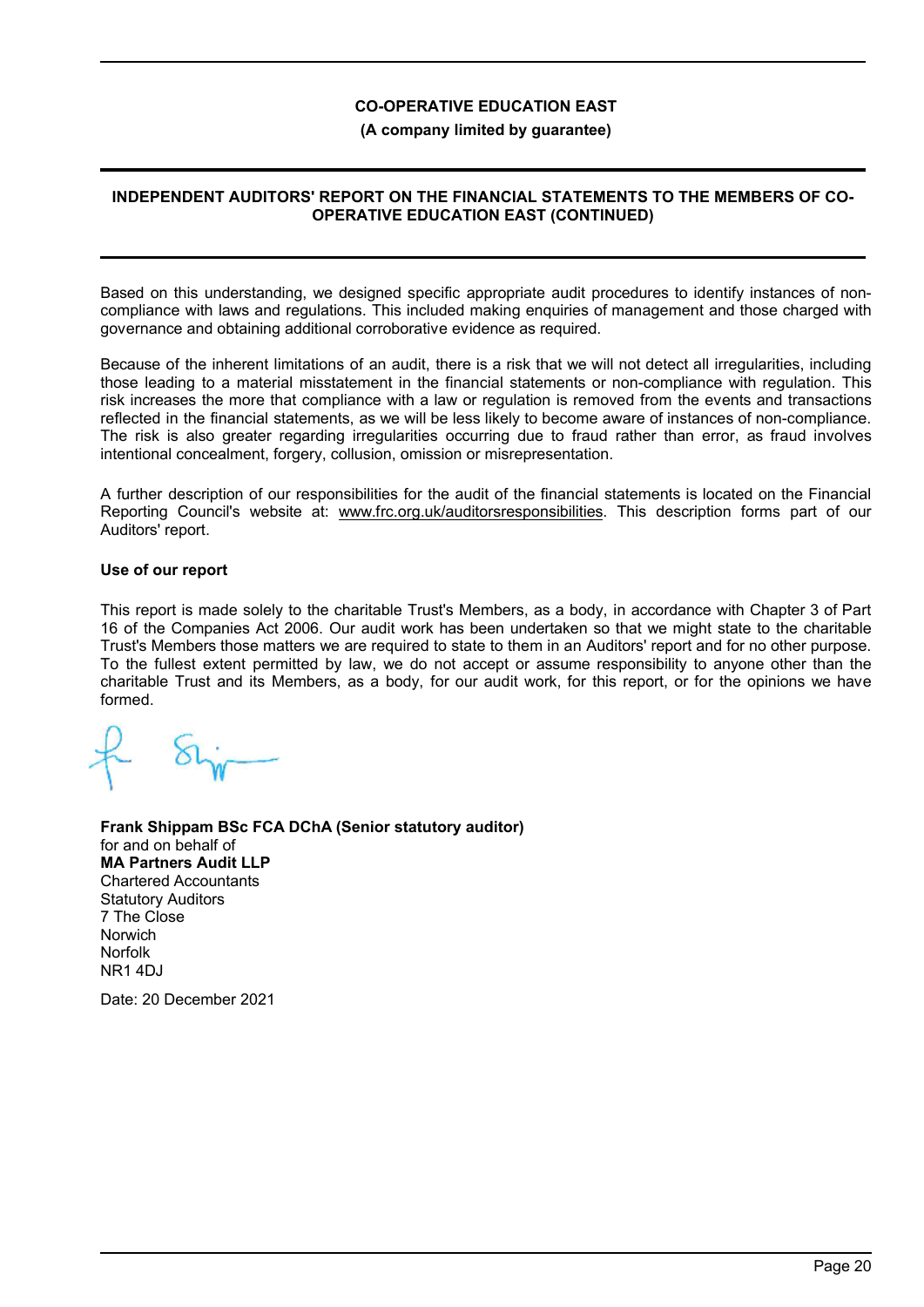### **(A company limited by guarantee)**

### **INDEPENDENT REPORTING ACCOUNTANT'S ASSURANCE REPORT ON REGULARITY TO CO-OPERATIVE EDUCATION EAST AND THE EDUCATION AND SKILLS FUNDING AGENCY**

In accordance with the terms of our engagement letter dated 10 October 2019 and further to the requirements of the Education and Skills Funding Agency (ESFA) as included in the Academies Accounts Direction 2020 to 2021, we have carried out an engagement to obtain limited assurance about whether the expenditure disbursed and income received by Co-operative Education East during the year 1 September 2020 to 31 August 2021 have been applied to the purposes identified by Parliament and the financial transactions conform to the authorities which govern them.

This report is made solely to Co-operative Education East and ESFA in accordance with the terms of our engagement letter. Our work has been undertaken so that we might state to Co-operative Education East and ESFA those matters we are required to state in a report and for no other purpose. To the fullest extent permitted by law, we do not accept or assume responsibility to anyone other than Co-operative Education East and ESFA, for our work, for this report, or for the conclusion we have formed.

#### **Respective responsibilities of Co-operative Education East's Accounting Officer and the reporting accountant**

The accounting officer is responsible, under the requirements of Co-operative Education East's funding agreement with the Secretary of State for Education dated 28 October 2016 and the Academies Financial Handbook, extant from 1 September 2020, for ensuring that expenditure disbursed and income received is applied for the purposes intended by Parliament and the financial transactions conform to the authorities which govern them.

Our responsibilities for this engagement are established in the United Kingdom by our profession's ethical guidance and are to obtain limited assurance and report in accordance with our engagement letter and the requirements of the Academies Accounts Direction 2020 to 2021. We report to you whether anything has come to our attention in carrying out our work which suggests that in all material respects, expenditure disbursed and income received during the year 1 September 2020 to 31 August 2021 have not been applied to purposes intended by Parliament or that the financial transactions do not conform to the authorities which govern them.

### **Approach**

We conducted our engagement in accordance with the Framework and Guide for External Auditors and Reporting Accountant of Academy Trusts issued by ESFA. We performed a limited assurance engagement as defined in our engagement letter.

The objective of a limited assurance engagement is to perform such procedures as to obtain information and explanations in order to provide us with sufficient appropriate evidence to express a negative conclusion on regularity.

A limited assurance engagement is more limited in scope than a reasonable assurance engagement and consequently does not enable us to obtain assurance that we would become aware of all significant matters that might be identified in a reasonable assurance engagement. Accordingly, we do not express a positive opinion.

Our engagement includes examination, on a test basis, of evidence relevant to the regularity and propriety of the Trust's income and expenditure.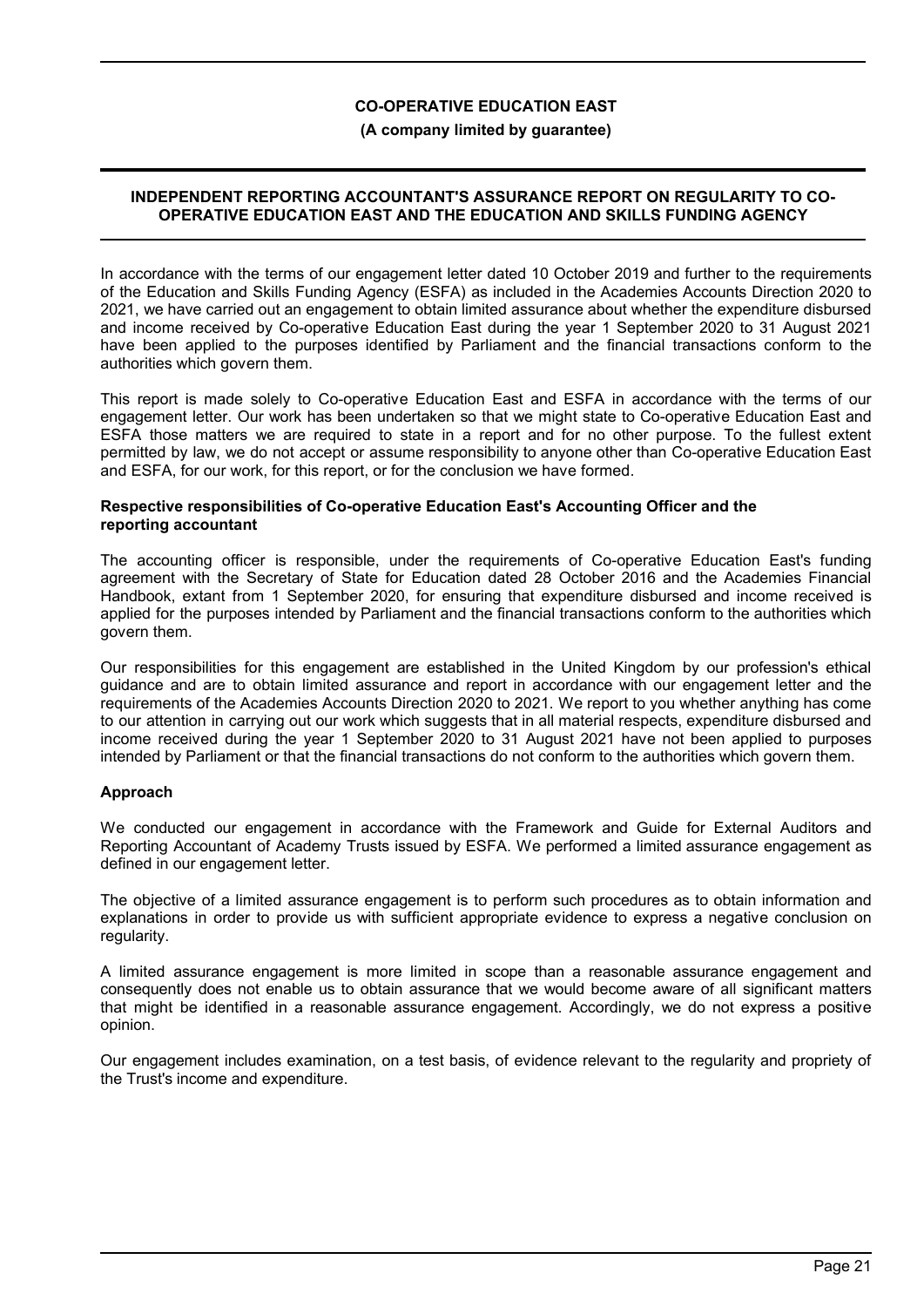### **(A company limited by guarantee)**

### **INDEPENDENT REPORTING ACCOUNTANT'S ASSURANCE REPORT ON REGULARITY TO CO-OPERATIVE EDUCATION EAST AND THE EDUCATION & SKILLS FUNDING AGENCY (CONTINUED)**

Our procedures included, but were not limited to, the following:

- Reviewing the processes for identifying and declaring business interests, related parties and transactions with connected parties;
- Reviewing minutes of meetings and making enquiries of Trustees and management;
- Performing an evaluation of the general control environment;
- Sample testing of expenditure to ensure the Trust's lines of delegation and procurement policies have been adhered to, that employees have not personally benefited from any transaction and that goods any services have been procured in an open and transparent manner;
- Sample testing of restricted income to ensure it has been spent as the purpose intended;
- Reviewing transactions which may not fall within the delegated authority of the Trust and ensuring any such transactions have been authorised and disclosed as necessary;
- Reviewing compliance with Part 8: Schedule of requirements (the "musts") of the Academies Financial Handbook 2020.

Where applicable, this work was integrated with our audit on the financial statements to the extent evidence from the conduct of the audit supports the regularity conclusion.

### **Conclusion**

In the course of our work, nothing has come to our attention which suggest in all material respects the expenditure disbursed and income received during the year 1 September 2020 to 31 August 2021 has not been applied to purposes intended by Parliament and the financial transactions do not conform to the authorities which govern them.

MA Patres Avdit with

**MA Partners Audit LLP** Chartered Accountants Statutory Auditors 7 The Close Norwich Norfolk NR1 4DJ

Date: 20 December 2021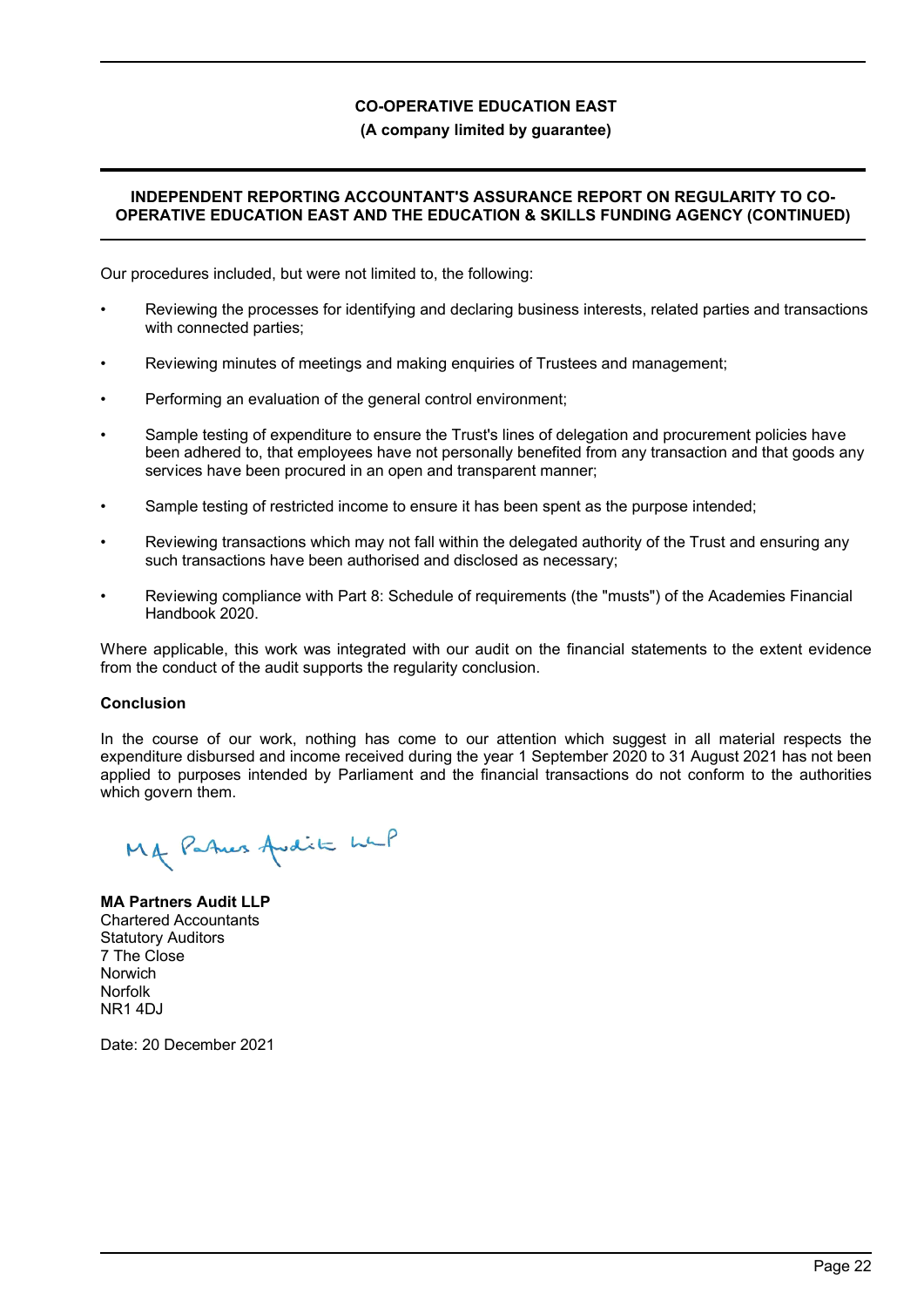**(A company limited by guarantee)**

|                                                              | <b>Note</b>    | <b>Unrestricted</b><br>funds<br>2021<br>£ | <b>Restricted</b><br>funds<br>2021<br>£ | <b>Restricted</b><br>fixed asset<br>funds<br>2021<br>£ | <b>Total</b><br>funds<br>2021<br>£ | <b>Total</b><br>funds<br>2020<br>£ |
|--------------------------------------------------------------|----------------|-------------------------------------------|-----------------------------------------|--------------------------------------------------------|------------------------------------|------------------------------------|
| Income from:                                                 |                |                                           |                                         |                                                        |                                    |                                    |
| Donations and capital                                        |                |                                           |                                         |                                                        |                                    |                                    |
| grants                                                       | 3              | 320                                       | 108,477                                 | 18,421                                                 | 127,218                            | 72,747                             |
| Other trading activities                                     | 5              | 6,668                                     |                                         |                                                        | 6,668                              | 9,568                              |
| Investments                                                  | 6              | 39                                        |                                         |                                                        | 39                                 | 221                                |
| Charitable activities                                        | 4              | 34,057                                    | 1,688,386                               |                                                        | 1,722,443                          | 1,565,309                          |
| <b>Total income</b>                                          |                | 41,084                                    | 1,796,863                               | 18,421                                                 | 1,856,368                          | 1,647,845                          |
| <b>Expenditure on:</b>                                       |                |                                           |                                         |                                                        |                                    |                                    |
| Charitable activities                                        | $\overline{7}$ |                                           | 1,826,929                               | 45,896                                                 | 1,872,825                          | 1,646,897                          |
| <b>Total expenditure</b>                                     |                |                                           | 1,826,929                               | 45,896                                                 | 1,872,825                          | 1,646,897                          |
| <b>Net</b><br>income/(expenditure)<br>Transfers between      |                | 41,084                                    | (30, 066)                               | (27, 475)                                              | (16, 457)                          | 948                                |
| funds<br>Net movement in<br>funds before other<br>recognised | 17             | (16, 645)<br>24,439                       | 3,548<br>(26, 518)                      | 13,097<br>(14, 378)                                    | (16, 457)                          | 948                                |
| gains/(losses)                                               |                |                                           |                                         |                                                        |                                    |                                    |
| Other recognised<br>gains/(losses):                          |                |                                           |                                         |                                                        |                                    |                                    |
| Actuarial losses on<br>defined benefit pension<br>schemes    | 23             |                                           | (264,000)                               |                                                        | (264,000)                          | (167,000)                          |
| Net movement in                                              |                |                                           |                                         |                                                        |                                    |                                    |
| funds                                                        |                | 24,439                                    | (290, 518)                              | (14, 378)                                              | (280, 457)                         | (166, 052)                         |

### **STATEMENT OF FINANCIAL ACTIVITIES (INCORPORATING INCOME AND EXPENDITURE ACCOUNT) FOR THE YEAR ENDED 31 AUGUST 2021**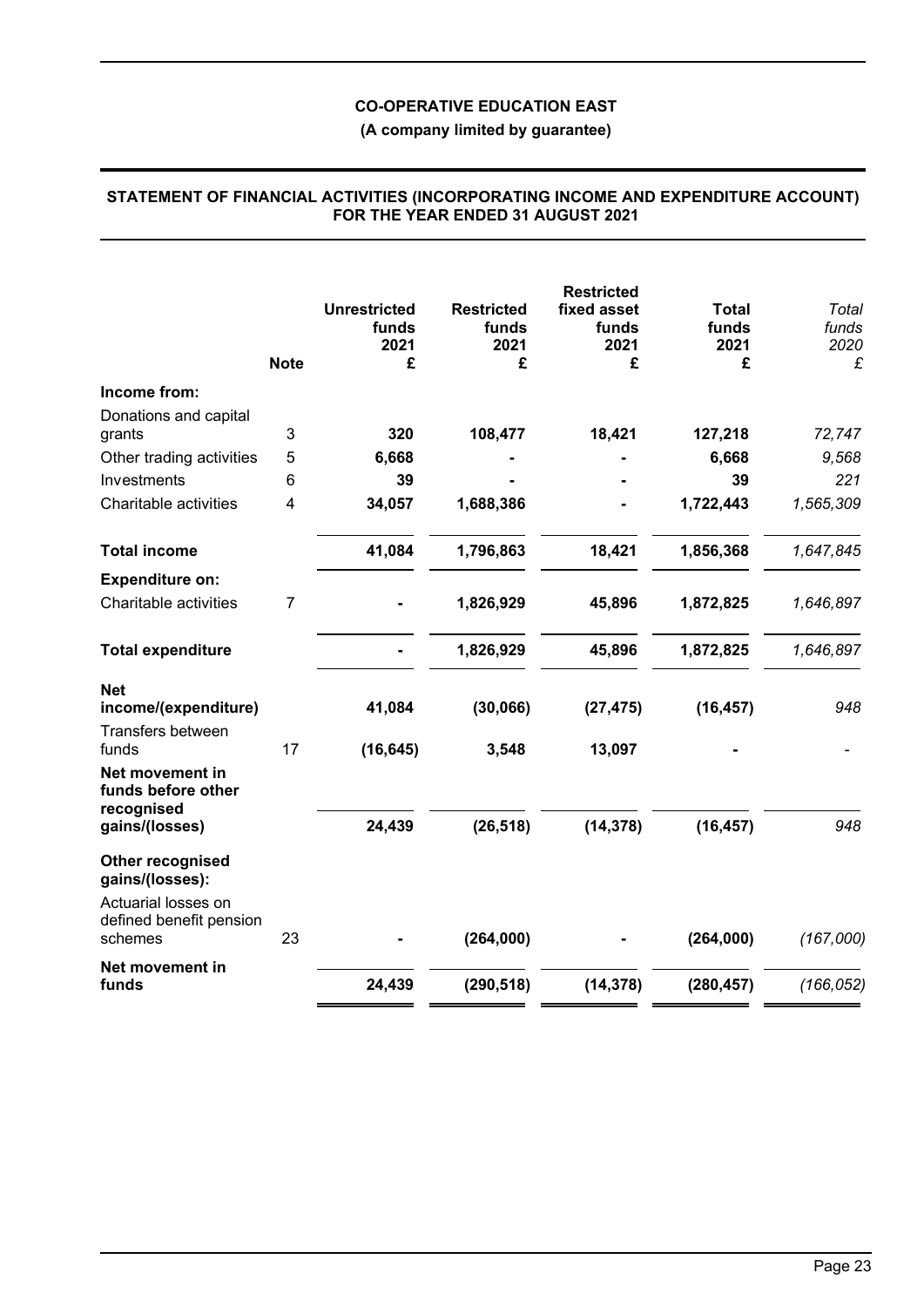## **(A company limited by guarantee)**

### **STATEMENT OF FINANCIAL ACTIVITIES (INCORPORATING INCOME AND EXPENDITURE ACCOUNT) (CONTINUED) FOR THE YEAR ENDED 31 AUGUST 2021**

|                                       | <b>Note</b> | Unrestricted<br>funds<br>2021<br>£ | <b>Restricted</b><br>funds<br>2021<br>£ | <b>Restricted</b><br>fixed asset<br>funds<br>2021<br>£ | <b>Total</b><br>funds<br>2021<br>£ | Total<br>funds<br>2020<br>£ |
|---------------------------------------|-------------|------------------------------------|-----------------------------------------|--------------------------------------------------------|------------------------------------|-----------------------------|
| <b>Reconciliation of</b><br>funds:    |             |                                    |                                         |                                                        |                                    |                             |
| Total funds brought<br>forward        |             | 78,884                             | (1,017,345)                             | 2,452,897                                              | 1,514,436                          | 1,680,488                   |
| Net movement in funds                 |             | 24,439                             | (290, 518)                              | (14, 378)                                              | (280, 457)                         | (166, 052)                  |
| <b>Total funds carried</b><br>forward |             | 103,323                            | (1, 307, 863)                           | 2,438,519                                              | 1,233,979                          | 1,514,436                   |

The Statement of financial activities includes all gains and losses recognised in the year.

The notes on pages 28 to 59 form part of these financial statements.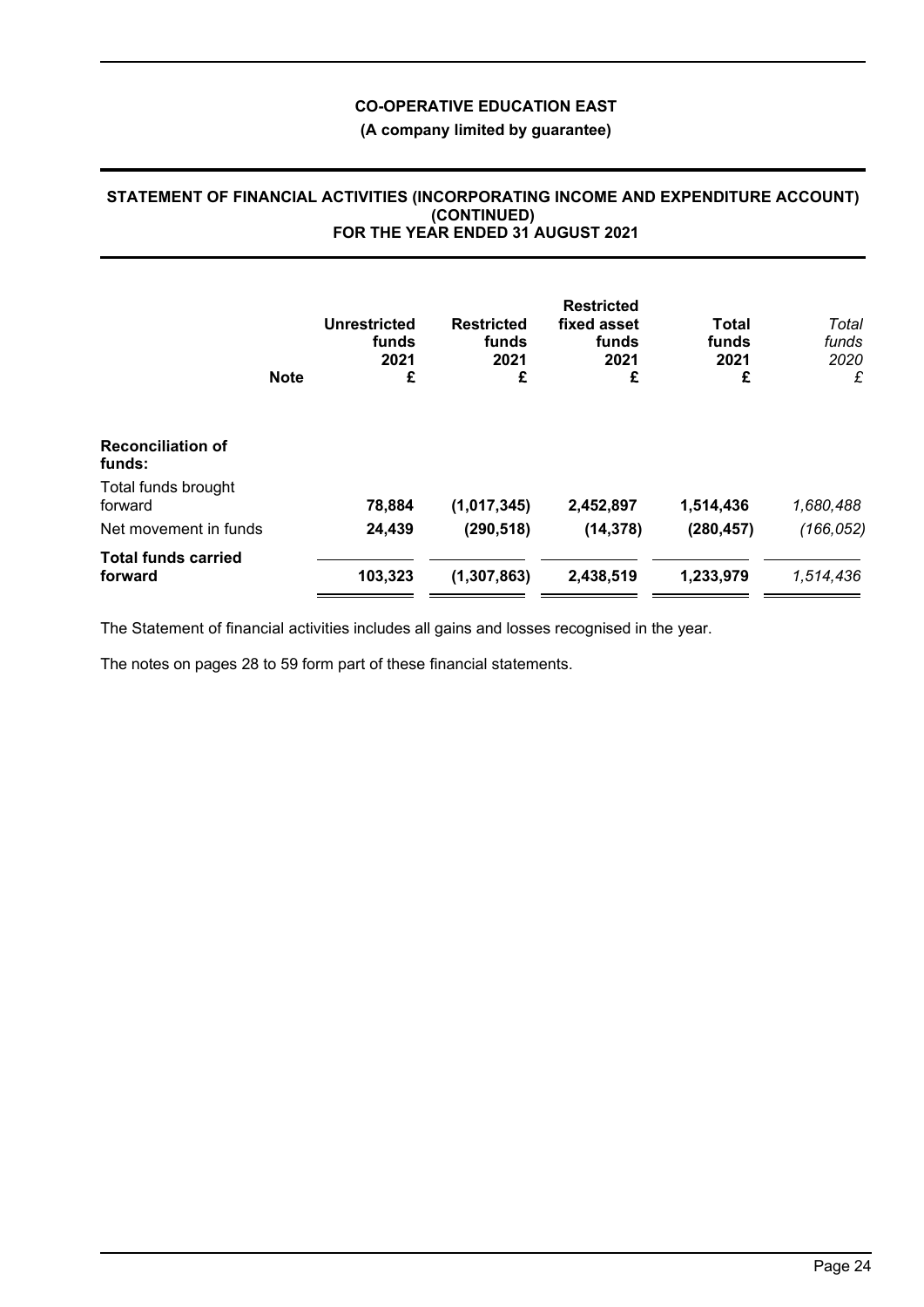#### **(A company limited by guarantee) REGISTERED NUMBER: 10365323**

| <b>BALANCE SHEET</b><br>AS AT 31 AUGUST 2021          |             |             |             |               |               |
|-------------------------------------------------------|-------------|-------------|-------------|---------------|---------------|
|                                                       | <b>Note</b> |             | 2021<br>£   |               | 2020<br>£     |
| <b>Fixed assets</b>                                   |             |             |             |               |               |
| Tangible assets                                       | 14          |             | 2,438,519   |               | 2,445,817     |
|                                                       |             |             | 2,438,519   |               | 2,445,817     |
| <b>Current assets</b>                                 |             |             |             |               |               |
| <b>Debtors</b>                                        | 15          | 72,242      |             | 48,300        |               |
| Cash at bank and in hand                              |             | 339,426     |             | 244,972       |               |
|                                                       |             | 411,668     |             | 293,272       |               |
| Creditors: amounts falling due within one<br>year     | 16          | (137, 208)  |             | (98, 653)     |               |
| <b>Net current assets</b>                             |             |             | 274,460     |               | 194,619       |
| <b>Total assets less current liabilities</b>          |             |             | 2,712,979   |               | 2,640,436     |
| Net assets excluding pension liability                |             |             | 2,712,979   |               | 2,640,436     |
| Defined benefit pension scheme liability              | 23          |             | (1,479,000) |               | (1, 126, 000) |
| <b>Total net assets</b>                               |             |             | 1,233,979   |               | 1,514,436     |
| <b>Funds of the Trust</b><br><b>Restricted funds:</b> |             |             |             |               |               |
| Fixed asset funds                                     | 17          | 2,438,519   |             | 2,452,897     |               |
| Restricted income funds                               | 17          | 171,137     |             | 108,655       |               |
| Restricted funds excluding pension asset              | 17          | 2,609,656   |             | 2,561,552     |               |
| Pension reserve                                       | 17          | (1,479,000) |             | (1, 126, 000) |               |
| <b>Total restricted funds</b>                         | 17          |             | 1,130,656   |               | 1,435,552     |
| <b>Unrestricted income funds</b>                      | 17          |             | 103,323     |               | 78,884        |
| <b>Total funds</b>                                    |             |             | 1,233,979   |               | 1,514,436     |
|                                                       |             |             |             |               |               |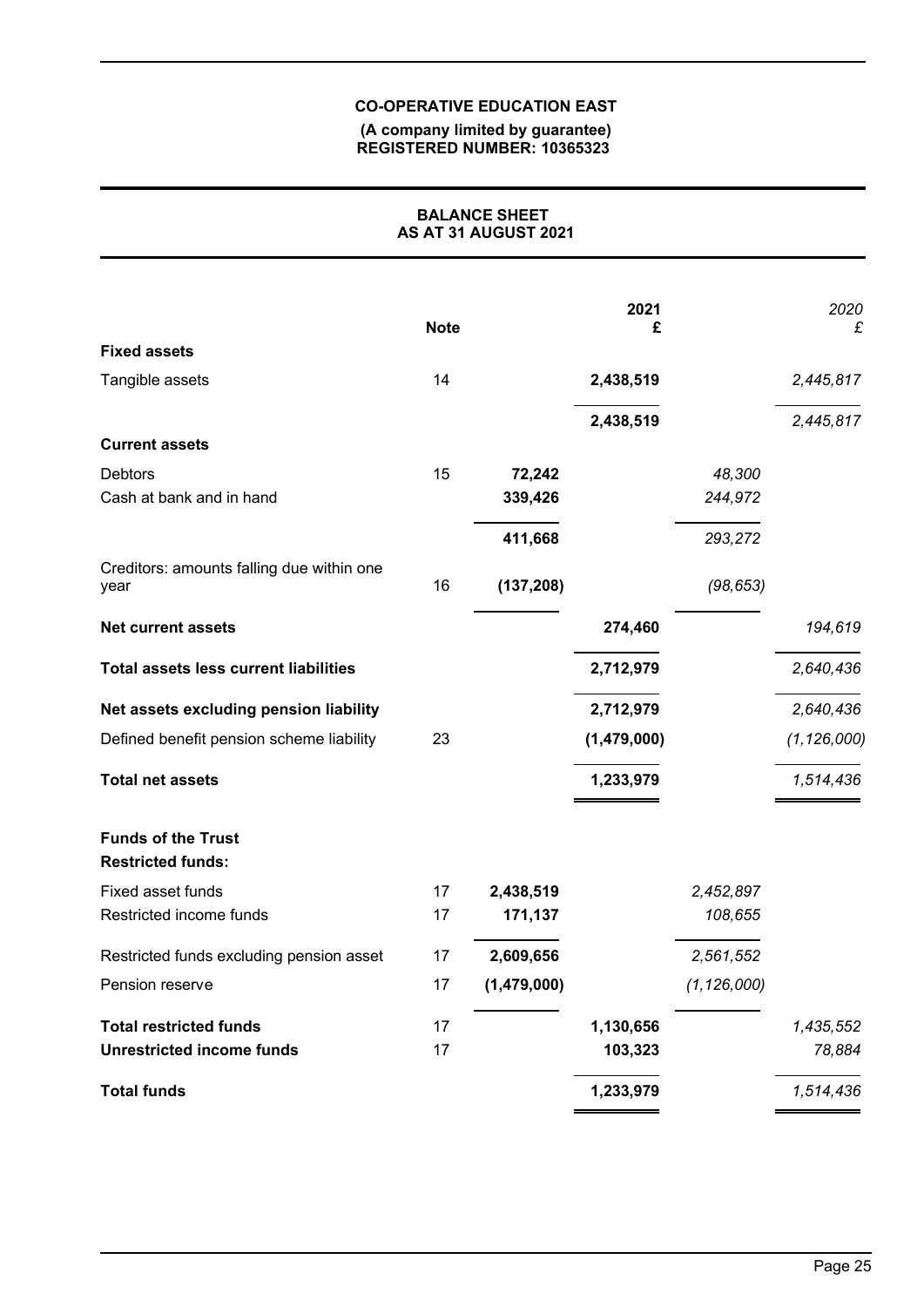**(A company limited by guarantee) REGISTERED NUMBER: 10365323**

## **BALANCE SHEET (CONTINUED) AS AT 31 AUGUST 2021**

The financial statements have been prepared in accordance with the provisions applicable to entities subject to the small companies regime.

The financial statements on pages 23 to 59 were approved by the Trustees, and authorised for issue on 7 December 2021 and are signed on their behalf, by:

g-Fletcher

................................................ **Julie Fletcher Chair** 

The notes on pages 28 to 59 form part of these financial statements.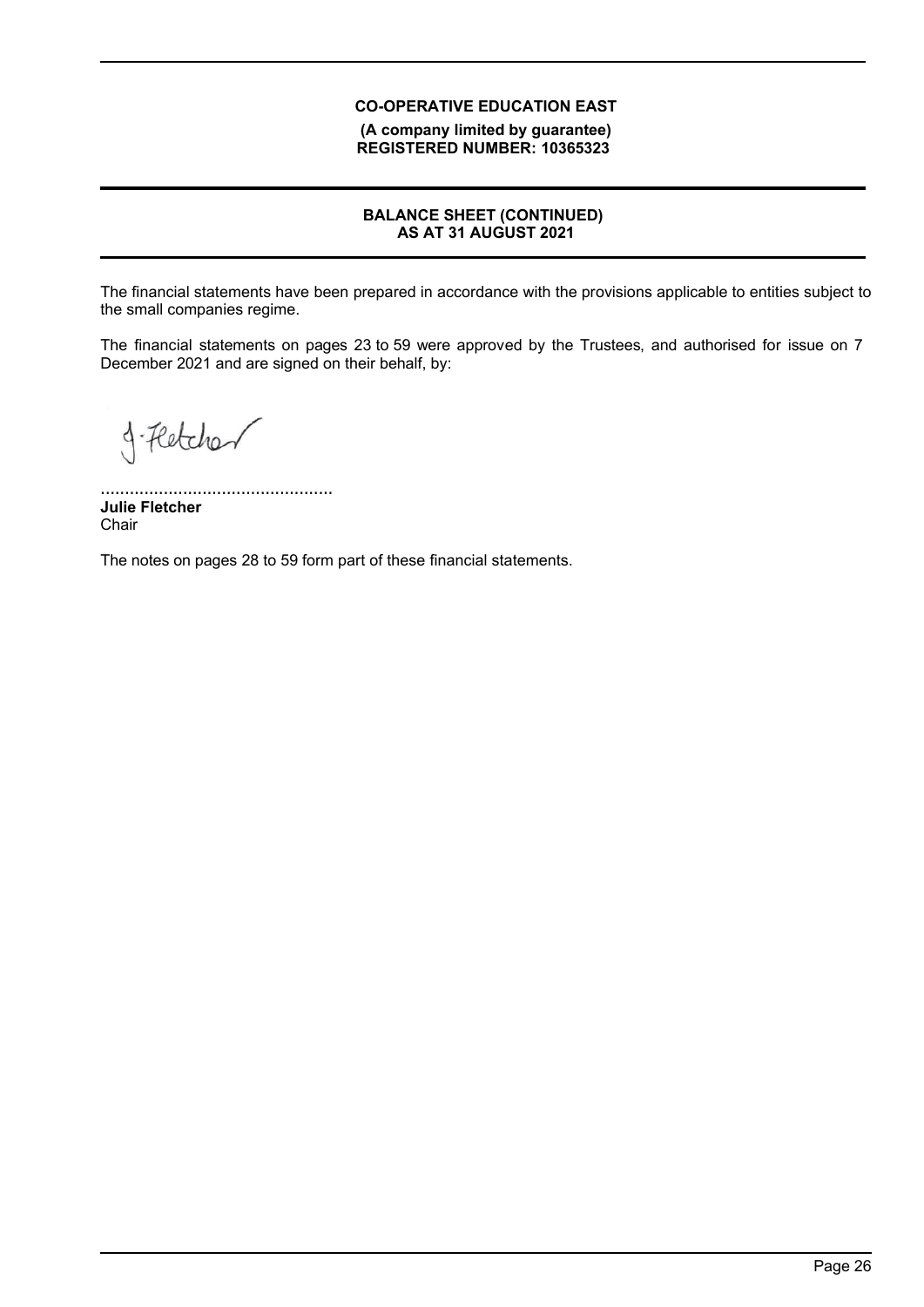**(A company limited by guarantee)**

### **STATEMENT OF CASH FLOWS FOR THE YEAR ENDED 31 AUGUST 2021**

| Cash flows from operating activities                   | <b>Note</b> | 2021<br>£ | 2020<br>£ |
|--------------------------------------------------------|-------------|-----------|-----------|
| Net cash provided by operating activities              | 19          | 114,592   | 55,475    |
| <b>Cash flows from investing activities</b>            | 20          | (20, 138) | (2, 979)  |
| Change in cash and cash equivalents in the year        |             | 94,454    | 52,496    |
| Cash and cash equivalents at the beginning of the year |             | 244,972   | 192,476   |
| Cash and cash equivalents at the end of the year       | 21, 22      | 339,426   | 244,972   |

The notes on pages 28 to 59 from part of these financial statements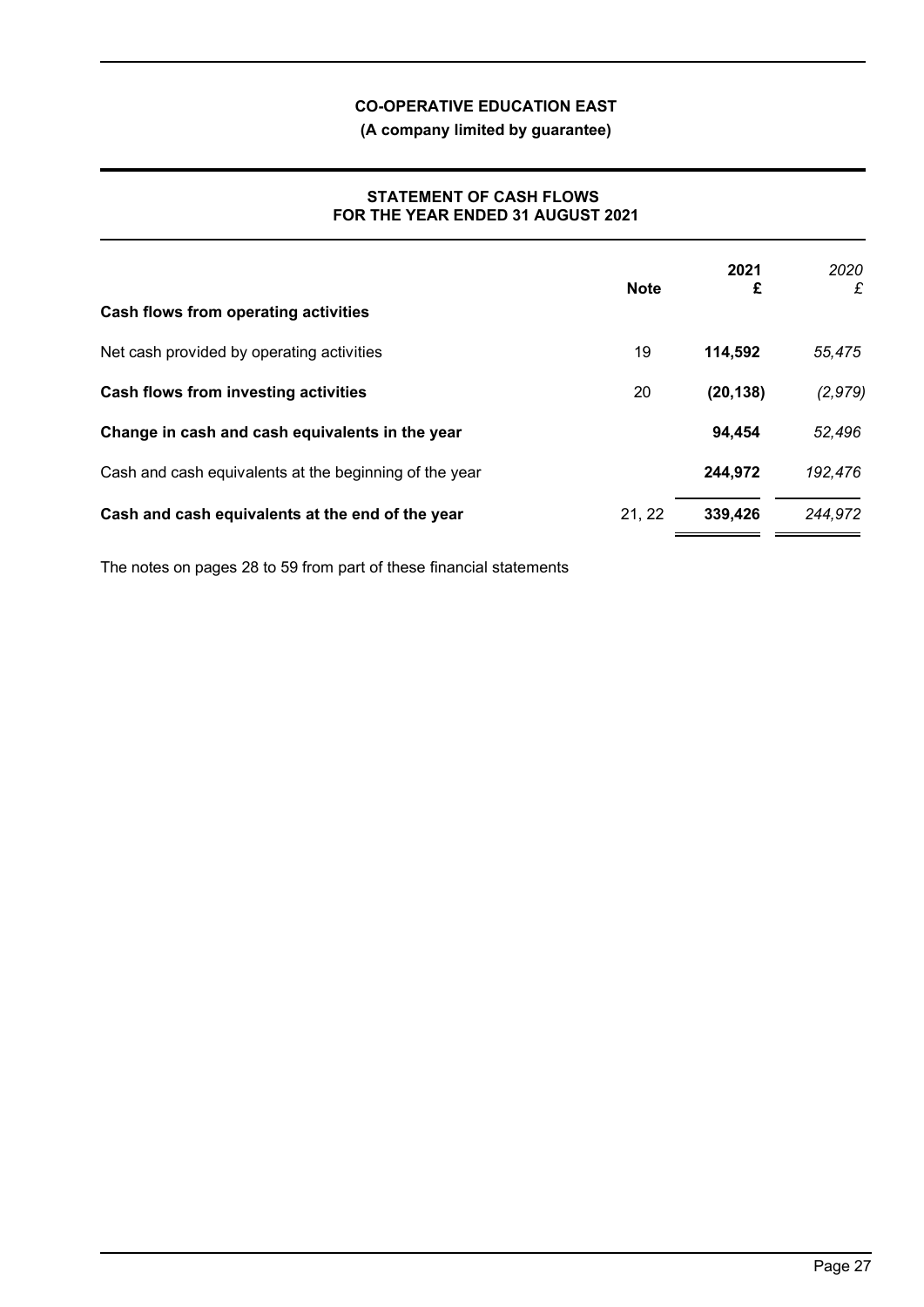### **(A company limited by guarantee)**

### **NOTES TO THE FINANCIAL STATEMENTS FOR THE YEAR ENDED 31 AUGUST 2021**

#### **1. Accounting policies**

A summary of the principal accounting policies adopted (which have been applied consistently, except where noted), judgements and key sources of estimation uncertainty, is set out below.

### **1.1 Basis of preparation of financial statements**

The financial statements of the Trust, which is a public benefit entity under FRS 102, have been prepared under the historic cost convention in accordance with the Financial Reporting Standard Applicable in the UK and Republic of Ireland (FRS 102), the Accounting and Reporting by Charities: Statement of Recommended Practice applicable to charities preparing their accounts in accordance with the Financial Reporting Standard applicable in the UK and Republic of Ireland (FRS 102) (Charities SORP (FRS 102)), the Academies Accounts Direction 2020 to 2021 issued by ESFA, the Charities Act 2011 and the Companies Act 2006.

Co-operative Education East meets the definition of a public benefit entity under FRS 102.

### **1.2 Going concern**

The Trustees assess whether the use of going concern is appropriate i.e. whether there are any material uncertainties related to events or conditions that may cast significant doubt on the ability of the Trust to continue as a going concern. The Trustees make this assessment in respect of a period of at least one year from the date of authorisation for issue of the financial statements and have concluded that the Trust has adequate resources to continue in operational existence for the foreseeable future and there are no material uncertainties about the Trust's ability to continue as a going concern, thus they continue to adopt the going concern basis of accounting in preparing the financial statements.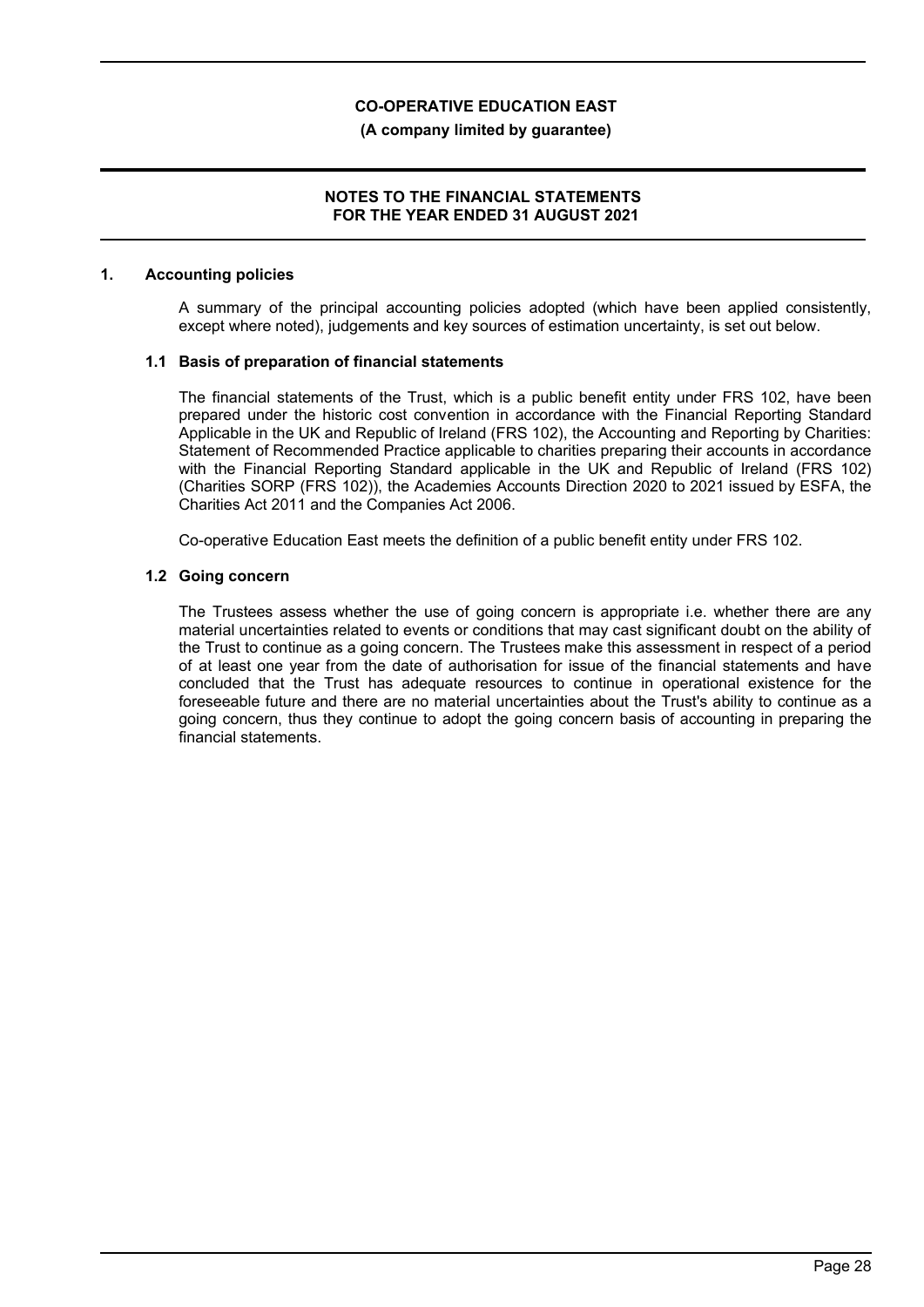#### **(A company limited by guarantee)**

### **NOTES TO THE FINANCIAL STATEMENTS FOR THE YEAR ENDED 31 AUGUST 2021**

### **1. Accounting policies (continued)**

### **1.3 Income**

All incoming resources are recognised when the Trust has entitlement to the funds, the receipt is probable and the amount can be measured reliably.

### **Grants**

Grants are included in the Statement of Financial Activities on a receivable basis. The balance of income received for specific purposes but not expended during the period is shown in the relevant funds on the Balance Sheet. Where income is received in advance of meeting any performancerelated conditions there is not unconditional entitlement to the income and its recognition is deferred and included in creditors as deferred income until the performance-related conditions are met. Where entitlement occurs before income is received, the income is accrued.

General Annual Grant is recognised in full in the Statement of Financial Activities in the year for which it is receivable and any abatement in respect of the year is deducted from income and recognised as a liability.

Capital grants are recognised in full when there is an unconditional entitlement to the grant. Unspent amounts of capital grants are reflected in the Balance Sheet in the restricted fixed asset fund. Capital grants are recognised when there is entitlement and are not deferred over the life of the asset on which they are expended.

### **Donations**

Donations are recognised on a receivable basis (where there are no performance-related conditions) where the receipt is probable and the amount can be reliably measured.

### **Other income**

Other income, including the hire of facilities, is recognised in the year it is receivable and to the extent the Trust has provided the goods or services.

#### **1.4 Expenditure**

Expenditure is recognised once there is a legal or constructive obligation to transfer economic benefit to a third party, it is probable that a transfer of economic benefits will be required in settlement and the amount of the obligation can be measured reliably.

#### **Charitable activities**

These are costs incurred on the Trust's educational operations, including support costs and costs relating to the governance of the Trust apportioned to charitable activities.

All resources expended are inclusive of irrecoverable VAT.

#### **1.5 Interest receivable**

Interest on funds held on deposit is included when receivable and the amount can be measured reliably by the Trust; this is normally upon notification of the interest paid or payable by the institution with whom the funds are deposited.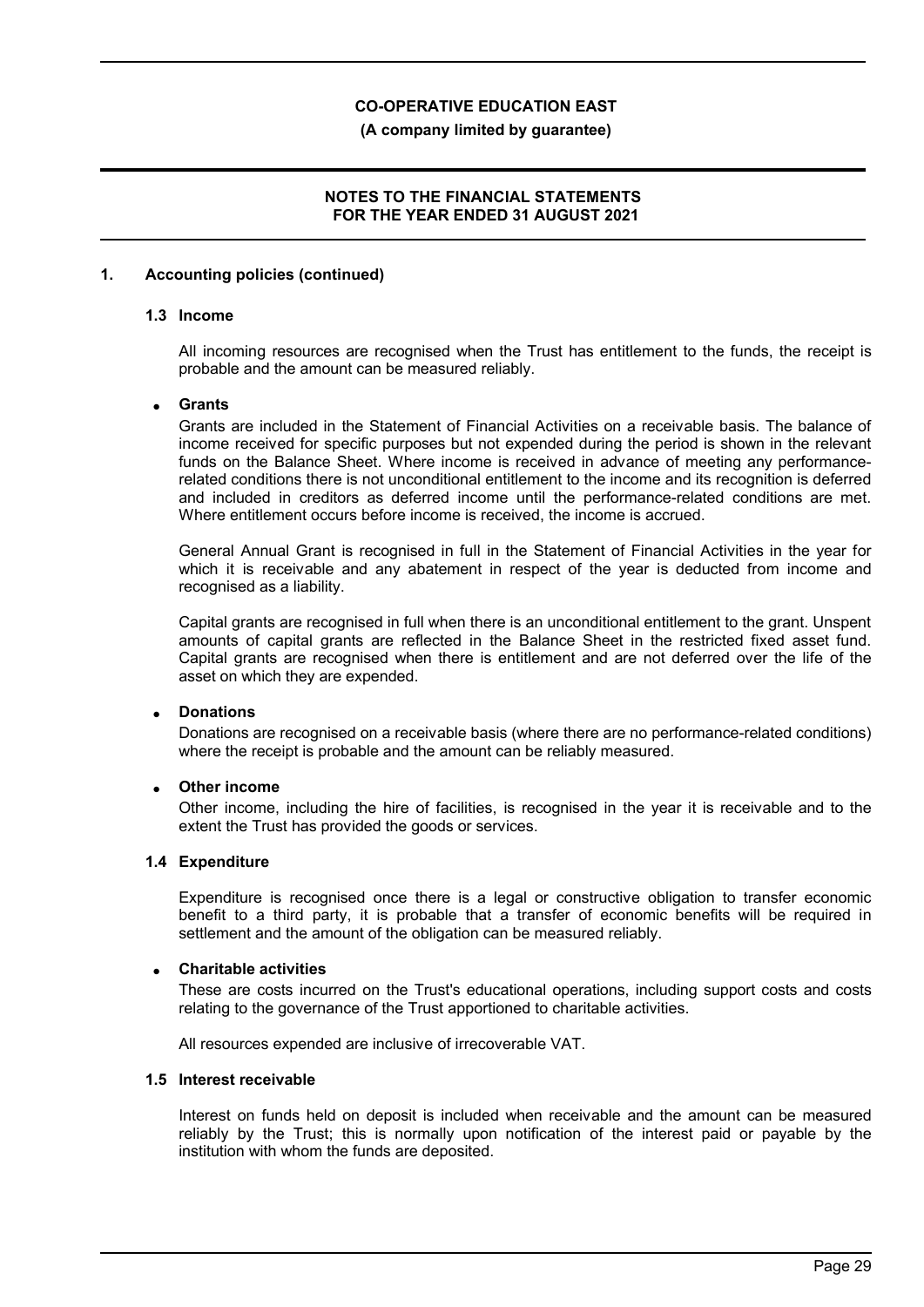#### **(A company limited by guarantee)**

### **NOTES TO THE FINANCIAL STATEMENTS FOR THE YEAR ENDED 31 AUGUST 2021**

### **1. Accounting policies (continued)**

### **1.6 Taxation**

The Trust is considered to pass the tests set out in Paragraph 1 Schedule 6 of the Finance Act 2010 and therefore it meets the definition of a charitable company for UK corporation tax purposes.

Accordingly, the Trust is potentially exempt from taxation in respect of income or capital gains received within categories covered by Part 11, chapter 3 of the Corporation Tax Act 2010 or Section 256 of the Taxation of Chargeable Gains Act 1992, to the extent that such income or gains are applied exclusively to charitable purposes.

### **1.7 Tangible fixed assets**

Assets costing £5,000 or more are capitalised as tangible fixed assets and are carried at cost, net of depreciation and any provision for impairment.

Where tangible fixed assets have been acquired with the aid of specific grants, either from the government or from the private sector, they are included in the Balance Sheet at cost and depreciated over their expected useful economic life. Where there are specific conditions attached to the funding requiring the continued use of the asset, the related grants are credited to a restricted fixed asset fund in the Statement of Financial Activities and carried forward in the Balance Sheet. Depreciation on the relevant assets is charged directly to the restricted fixed asset fund in the Statement of Financial Activities. Where tangible fixed assets have been acquired with unrestricted funds, depreciation on such assets is charged to the unrestricted fund.

Depreciation is provided on all tangible fixed assets other than freehold land and assets under construction, at rates calculated to write off the cost of each asset on a straight-line basis over its expected useful life, as follows:

| Freehold land           | - not depreciated   |
|-------------------------|---------------------|
| Freehold buildings      | - 2% straight line  |
| Property improvements   | - 2% straight line  |
| Furniture and equipment | - 15% straight line |
| Computer equipment      | - 33% straight line |

A review for impairment of a fixed asset is carried out if events or changes in circumstances indicate that the carrying value of any fixed asset may not be recoverable. Shortfalls between the carrying value of fixed assets and their recoverable amounts are recognised as impairments. Impairment losses are recognised in the Statement of Financial Activities.

### **1.8 Debtors**

Trade and other debtors are recognised at the settlement amount after any trade discount offered. Prepayments are valued at the amount prepaid net of any trade discounts due.

#### **1.9 Cash at bank and in hand**

Cash at bank and in hand includes cash and short-term highly liquid investments with a short maturity of three months or less from the date of acquisition or opening of the deposit or similar account.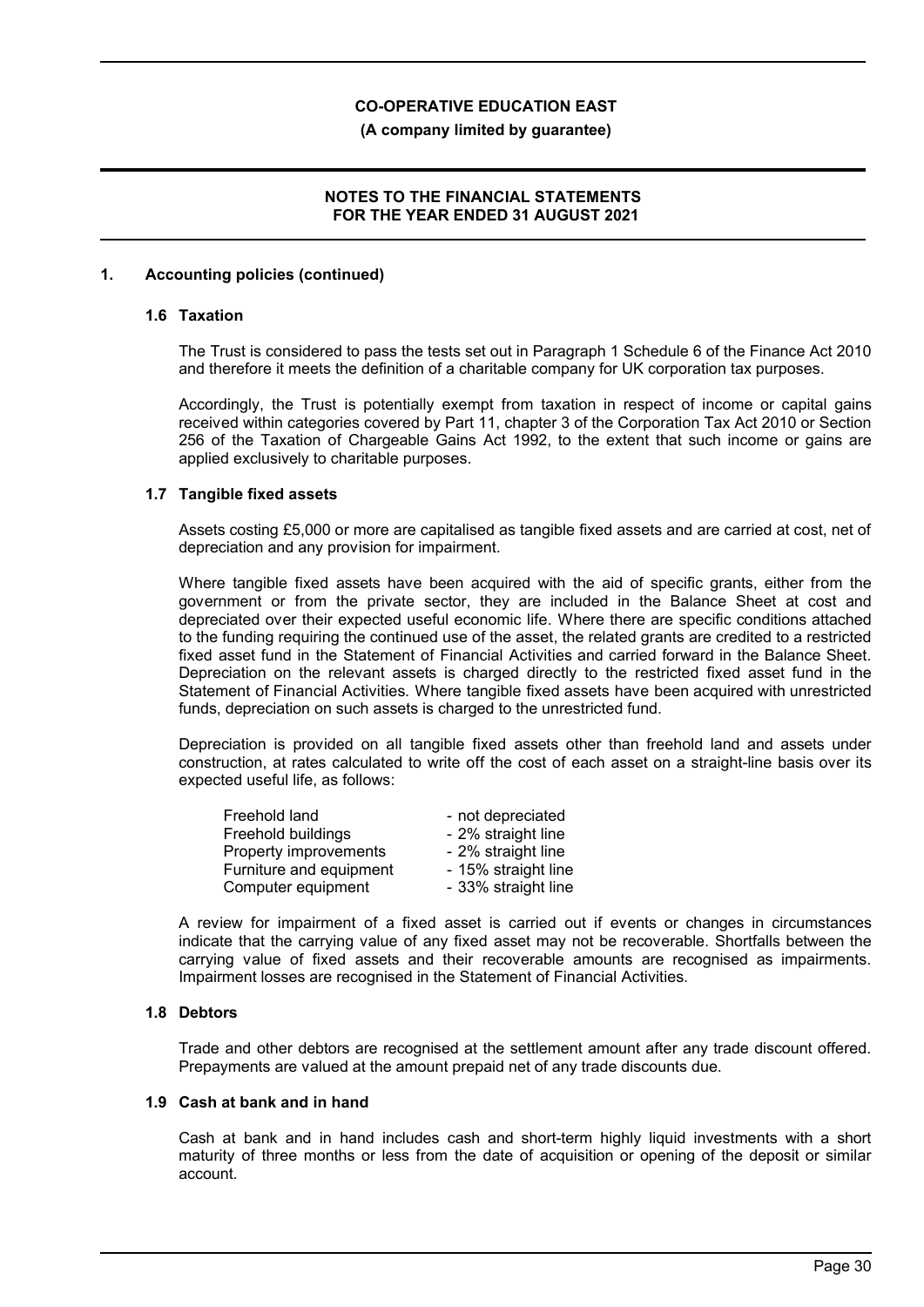### **(A company limited by guarantee)**

### **NOTES TO THE FINANCIAL STATEMENTS FOR THE YEAR ENDED 31 AUGUST 2021**

### **1. Accounting policies (continued)**

### **1.10 Liabilities**

Liabilities are recognised when there is an obligation at the Balance Sheet date as a result of a past event, it is probable that a transfer of economic benefit will be required in settlement, and the amount of the settlement can be estimated reliably. Liabilities are recognised at the amount that the Trust anticipates it will pay to settle the debt or the amount it has received as advanced payments for the goods or services it must provide.

### **1.11 Financial instruments**

The Trust only holds basic financial instruments as defined in FRS 102. The financial assets and financial liabilities of the Trust and their measurement bases are as follows:

*Financial assets* - trade and other debtors are basic financial instruments and are debt instruments measured at amortised cost as detailed in note 15. Prepayments are not financial instruments.

Cash at bank is classified as a basic financial instrument and is measured at face value.

*Financial liabilities* - trade creditors, accruals and other creditors are financial instruments, and are measured at amortised cost as detailed in note 16. Taxation and social security are not included in the financial instruments disclosure definition. Deferred income is not deemed to be a financial liability, as the cash settlement has already taken place and there is an obligation to deliver services rather than cash or another financial instrument.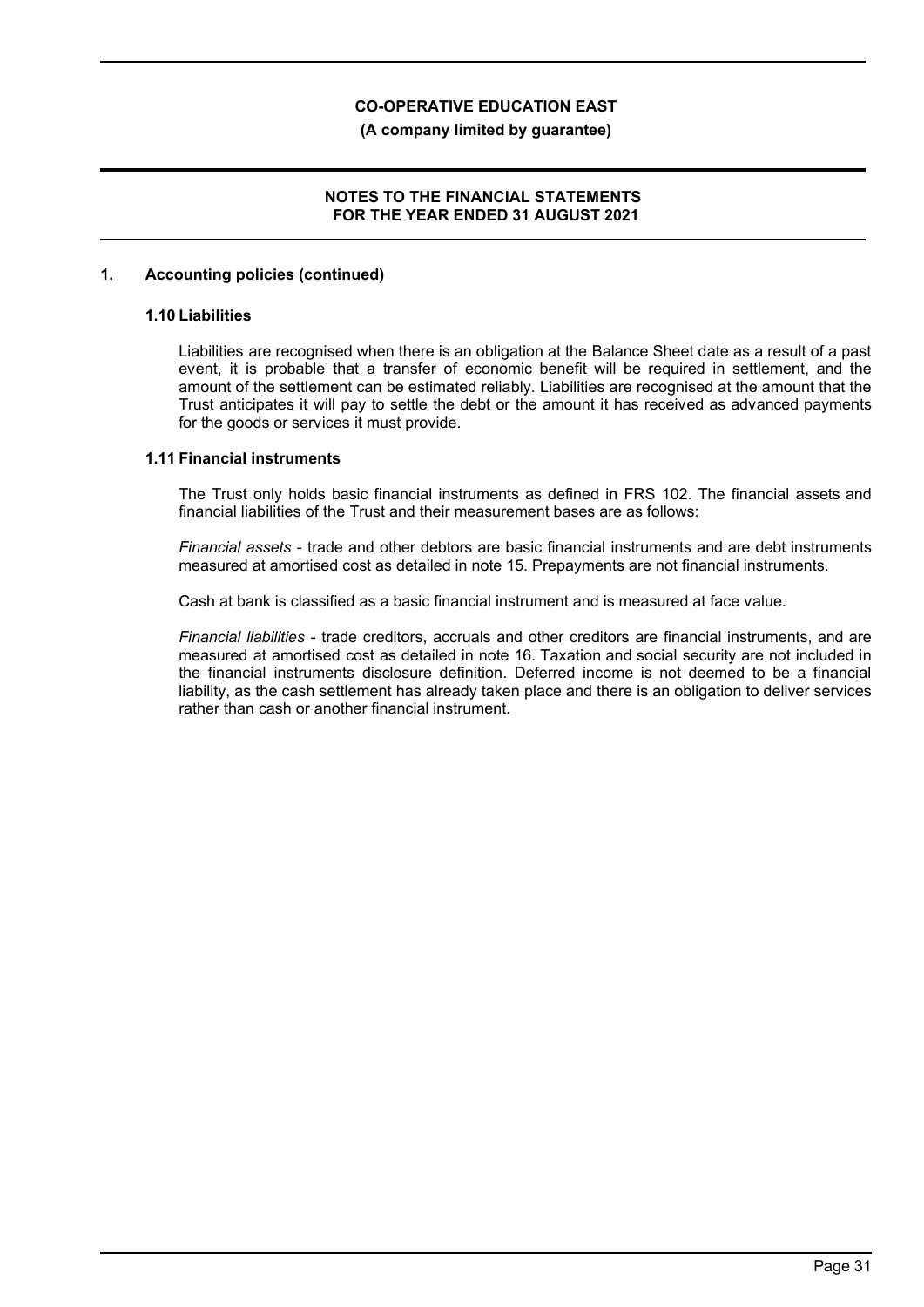**(A company limited by guarantee)**

### **NOTES TO THE FINANCIAL STATEMENTS FOR THE YEAR ENDED 31 AUGUST 2021**

### **1. Accounting policies (continued)**

### **1.12 Pensions**

Retirement benefits to employees of the Trust are provided by the Teachers' Pension Scheme ("TPS") and the Local Government Pension Scheme ("LGPS"). These are defined benefit schemes.

The TPS is an unfunded scheme and contributions are calculated so as to spread the cost of pensions over employees' working lives with the Trust in such a way that the pension cost is a substantially level percentage of current and future pensionable payroll. The contributions are determined by the Government Actuary on the basis of quadrennial valuations using a prospective unit credit method. TPS is an unfunded multi-employer scheme with no underlying assets to assign between employers. Consequently, the TPS is treated as a defined contribution scheme for accounting purposes and the contributions recognised in the period to which they relate.

The LGPS is a funded multi-employer scheme and the assets are held separately from those of the Trust in separate trustee administered funds. Pension scheme assets are measured at fair value and liabilities are measured on an actuarial basis using the projected unit credit method and discounted at a rate equivalent to the current rate of return on a high quality corporate bond of equivalent term and currency to the liabilities. The actuarial valuations are obtained at least triennially and are updated at each Balance Sheet date. The amounts charged to operating surplus are the current service costs and the costs of scheme introductions, benefit changes, settlements and curtailments. They are included as part of staff costs as incurred. Net interest on the net defined benefit liability/asset is also recognised in the Statement of Financial Activities and comprises the interest cost on the defined benefit obligation and interest income on the scheme assets, calculated by multiplying the fair value of the scheme assets at the beginning of the period by the rate used to discount the benefit obligations. The difference between the interest income on the scheme assets and the actual return on the scheme assets is recognised in other recognised gains and losses.

Actuarial gains and losses are recognised immediately in other recognised gains and losses.

### **1.13 Fund accounting**

Unrestricted income funds represent those resources which may be used towards meeting any of the charitable objects of the Trust at the discretion of the Trustees.

Restricted fixed asset funds are resources which are to be applied to specific capital purposes imposed by the funds where the asset acquired or created is held for a specific purpose.

Restricted general funds comprise all other restricted funds received with restrictions imposed by the funder/donor and include grants from the Department for Education Group.

Investment income, gains and losses are allocated to the appropriate fund.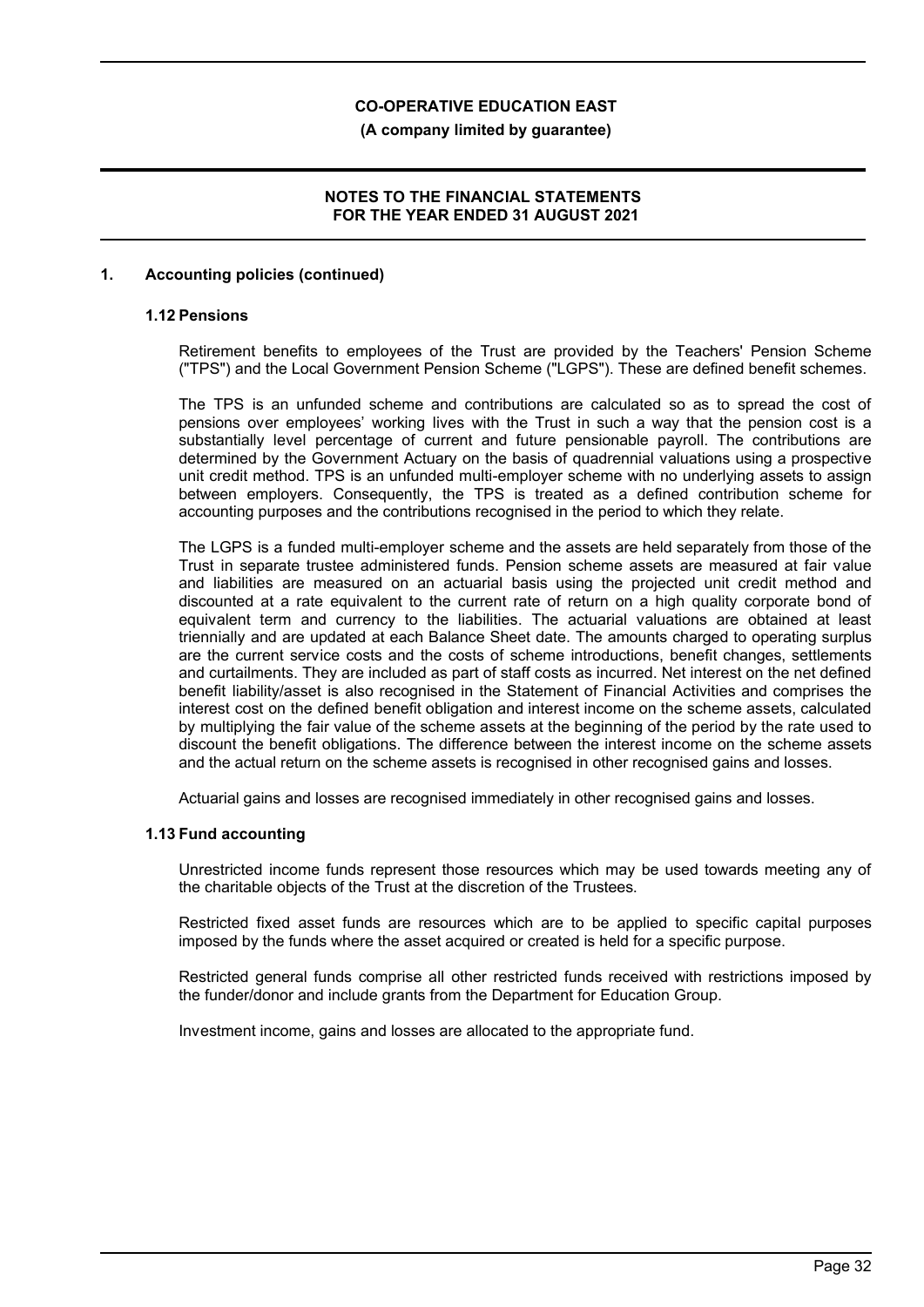### **(A company limited by guarantee)**

### **NOTES TO THE FINANCIAL STATEMENTS FOR THE YEAR ENDED 31 AUGUST 2021**

### **2. Critical accounting estimates and areas of judgement**

Estimates and judgements are continually evaluated and are based on historical experience and other factors, including expectations of future events that are believed to be reasonable under the circumstances.

Critical accounting estimates and assumptions:

The Trust makes estimates and assumptions concerning the future. The resulting accounting estimates and assumptions will, by definition, seldom equal the related actual results. The estimates and assumptions that have a significant risk of causing a material adjustment to the carrying amounts of assets and liabilities within the next financial year are discussed below.

The present value of the Local Government Pension Scheme defined benefit liability depends on a number of factors that are determined on an actuarial basis using a variety of assumptions. The assumptions used in determining the net cost or income for pensions include the discount rate. Any changes in these assumptions, which are disclosed in note 23, will impact the carrying amount of the pension liability. Furthermore a roll forward approach which projects results from the latest full actuarial valuation performed at 31 March 2019 has been used by the actuary in valuing the pensions liability at 31 August 2021. Any differences between the figures derived from the roll forward approach and a full actuarial valuation would impact on the carrying amount of the pension liability.

In assessing the carrying value of tangible fixed assets the Trustees estimate the anticipated useful lives and residual values of the assets.

### **3. Income from donations and capital grants**

|                       | <b>Unrestricted</b><br>funds<br>2021<br>£ | <b>Restricted</b><br>funds<br>2021<br>£ | <b>Restricted</b><br>fixed asset<br>funds<br>2021<br>£ | <b>Total</b><br>funds<br>2021<br>£ | Total<br>funds<br>2020<br>£ |
|-----------------------|-------------------------------------------|-----------------------------------------|--------------------------------------------------------|------------------------------------|-----------------------------|
| Donations             | 320                                       | $\overline{\phantom{0}}$                | 3,119                                                  | 3,439                              | 7,518                       |
| <b>Capital Grants</b> | $\overline{\phantom{a}}$                  |                                         | 15,302                                                 | 15,302                             | 15,229                      |
| Royalties             |                                           | 108,477                                 | ۰                                                      | 108,477                            | 50,000                      |
| <b>Total 2021</b>     | 320                                       | 108,477                                 | 18,421                                                 | 127,218                            | 72,747                      |
| <b>Total 2020</b>     | 3,043                                     | 54,475                                  | 15,229                                                 | 72,747                             |                             |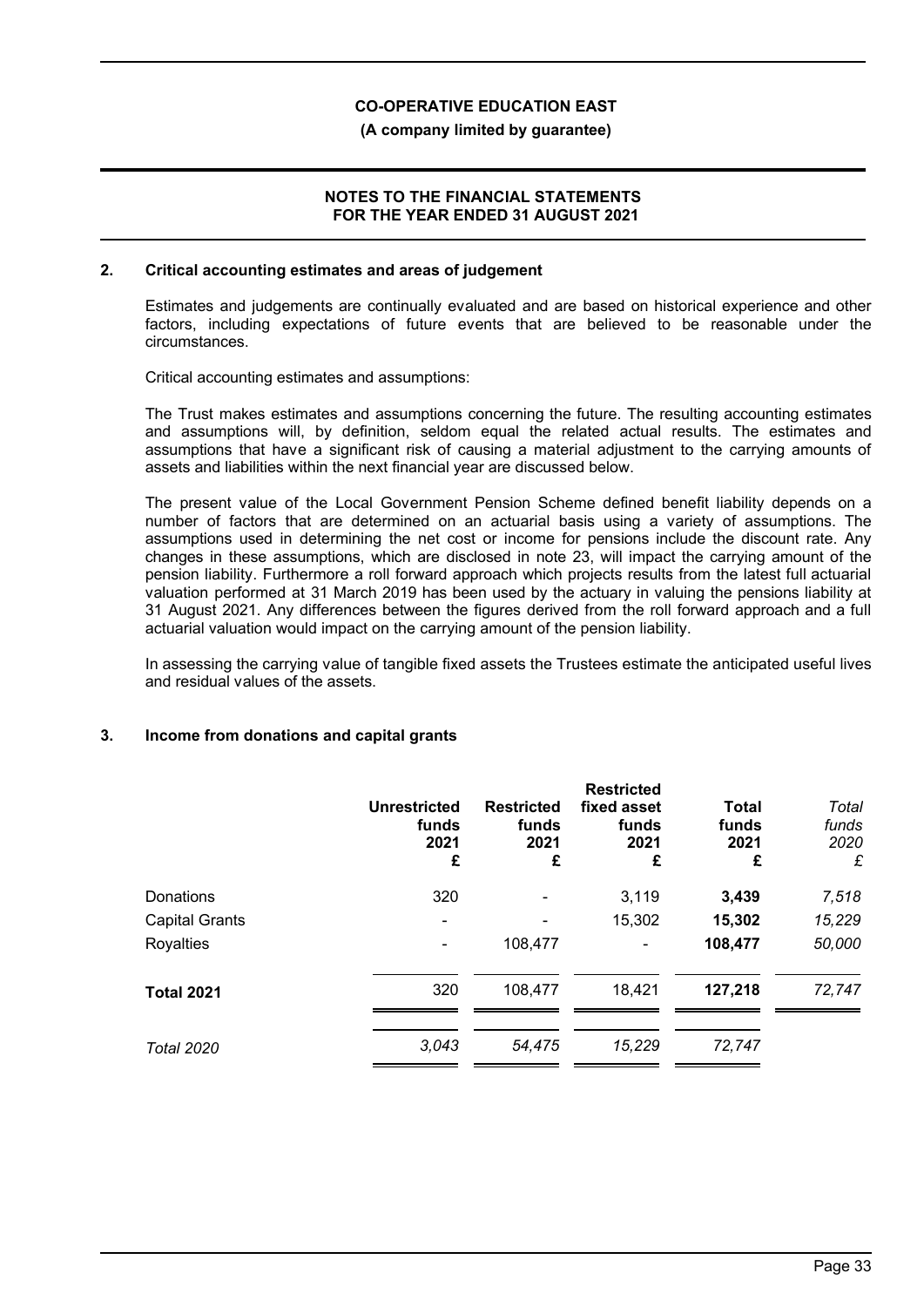**(A company limited by guarantee)**

### **NOTES TO THE FINANCIAL STATEMENTS FOR THE YEAR ENDED 31 AUGUST 2021**

### **4. Funding for the Trust's educational operations**

|                                               | <b>Unrestricted</b><br>funds<br>2021<br>£ | <b>Restricted</b><br>funds<br>2021<br>£ | <b>Total</b><br>funds<br>2021<br>£ | Total<br>funds<br>2020<br>£ |
|-----------------------------------------------|-------------------------------------------|-----------------------------------------|------------------------------------|-----------------------------|
| DfE/ESFA grants                               |                                           |                                         |                                    |                             |
| General Annual Grant (GAG)                    |                                           | 1,360,997                               | 1,360,997                          | 1,275,349                   |
| Other DfE/ESFA grants                         |                                           |                                         |                                    |                             |
| <b>Pupil Premium</b>                          |                                           | 67,178                                  | 67,178                             | 55,439                      |
| PE and Sports grant                           |                                           | 50,480                                  | 50,480                             | 50,460                      |
| <b>Teachers' Pension Grant</b>                |                                           | 41,210                                  | 41,210                             | 41,475                      |
| School meals funding                          |                                           | 40,731                                  | 40,731                             | 45,027                      |
| <b>Teachers' Pay Grant</b>                    |                                           | 14,584                                  | 14,584                             | 14,678                      |
| Rates relief                                  |                                           | 6,451                                   | 6,451                              | 6,451                       |
| Other ESFA grants                             |                                           | 1,750                                   | 1,750                              | 7,900                       |
| <b>Other Government grants</b>                |                                           | 1,583,381                               | 1,583,381                          | 1,496,779                   |
| <b>SEN</b> funding                            |                                           | 57,459                                  | 57,459                             | 26,001                      |
| Nursery funding                               |                                           | 20,059                                  | 20,059                             | 8,724                       |
| Other LA funding                              |                                           | 4,550                                   | 4,550                              | 4,800                       |
|                                               |                                           |                                         |                                    |                             |
| Other income from the Trust's educational     |                                           | 82,068                                  | 82,068                             | 39,525                      |
| operations                                    | 34,057                                    |                                         | 34,057                             | 26,912                      |
| <b>COVID-19 additional funding (DfE/ESFA)</b> |                                           |                                         |                                    |                             |
| Catch-up Premium                              |                                           | 22,800                                  | 22,800                             |                             |
| Other DfE/ESFA COVID-19 funding               |                                           | 137                                     | 137                                | 2,093                       |
|                                               |                                           | 22,937                                  | 22,937                             | 2,093                       |
| <b>Total 2021</b>                             | 34,057                                    | 1,688,386                               | 1,722,443                          | 1,565,309                   |
| <b>Total 2020</b>                             | 26,912                                    | 1,538,397                               | 1,565,309                          |                             |

The Trust received £22,800 of funding for catch-up premium and costs incurred in respect of this funding totalled £22,800, with no amounts remaining to be spent in 2021/22.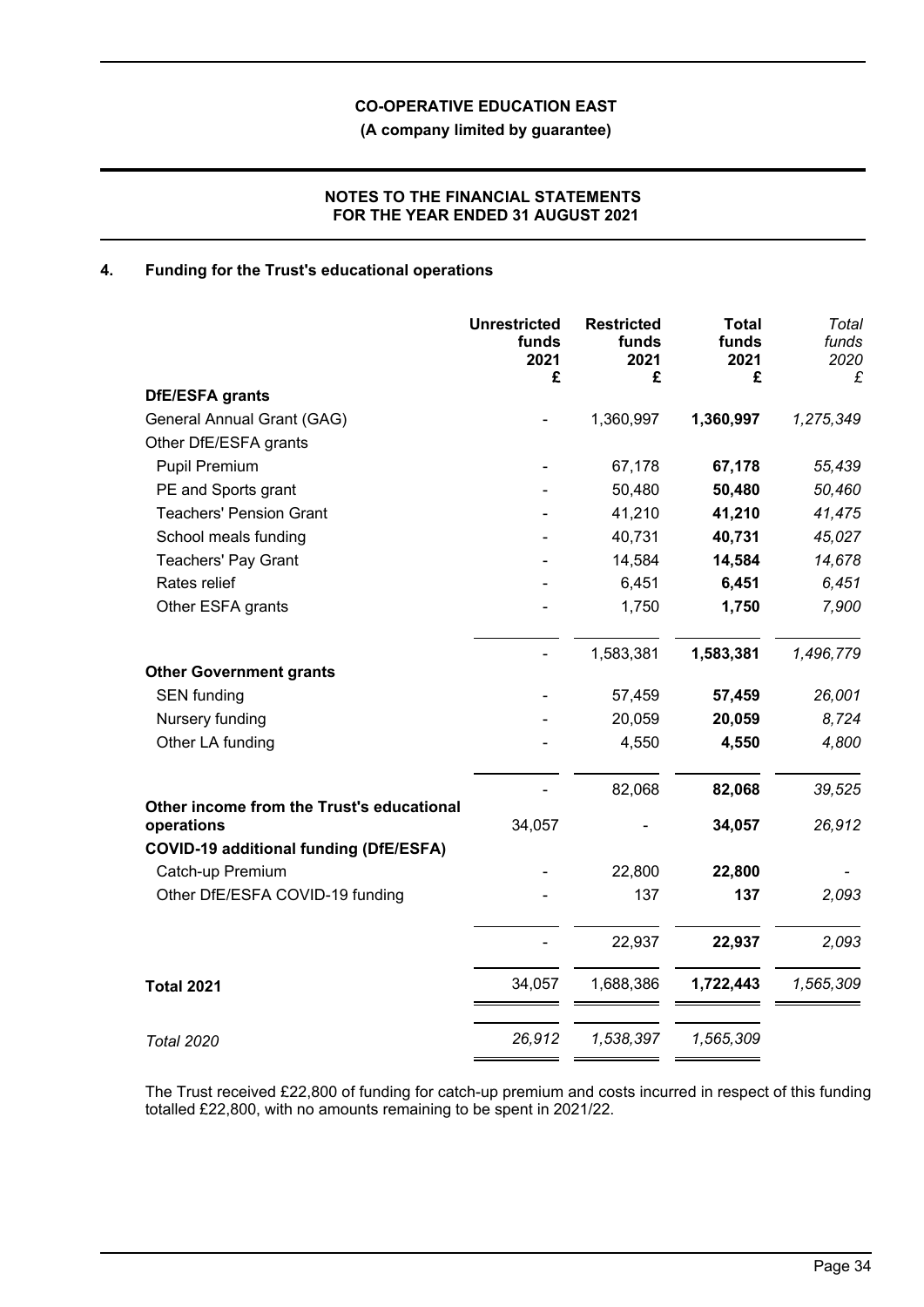## **(A company limited by guarantee)**

### **NOTES TO THE FINANCIAL STATEMENTS FOR THE YEAR ENDED 31 AUGUST 2021**

# **5. Income from other trading activities**

|                             | <b>Unrestricted</b><br>funds<br>2021<br>£ | <b>Total</b><br>funds<br>2021<br>£ | Total<br>funds<br>2020<br>£ |
|-----------------------------|-------------------------------------------|------------------------------------|-----------------------------|
| Reimbursement of staff time |                                           | $\blacksquare$                     | 7,420                       |
| Insurance claims            |                                           | ٠                                  | 662                         |
| Lettings income             | (47)                                      | (47)                               | 187                         |
| Other income                | 6,715                                     | 6,715                              | 1,299                       |
| <b>Total 2021</b>           | 6,668                                     | 6,668                              | 9,568                       |
| <b>Total 2020</b>           | 9,568                                     | 9,568                              |                             |

## **6. Investment income**

|                      | <b>Unrestricted</b><br>funds<br>2021<br>£ | <b>Total</b><br>funds<br>2021<br>£ | Total<br>funds<br>2020<br>£ |
|----------------------|-------------------------------------------|------------------------------------|-----------------------------|
| <b>Bank interest</b> | 39                                        | 39                                 | 221                         |
| <b>Total 2020</b>    | 221                                       | 221                                |                             |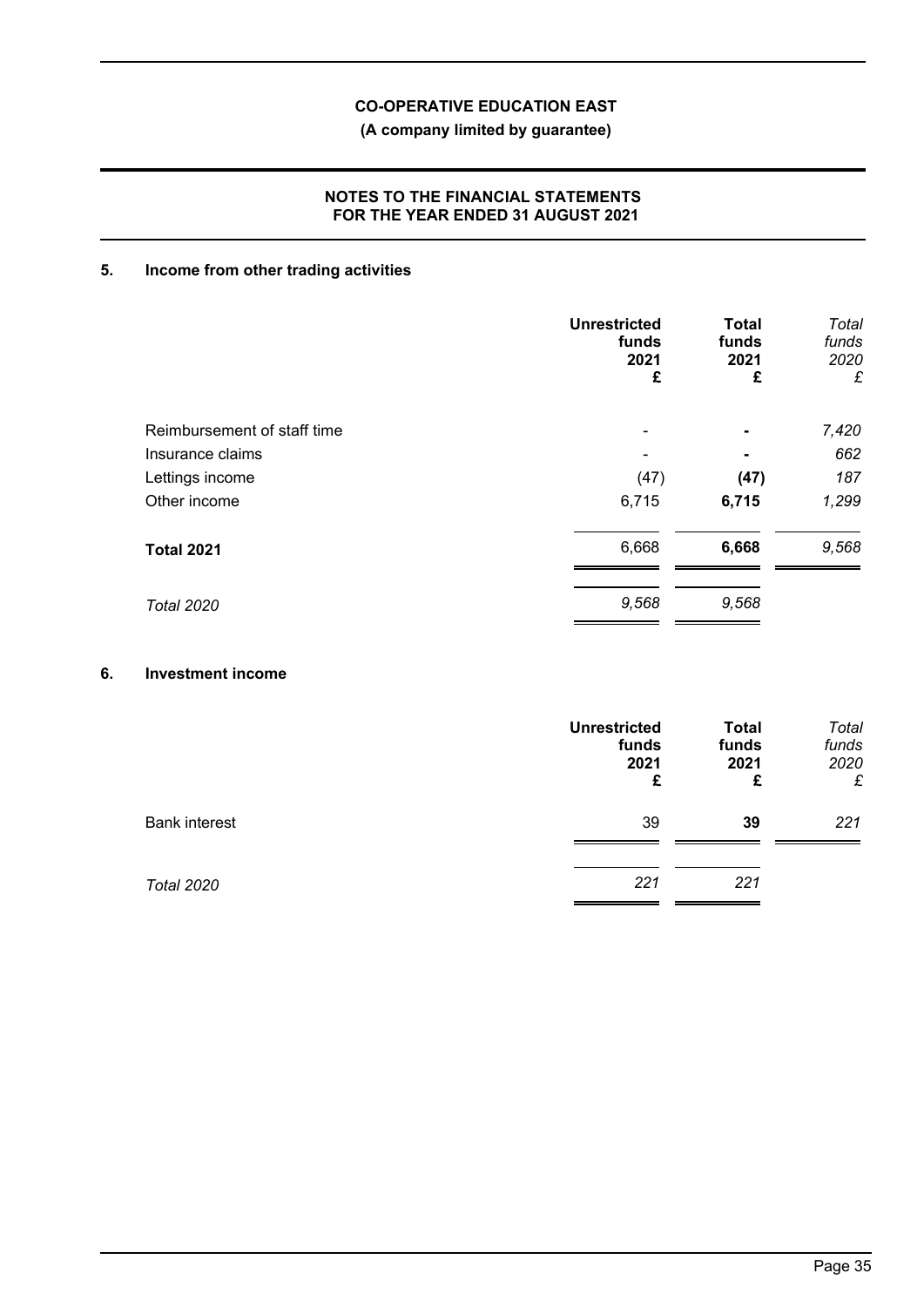**(A company limited by guarantee)**

### **NOTES TO THE FINANCIAL STATEMENTS FOR THE YEAR ENDED 31 AUGUST 2021**

# **7. Expenditure**

|                         | <b>Staff Costs</b><br>2021<br>£ | <b>Premises</b><br>2021<br>£ | <b>Other</b><br>2021<br>£ | <b>Total</b><br>2021<br>£ | Total<br>2020<br>£ |
|-------------------------|---------------------------------|------------------------------|---------------------------|---------------------------|--------------------|
| Educational operations: |                                 |                              |                           |                           |                    |
| Direct costs            | 1,163,199                       |                              | 77,774                    | 1,240,973                 | 1,133,738          |
| Support costs           | 251,576                         | 192,727                      | 187,549                   | 631,852                   | 513,159            |
| <b>Total 2021</b>       | 1,414,775                       | 192,727                      | 265,323                   | 1,872,825                 | 1,646,897          |
| <b>Total 2020</b>       | 1,307,869                       | 119,342                      | 219,686                   | 1,646,897                 |                    |

# **8. Analysis of expenditure by activities**

|                               | <b>Activities</b><br>undertaken<br>directly<br>2021<br>£ | <b>Support</b><br>costs<br>2021<br>£ | <b>Total</b><br>funds<br>2021<br>£ | Total<br>funds<br>2020<br>£ |
|-------------------------------|----------------------------------------------------------|--------------------------------------|------------------------------------|-----------------------------|
| <b>Educational operations</b> | 1,240,973                                                | 631,852                              | 1,872,825                          | 1,646,897                   |
| <b>Total 2020</b>             | 1,133,738                                                | 513,159                              | 1,646,897                          |                             |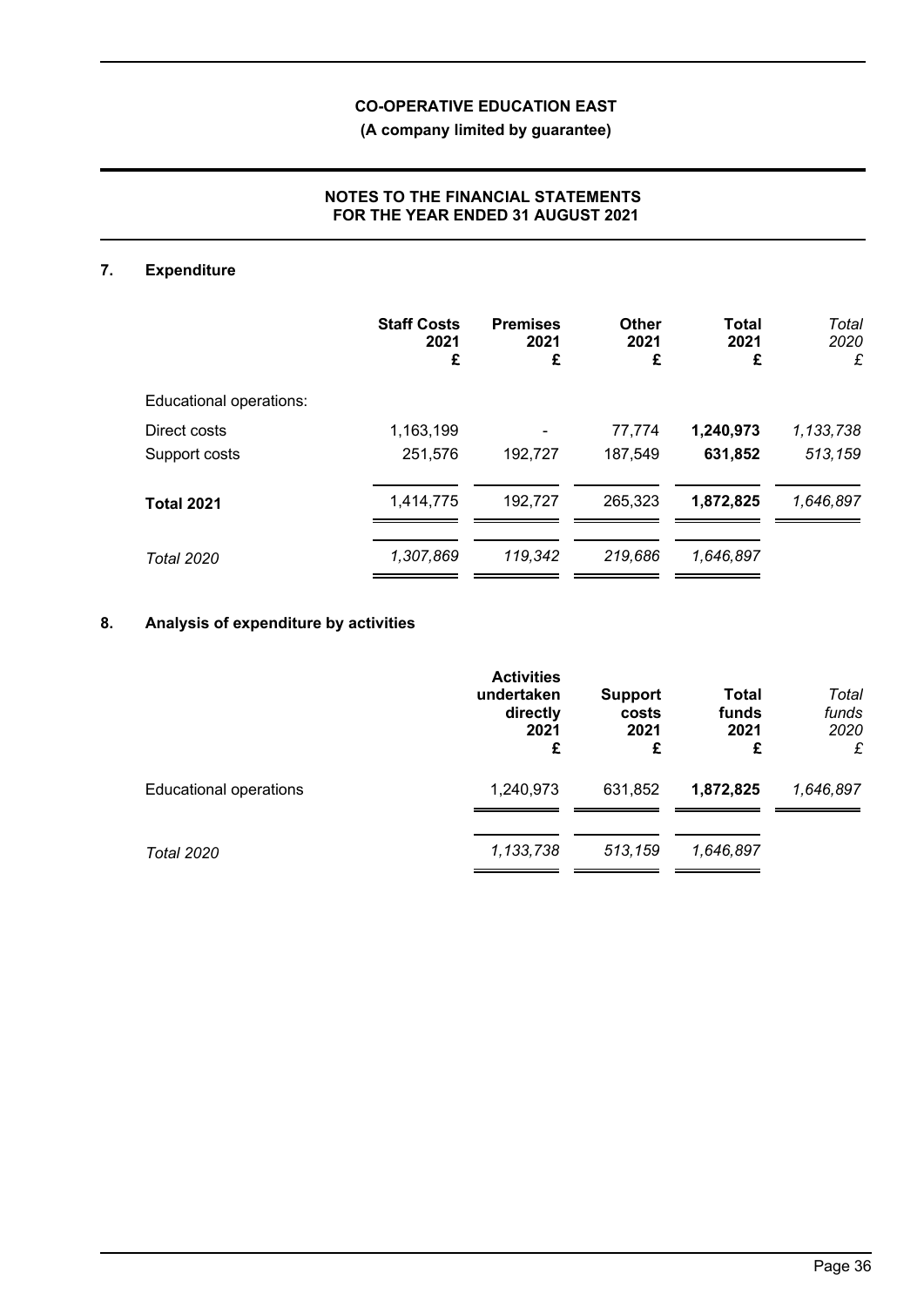**(A company limited by guarantee)**

## **NOTES TO THE FINANCIAL STATEMENTS FOR THE YEAR ENDED 31 AUGUST 2021**

# **8. Analysis of expenditure by activities (continued)**

## **Analysis of direct costs**

|                                   | <b>Total</b><br>funds<br>2021<br>£ | Total<br>funds<br>2020<br>£ |
|-----------------------------------|------------------------------------|-----------------------------|
| Staff costs                       | 1,163,199                          | 1,074,380                   |
| <b>Educational supplies</b>       | 41,906                             | 22,366                      |
| Staff development                 | 13,510                             | 6,763                       |
| Educational consultancy           | 13,095                             | 8,341                       |
| <b>Educational visits</b>         | 4,538                              | 8,156                       |
| Educational professional services | 4,120                              | 13,620                      |
| Club provisions                   | 605                                | 112                         |
| <b>Total 2021</b>                 | 1,240,973                          | 1,133,738                   |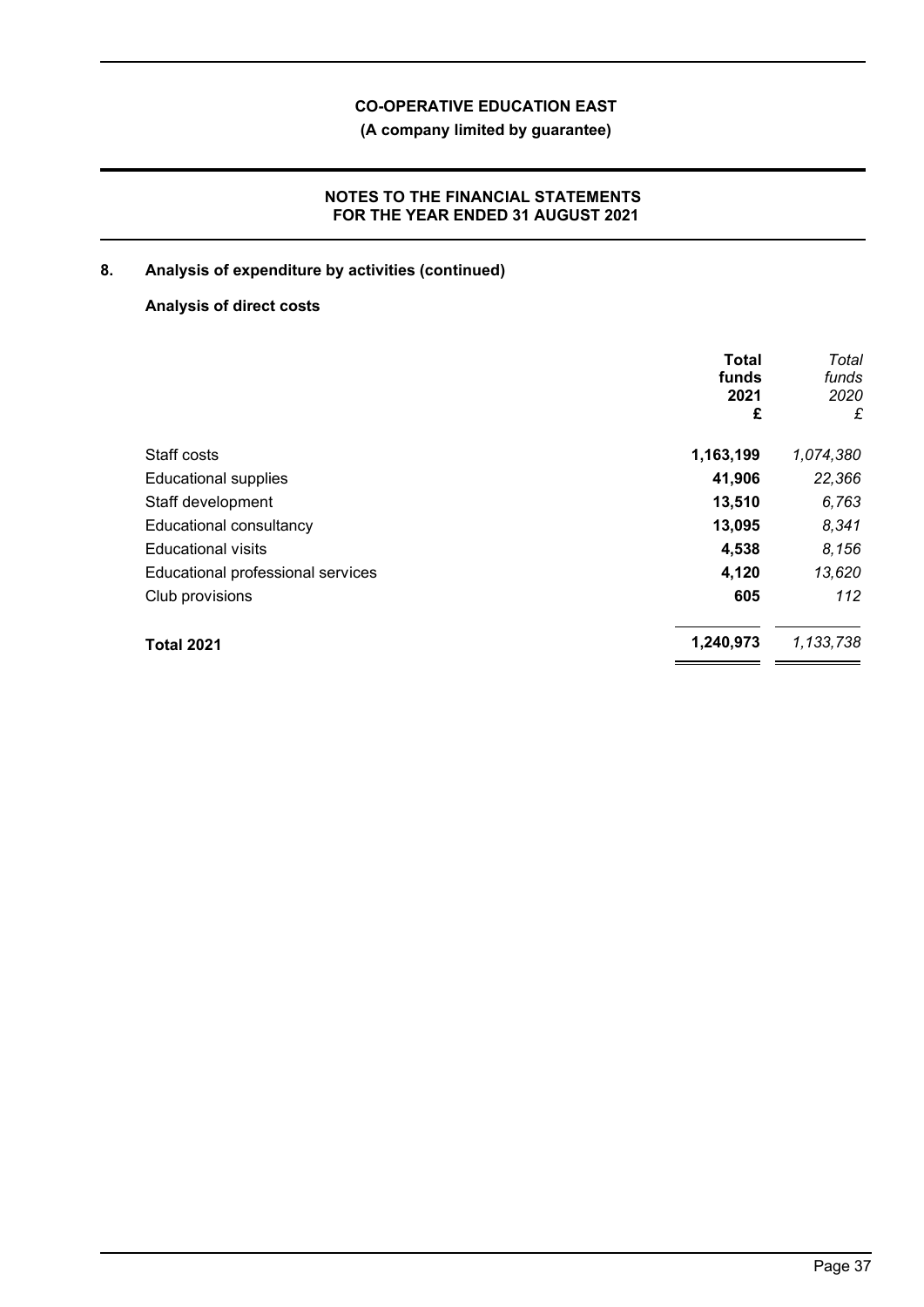**(A company limited by guarantee)**

## **NOTES TO THE FINANCIAL STATEMENTS FOR THE YEAR ENDED 31 AUGUST 2021**

## **8. Analysis of expenditure by activities (continued)**

### **Analysis of support costs**

|    |                                                 | <b>Total</b><br>funds<br>2021<br>£ | Total<br>funds<br>2020<br>£ |
|----|-------------------------------------------------|------------------------------------|-----------------------------|
|    | Staff costs                                     | 251,576                            | 233,489                     |
|    | Maintenance of property and equipment           | 103,147                            | 40,246                      |
|    | Catering                                        | 59,456                             | 48,791                      |
|    | Depreciation                                    | 45,896                             | 40,443                      |
|    | Governance costs                                | 36,930                             | 37,980                      |
|    | Technology costs                                | 30,088                             | 14,177                      |
|    | Cleaning                                        | 26,748                             | 17,914                      |
|    | Energy and water costs                          | 22,501                             | 22,032                      |
|    | Pension interest                                | 20,000                             | 17,000                      |
|    | Insurance                                       | 11,012                             | 10,847                      |
|    | Subscriptions                                   | 8,145                              | 12,977                      |
|    | Rent and rates                                  | 7,828                              | 6,647                       |
|    | Other admin expenses                            | 5,863                              | 4,538                       |
|    | <b>Bank charges</b>                             | 1,431                              | 1,515                       |
|    | Staff recruitment and support                   | 1,231                              | 3,813                       |
|    | Legal fees                                      |                                    | 750                         |
|    | <b>Total 2021</b>                               | 631,852                            | 513,159                     |
| 9. | Net income/(expenditure)                        |                                    |                             |
|    | Net income/(expenditure) for the year includes: |                                    |                             |
|    |                                                 | 2021<br>£                          | 2020<br>£                   |
|    | Depreciation of tangible fixed assets           | 45,896                             | 40.443                      |

Auditors' remuneration - audit **7,605** *7,390* Auditors' remuneration - other services **3,948** *4,726*

Operating lease rentals **1,077** *1,609*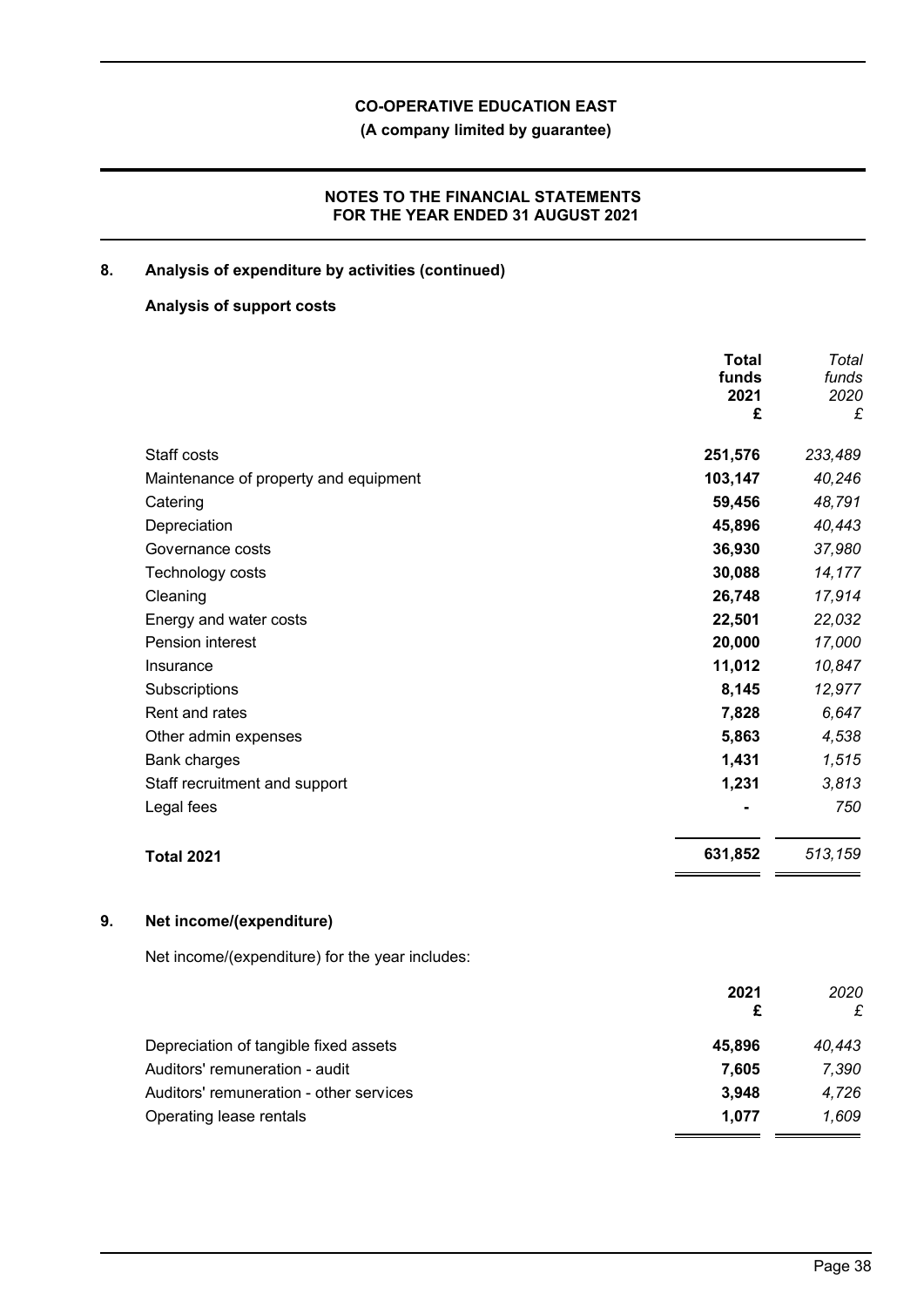## **(A company limited by guarantee)**

## **NOTES TO THE FINANCIAL STATEMENTS FOR THE YEAR ENDED 31 AUGUST 2021**

### **10. Staff**

### **a. Staff costs**

Staff costs during the year were as follows:

|                       | 2021<br>£ | 2020<br>£ |
|-----------------------|-----------|-----------|
| Wages and salaries    | 1,001,273 | 943,676   |
| Social security costs | 82,596    | 76,463    |
| Pension costs         | 280,861   | 262,018   |
|                       | 1,364,730 | 1,282,157 |
| Agency staff costs    | 50,045    | 25,712    |
|                       | 1,414,775 | 1,307,869 |

### **b. Staff numbers**

The average number of persons employed by the Trust during the year was as follows:

|                            | 2021<br>No. | 2020<br>No. |
|----------------------------|-------------|-------------|
| <b>Teachers</b>            | 15          | 14          |
| Administration and Support | 34          | 34          |
| Management                 | 5           | 5           |
|                            | 54          | 53          |

The average headcount expressed as full-time equivalents was:

|                            | 2021<br>No. | 2020<br>No.      |
|----------------------------|-------------|------------------|
| Teachers                   | 12          | 11               |
| Administration and Support | 17          | 14               |
| Management                 | 5           | $\boldsymbol{4}$ |
|                            | 34          | 29               |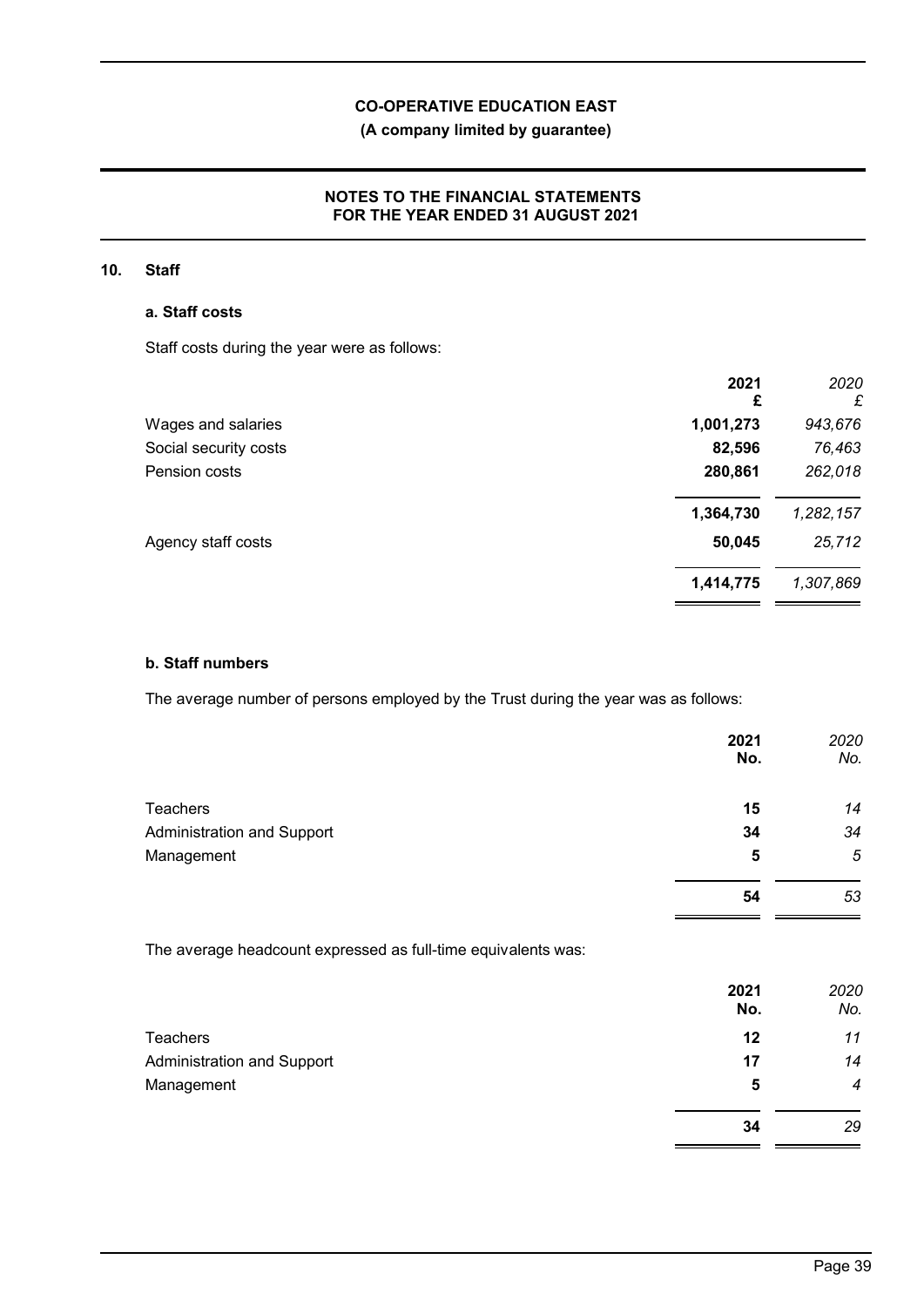### **(A company limited by guarantee)**

### **NOTES TO THE FINANCIAL STATEMENTS FOR THE YEAR ENDED 31 AUGUST 2021**

#### **10. Staff (continued)**

#### **c. Higher paid staff**

No employee received remuneration amounting to more than £60,000 in either year.

### **d. Key management personnel**

The key management personnel of the Trust comprise the Trustees and the senior management team as listed on page 1. The total amount of employee benefits (including employer pension contributions and employer national insurance contributions) received by key management personnel for their services to the Trust was £310,596 *(2020 - £311,795)*.

### **11. Central services**

The Trust works as a co-operative, with member schools using equitable economic participation on many aspects jointly procured through the central services. In most instances, each school is given the option as to whether to be included in this joint procurement in order to achieve economies of scale. Examples of goods and services provided in this way are building and maintenance contracts and management information systems. Items procured centrally, but paid directly by each school are not included in the amounts shown in this section.

A few services, however, are provided centrally for all academies in the Trust, reflecting the legal and operational nature of a Multi Academy Trust. These are:

- Human resources and payroll
- Financial services
- Legal services
- Educational support services
- Central Trust administration and procurement
- Central management and co-ordination
- Design, marketing and web support

The Trust charges for these services on the following basis:

A flat percentage of GAG income basis (11.5%) *(2020: 10%)*

The actual amounts charged during the year were as follows:

|                                | 2021<br>£ | 2020<br>£ |
|--------------------------------|-----------|-----------|
| <b>Banham Primary School</b>   | 57,552    | 47,116    |
| <b>Bunwell Primary School</b>  | 45,867    | 39,389    |
| <b>Thompson Primary School</b> | 53,096    | 41,030    |
| <b>Total</b>                   | 156.515   | 127,535   |
|                                |           |           |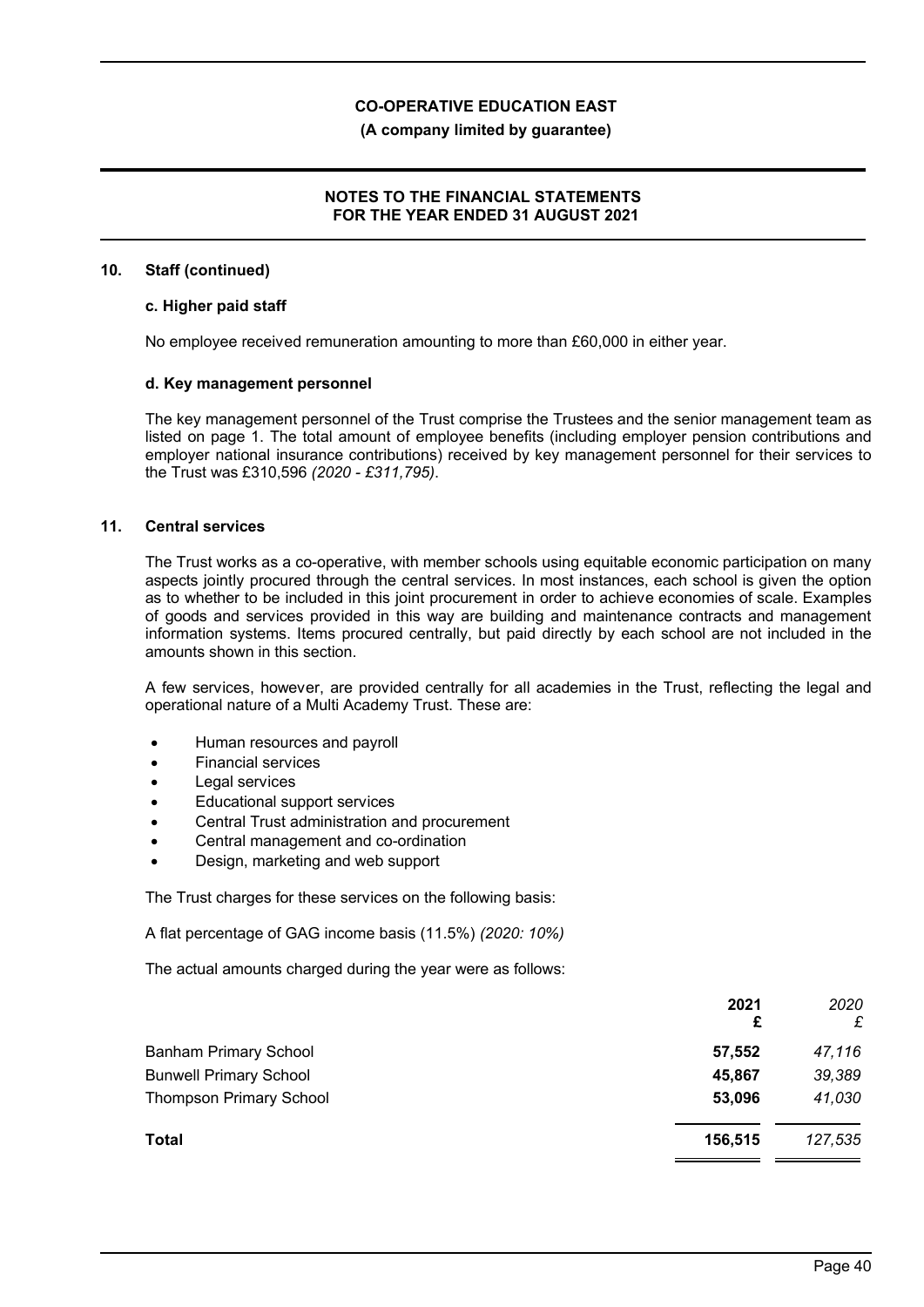### **(A company limited by guarantee)**

### **NOTES TO THE FINANCIAL STATEMENTS FOR THE YEAR ENDED 31 AUGUST 2021**

#### **12. Trustees' remuneration and expenses**

One or more Trustees has been paid remuneration or has received other benefits from an employment with the Trust. The principal and other staff Trustees only receive remuneration in respect of services they provide undertaking the roles of principal and staff members under their contracts of employment. The value of Trustees' remuneration and other benefits was as follows:

|                                                                       |                            | 2021            | 2020            |
|-----------------------------------------------------------------------|----------------------------|-----------------|-----------------|
| Paul Bunn, Accounting Officer<br>(appointed 1 February 2020)          | Remuneration               | 10,000 - 15,000 | 5,000 - 10,000  |
|                                                                       | Pension contributions paid | $0 - 5.000$     | $0 - 5,000$     |
| Jennifer Gill, Accounting Officer<br>(5 June 2019 to 31 January 2020) | Remuneration               | N/A             | 10,000 - 15,000 |
|                                                                       | Pension contributions paid | N/A             | $0 - 5,000$     |

During the year ended 31 August 2021, no expenses were reimbursed or paid directly to any Trustee *(2020 - £Nil)*.

### **13. Trustees' and Officers' insurance**

The Trust has opted into the Department of Education's risk protection arrangement (RPA), an alternative to insurance where UK government funds cover losses that arise. This scheme protects Trustees and officers from claims arising from negligent acts, errors or omissions occurring whilst on Trust business, and provides cover up to £10,000,000. It is not possible to quantify the Trustees and officers indemnity element from the overall cost of the RPA scheme membership.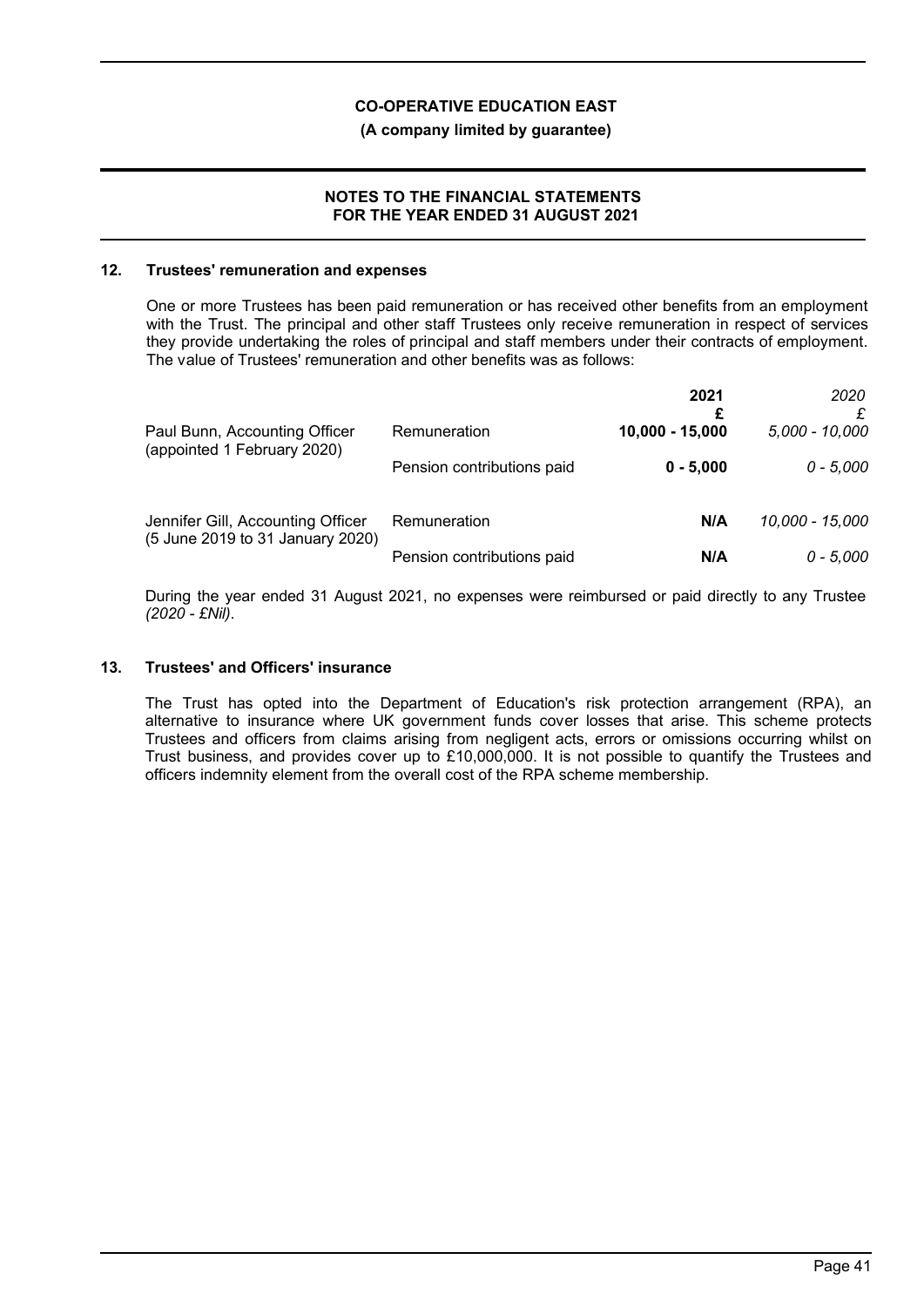**(A company limited by guarantee)**

### **NOTES TO THE FINANCIAL STATEMENTS FOR THE YEAR ENDED 31 AUGUST 2021**

# **14. Tangible fixed assets**

|                          | <b>Freehold</b><br>property<br>£ | <b>Furniture</b><br>and<br>equipment<br>£ | Computer<br>equipment<br>£ | <b>Property</b><br>improvements<br>£ | <b>Total</b><br>£ |
|--------------------------|----------------------------------|-------------------------------------------|----------------------------|--------------------------------------|-------------------|
| <b>Cost or valuation</b> |                                  |                                           |                            |                                      |                   |
| At 1 September 2020      | 2,486,143                        | 35,509                                    | 7,169                      | 48,356                               | 2,577,177         |
| <b>Additions</b>         |                                  |                                           | 29,598                     | 9,000                                | 38,598            |
| At 31 August 2021        | 2,486,143                        | 35,509                                    | 36,767                     | 57,356                               | 2,615,775         |
| <b>Depreciation</b>      |                                  |                                           |                            |                                      |                   |
| At 1 September 2020      | 117,728                          | 9,645                                     | 1,774                      | 2,213                                | 131,360           |
| Charge for the year      | 32,503                           | 5,326                                     | 7,025                      | 1,042                                | 45,896            |
| At 31 August 2021        | 150,231                          | 14,971                                    | 8,799                      | 3,255                                | 177,256           |
| Net book value           |                                  |                                           |                            |                                      |                   |
| At 31 August 2021        | 2,335,912                        | 20,538                                    | 27,968                     | 54,101                               | 2,438,519         |
| At 31 August 2020        | 2,368,415                        | 25,864                                    | 5,395                      | 46,143                               | 2,445,817         |

### **15. Debtors**

|                                | 2021<br>£ | 2020<br>£ |
|--------------------------------|-----------|-----------|
| Due within one year            |           |           |
| Trade debtors                  | 504       | 922       |
| VAT recoverable                | 20,625    | 11,656    |
| Prepayments and accrued income | 51,113    | 35,722    |
|                                | 72,242    | 48,300    |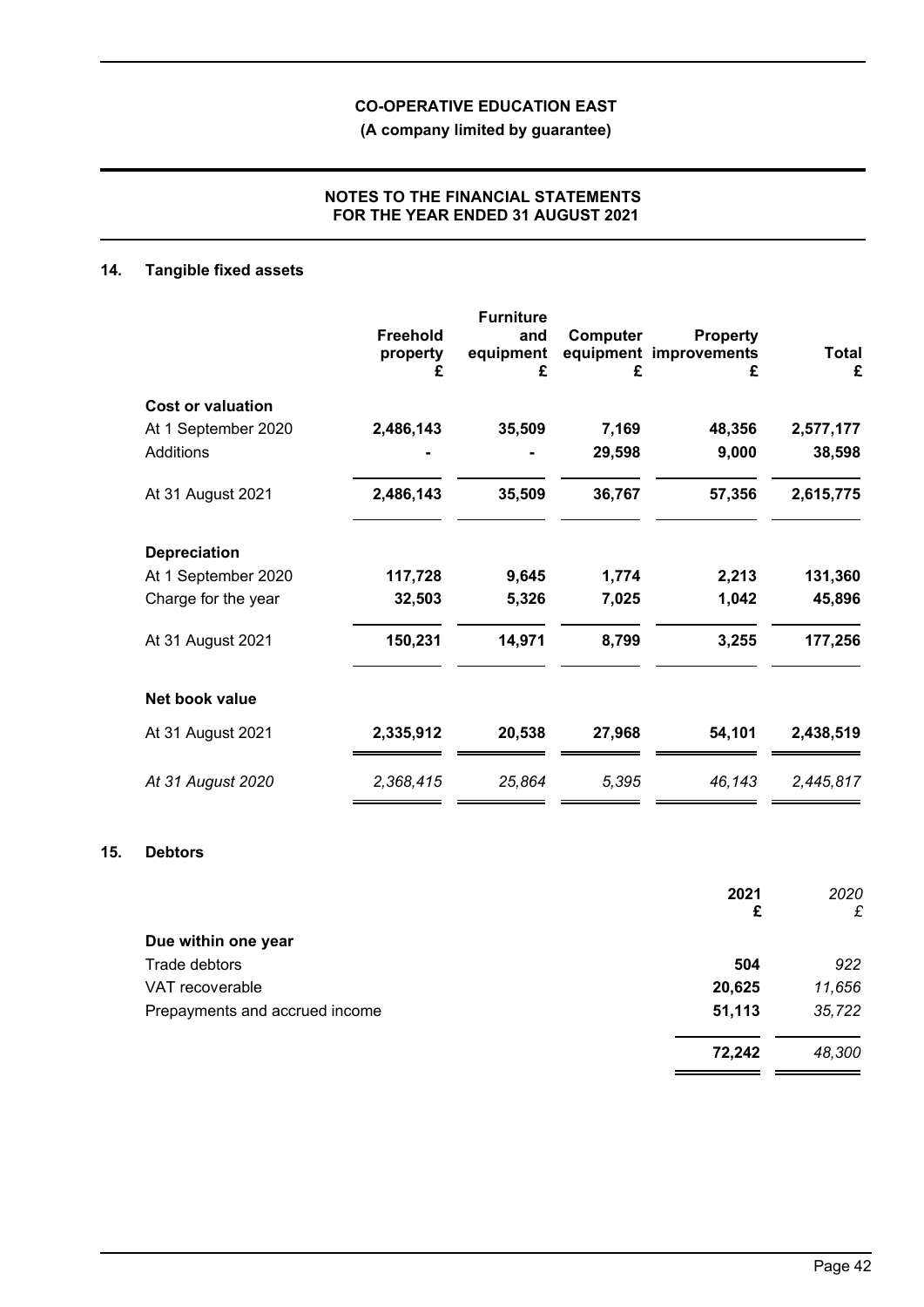**(A company limited by guarantee)**

### **NOTES TO THE FINANCIAL STATEMENTS FOR THE YEAR ENDED 31 AUGUST 2021**

### **16. Creditors: Amounts falling due within one year**

|                                        | 2021<br>£ | 2020<br>£ |
|----------------------------------------|-----------|-----------|
| Trade creditors                        | 20,976    | 11,389    |
| Other taxation and social security     | 18,222    | 16,320    |
| Other creditors                        | 84        | 756       |
| Accruals and deferred income           | 97,926    | 70,188    |
|                                        | 137,208   | 98,653    |
|                                        | 2021<br>£ | 2020<br>£ |
| <b>Deferred income</b>                 |           |           |
| Deferred income at 1 September 2020    | 29,021    | 25,337    |
| Resources deferred during the year     | 25,650    | 29,021    |
| Amounts released from previous periods | (29, 021) | (25, 337) |
| Deferred income at 31 August 2019      | 25,650    | 29,021    |

At the Balance Sheet date the Trust had received the following income relating to the period after the Balance Sheet date:

- Free School Meals Funding (£21,398)

- Trips/clubs income (£4,252)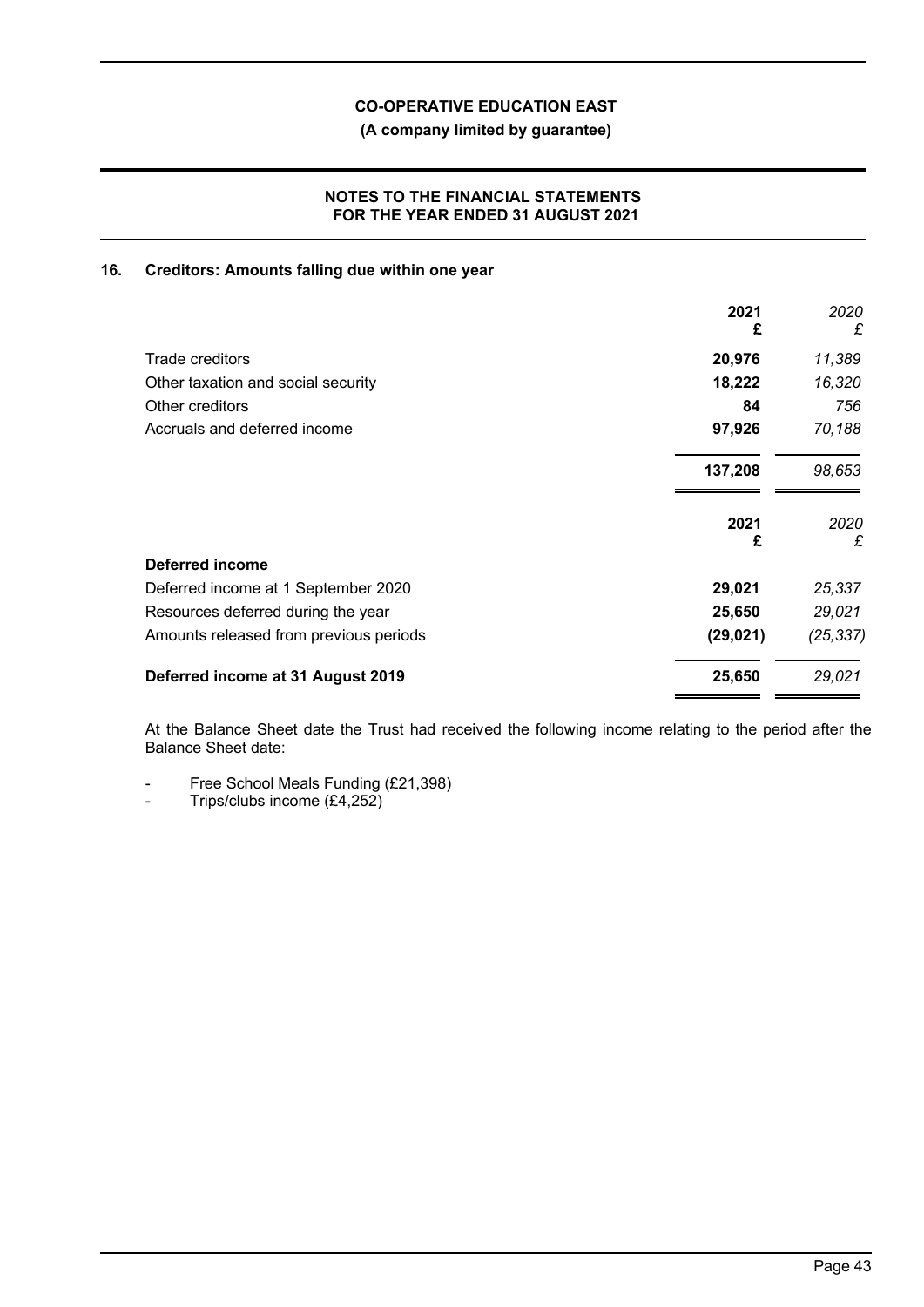**(A company limited by guarantee)**

## **NOTES TO THE FINANCIAL STATEMENTS FOR THE YEAR ENDED 31 AUGUST 2021**

### **17. Statement of funds**

|                              | <b>Balance at 1</b><br><b>September</b><br>2020 |        | <b>Income Expenditure</b> | <b>Transfers</b><br>in/out | Gains/<br>(Losses) | <b>Balance at</b><br>31 August<br>2021 |
|------------------------------|-------------------------------------------------|--------|---------------------------|----------------------------|--------------------|----------------------------------------|
|                              | £                                               | £      |                           | £                          |                    | £                                      |
| <b>Unrestricted</b><br>funds |                                                 |        |                           |                            |                    |                                        |
| General funds                | 78,884                                          | 41,084 |                           | (16, 645)                  | $\blacksquare$     | 103,323                                |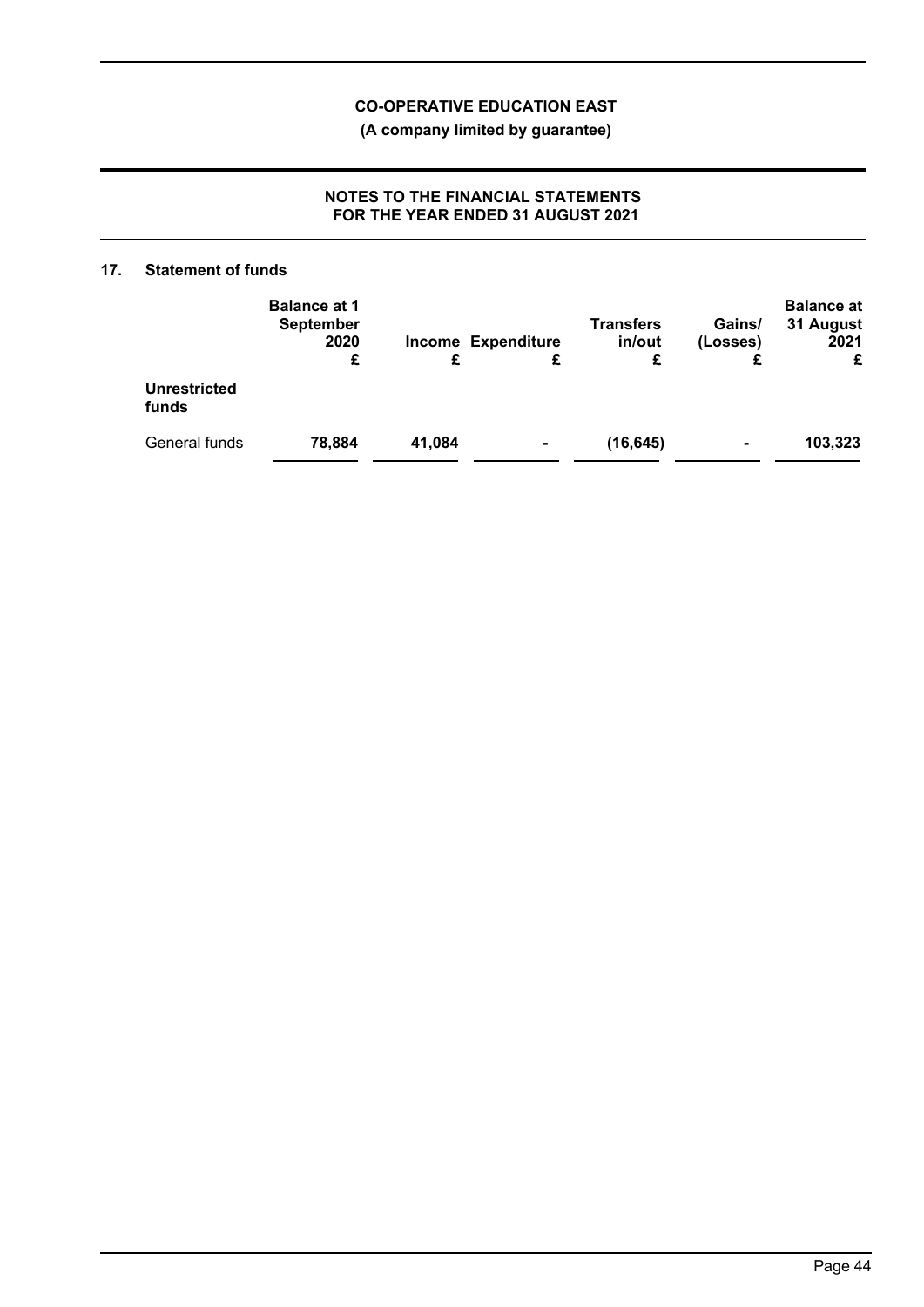**(A company limited by guarantee)**

## **NOTES TO THE FINANCIAL STATEMENTS FOR THE YEAR ENDED 31 AUGUST 2021**

# **17. Statement of funds (continued)**

| <b>Restricted</b> |  |
|-------------------|--|
| general funds     |  |

| <b>General Annual</b><br>Grant (GAG)     | 55,574        | 1,360,997 | (1, 236, 215) | (62, 277) |           | 118,079       |
|------------------------------------------|---------------|-----------|---------------|-----------|-----------|---------------|
| Pupil Premium                            | 10            | 67,178    | (68, 926)     | 1,738     |           |               |
| Universal Infant<br>Free School<br>Meals | 3,284         | 40,731    | (44, 015)     |           |           |               |
| Rates relief                             | 4,280         | 6,451     | (6, 533)      |           |           | 4,198         |
|                                          |               | 20,059    | (20, 059)     |           |           |               |
| Nursery funding                          |               |           |               |           |           |               |
| PE and Sports<br>grant                   | 41,507        | 50,480    | (43, 127)     |           |           | 48,860        |
| <b>Bequest</b>                           |               |           |               |           |           |               |
| donation                                 |               | 108,477   | (108, 477)    |           |           |               |
| <b>SEN funding</b>                       |               | 57,459    | (57, 459)     |           |           |               |
| <b>LAC</b> funding                       |               | 4,550     | (4, 583)      | 33        |           |               |
| Catch-up<br>premium                      |               | 22,800    | (22, 800)     |           |           |               |
| Teachers' pay<br>grant                   |               | 14,584    | (14, 584)     |           |           |               |
| Apprenticeship<br>funding                |               | 1,750     | (1,750)       |           |           |               |
| DFC spent on<br>revenue<br>expenditure   |               |           | (3,054)       | 3,054     |           |               |
| Teachers'<br>pension grant               |               | 41,210    | (41, 210)     |           |           |               |
| Other Covid-19<br>funding -<br>ESFA/DfE  |               | 137       | (137)         |           |           |               |
| Other restricted                         |               |           |               |           |           |               |
| donations                                | 4,000         |           |               | (4,000)   |           |               |
| Pension reserve                          | (1, 126, 000) |           | (154,000)     | 65,000    | (264,000) | (1,479,000)   |
|                                          | (1,017,345)   | 1,796,863 | (1,826,929)   | 3,548     | (264,000) | (1, 307, 863) |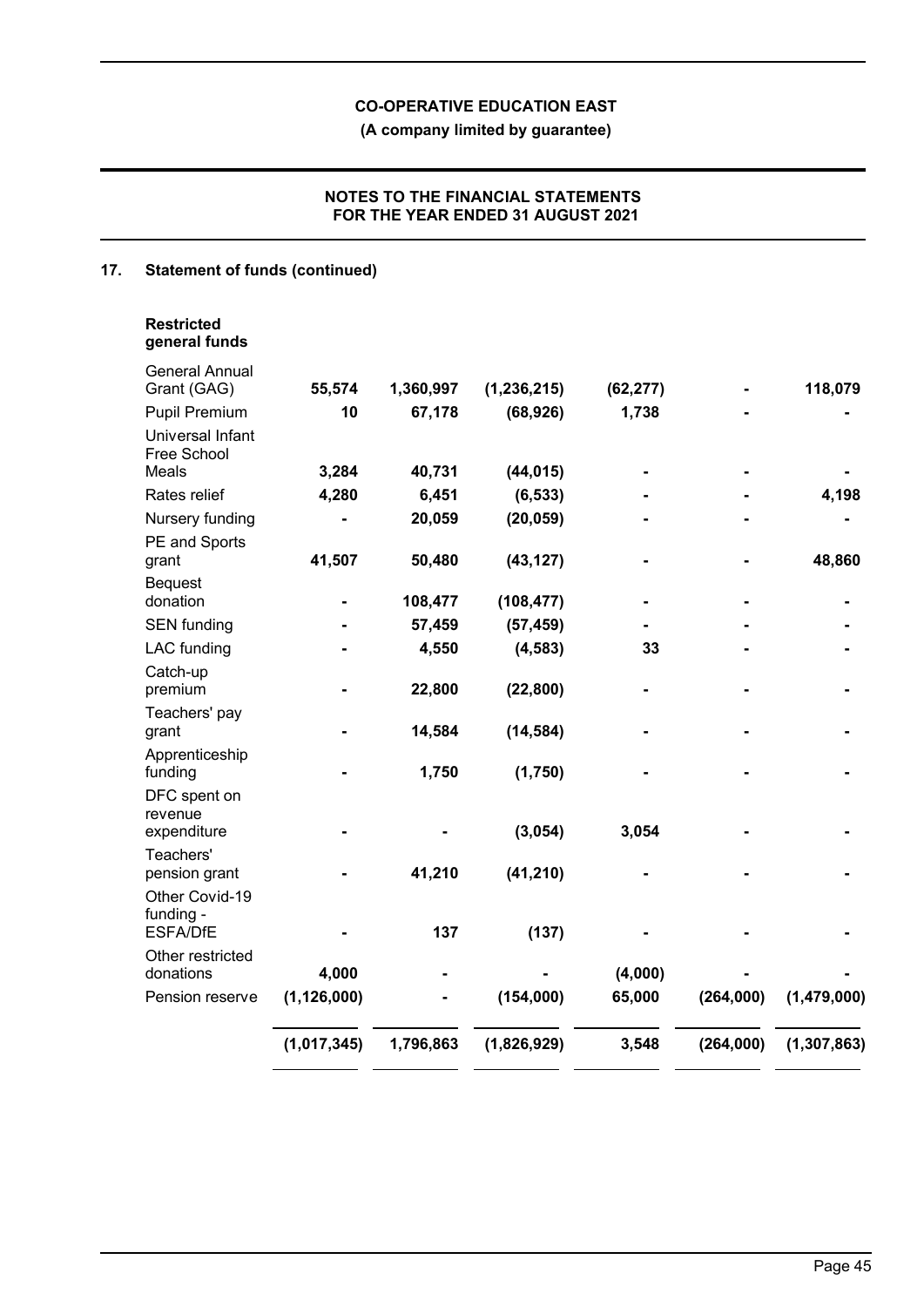**(A company limited by guarantee)**

### **NOTES TO THE FINANCIAL STATEMENTS FOR THE YEAR ENDED 31 AUGUST 2021**

### **17. Statement of funds (continued)**

| <b>Restricted fixed</b><br>asset funds                   |           |           |             |        |           |           |
|----------------------------------------------------------|-----------|-----------|-------------|--------|-----------|-----------|
| Assets<br>transferred on<br>conversion                   | 2,368,415 |           | (32, 503)   |        |           | 2,335,912 |
| Capital assets<br>purchased from<br>GAG                  | 49,716    |           | (3,804)     | 9,000  |           | 54,912    |
| Capital assets<br>purchased from<br><b>Pupil Premium</b> | 3,553     |           | (76)        |        |           | 3,477     |
| Capital assets<br>purchased from<br>PE grant             | 20,919    |           | (4, 232)    | ۰      |           | 16,687    |
| Devolved<br>Formula Capital                              | 7,080     | 15,302    | (3, 423)    | 97     |           | 19,056    |
| Capital assets<br>purchased from<br>donations            | 3,214     |           | (1, 172)    | 4,000  |           | 6,042     |
| Donated assets                                           |           | 3,119     | (686)       |        |           | 2,433     |
|                                                          | 2,452,897 | 18,421    | (45, 896)   | 13,097 |           | 2,438,519 |
| <b>Total</b><br><b>Restricted</b><br>funds               | 1,435,552 | 1,815,284 | (1,872,825) | 16,645 | (264,000) | 1,130,656 |
| <b>Total funds</b>                                       | 1,514,436 | 1,856,368 | (1,872,825) |        | (264,000) | 1,233,979 |

The specific purposes for which the funds are to be applied are as follows:

The General Annual Grant (GAG) is for the normal running costs of the schools within the Trust. The following transfers have been made from the GAG: £65,000 to restricted pension reserve representing the cost of employer contributions towards the Local Government Pension Scheme, £9,000 for capital expenditure from the GAG fund and £4,922 to clear deficits arising in restricted funds. £16,645 has been transferred from unrestricted funds to reduce the deficit on the GAG fund.

The Pupil Premium income has been provided by the ESFA to help raise the attainment of disadvantaged pupils.

Funding was received from the ESFA to assist with the provision of Universal Infant Free School Meals.

Rates relief is received from the ESFA towards the cost of rates for the Trust.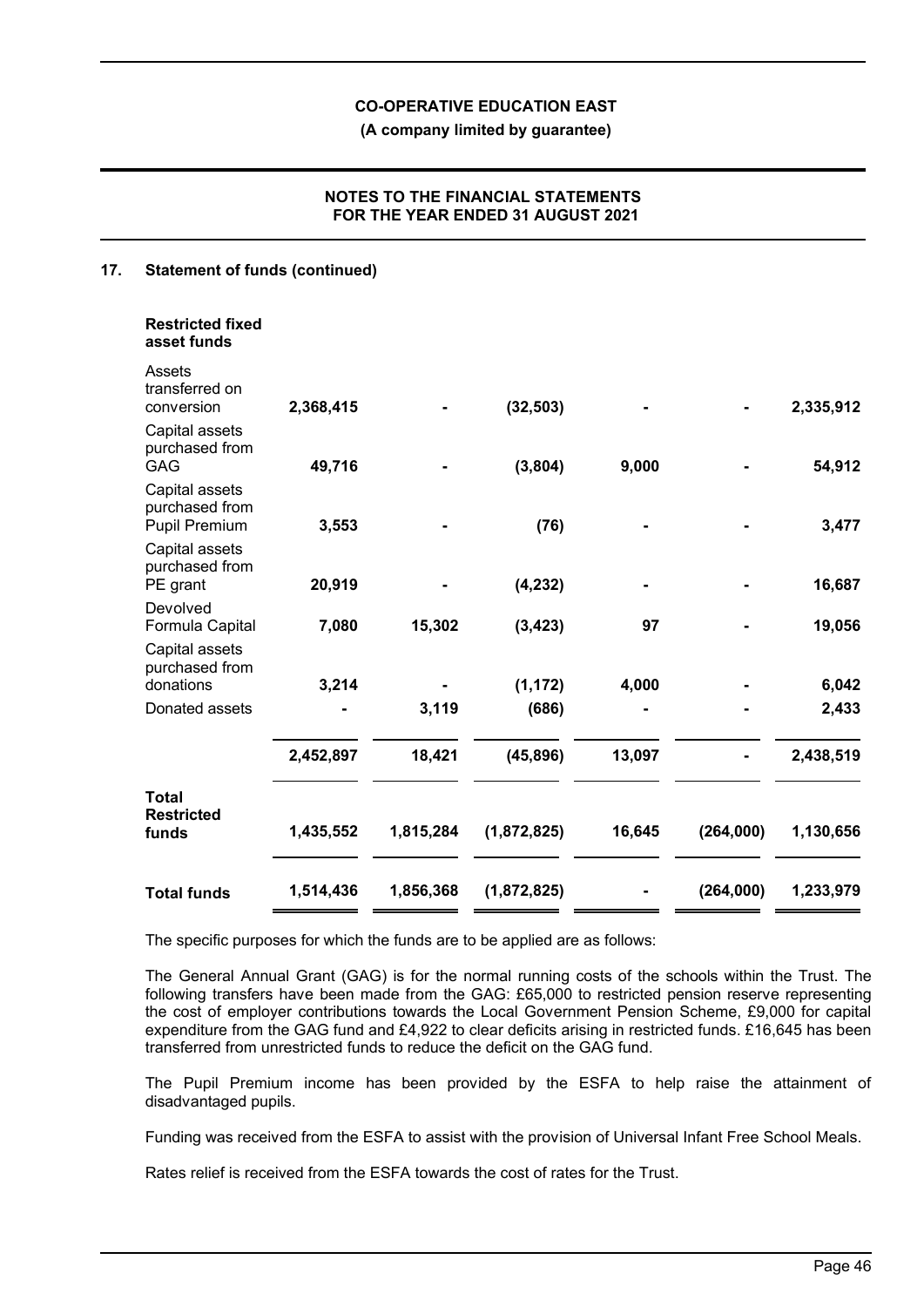### **(A company limited by guarantee)**

### **NOTES TO THE FINANCIAL STATEMENTS FOR THE YEAR ENDED 31 AUGUST 2021**

### **17. Statement of funds (continued)**

Nursery funding was received from the Local Authority for Early Years provision at Bunwell Primary School, following the opening of the nursery in January 2020.

The PE and sports grant represents funding received towards the cost of improving PE provision.

The assignment of royalties were received during the year. The monies received are to be utilised on general expenditure in relation to Bunwell Primary School.

SEN funding is focused on children with special educational needs, and is utilised on SEN co-ordinators and additional teaching resources orientated to support normal curriculum learning.

Funding was received from the Local Authority to support Looked After Children at schools within the Trust.

Catch-up premium funding was received to support pupils to catch up on missed learning caused by Covid-19.

The pension reserve deficit at the year end was £1,126,000 and represents the Trust's share of the deficit of the relevant Local Government Pension Schemes.

Devolved Formula Capital funding is received for minor capital works and ICT replacement within the Trust.

Under the funding agreement with the Secretary of State, the Trust was not subject to a limit on the amount of GAG it could carry forward at 31 August 2021.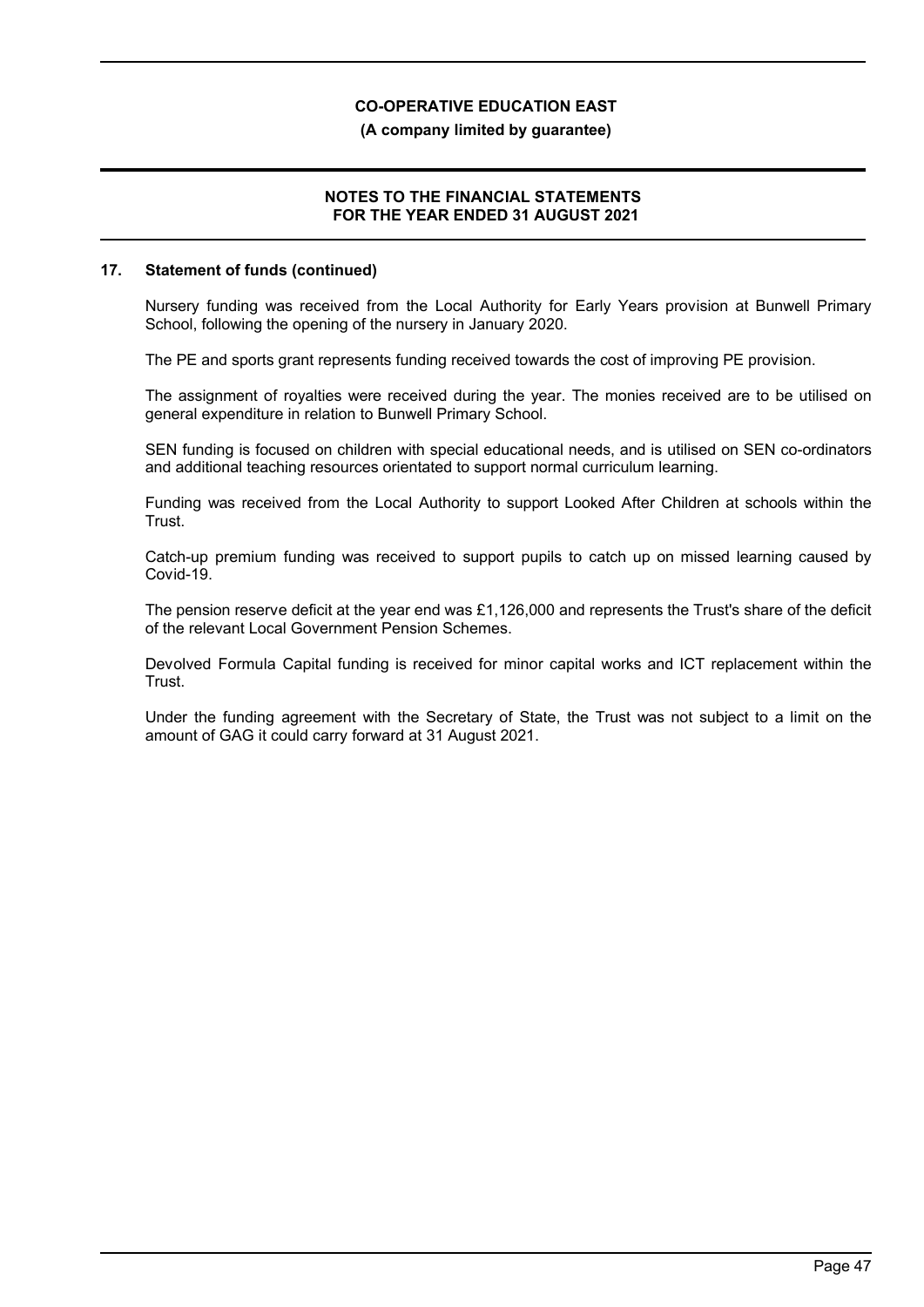**(A company limited by guarantee)**

### **NOTES TO THE FINANCIAL STATEMENTS FOR THE YEAR ENDED 31 AUGUST 2021**

# **17. Statement of funds (continued)**

Comparative information in respect of the preceding year is as follows:

| <b>Unrestricted</b><br>funds | Balance at<br>1 September<br>2019<br>£ | Income | Expenditure              | Transfers<br>in/out | Gains/<br>(Losses)       | <b>Balance</b> at<br>31 August<br>2020 |
|------------------------------|----------------------------------------|--------|--------------------------|---------------------|--------------------------|----------------------------------------|
| General funds                | 67,359                                 | 39,744 | $\overline{\phantom{0}}$ | (28, 219)           | $\overline{\phantom{a}}$ | 78,884                                 |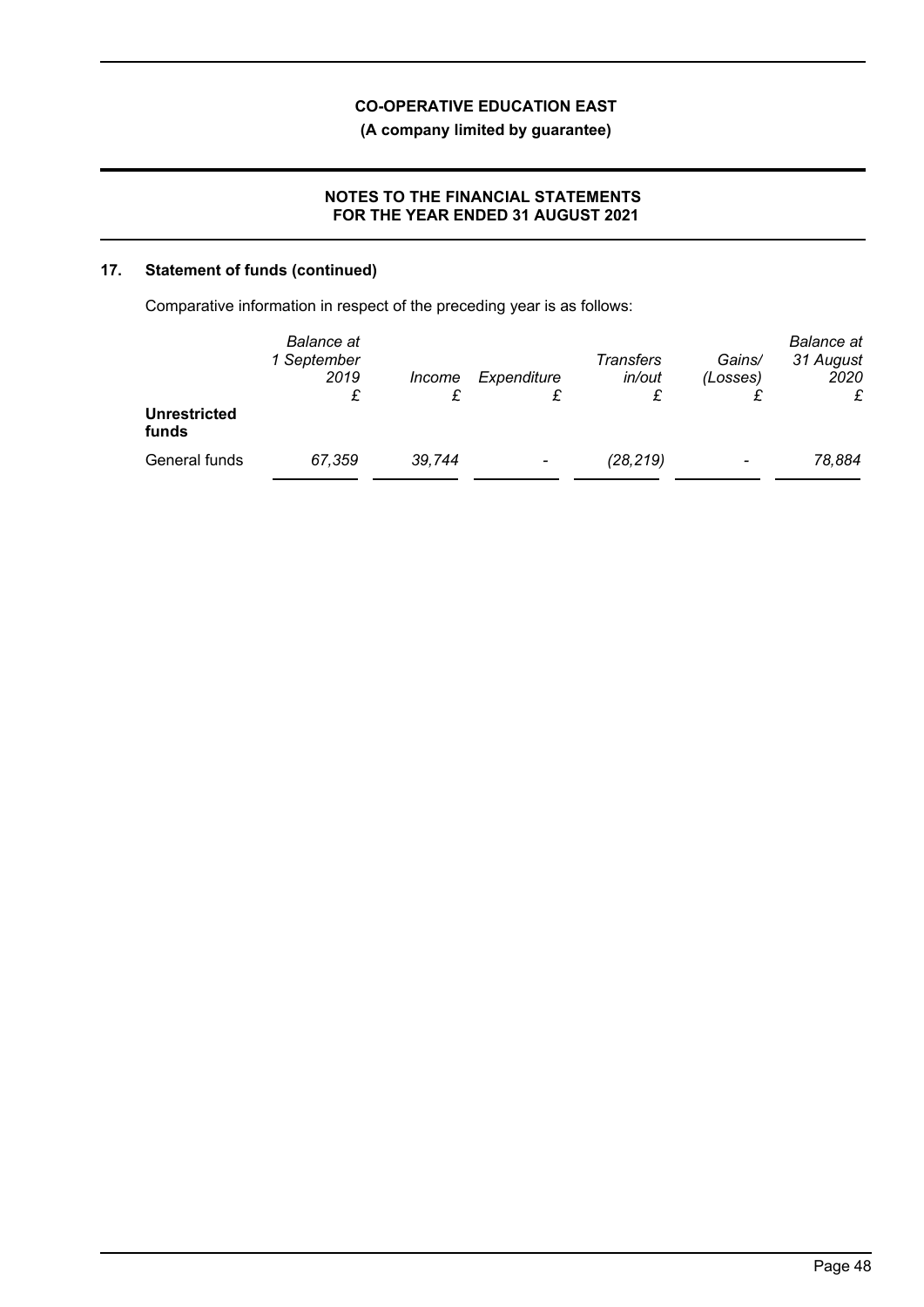**(A company limited by guarantee)**

## **NOTES TO THE FINANCIAL STATEMENTS FOR THE YEAR ENDED 31 AUGUST 2021**

# **17. Statement of funds (continued)**

| <b>Restricted</b><br>general funds             |            |           |               |           |           |               |
|------------------------------------------------|------------|-----------|---------------|-----------|-----------|---------------|
| <b>General Annual</b><br>Grant (GAG)           | 3,858      | 1,275,349 | (1, 176, 104) | (47, 529) |           | 55,574        |
| <b>Pupil Premium</b>                           |            | 55,439    | (55, 576)     | 147       |           | 10            |
| Universal Infant<br>Free School                |            |           |               |           |           |               |
| Meals                                          |            | 45,027    | (41, 743)     |           |           | 3,284         |
| Rates relief                                   | 4,511      | 6,451     | (6, 682)      |           |           | 4,280         |
| Nursery funding                                |            | 8,724     | (8, 724)      |           |           |               |
| PE and Sports<br>grant                         | 10,996     | 50,460    | (19, 949)     |           |           | 41,507        |
| <b>Bequest</b><br>donation                     |            | 50,000    | (50,000)      |           |           |               |
| <b>SEN</b> funding                             |            | 26,001    | (26,001)      |           |           |               |
| <b>LAC</b> funding                             | 264        | 4,800     | (5, 236)      | 172       |           |               |
| Teachers' pay<br>grant                         |            | 14,678    | (14, 678)     |           |           |               |
| Apprenticeship<br>funding                      |            | 7,900     | (7,900)       |           |           |               |
| DFC spent on<br>revenue                        |            |           |               |           |           |               |
| expenditure                                    |            |           | (12, 818)     | 12,818    |           |               |
| Teachers'<br>pension grant                     |            | 41,475    | (41, 475)     |           |           |               |
| Other Covid-19<br>funding -<br><b>ESFA/DfE</b> |            | 2,093     | (2,093)       |           |           |               |
| Other restricted                               |            |           |               |           |           |               |
| donations                                      |            | 4,475     | (475)         |           |           | 4,000         |
| Pension reserve                                | (879,000)  |           | (137,000)     | 57,000    | (167,000) | (1, 126, 000) |
|                                                | (859, 371) | 1,592,872 | (1,606,454)   | 22,608    | (167,000) | (1, 017, 345) |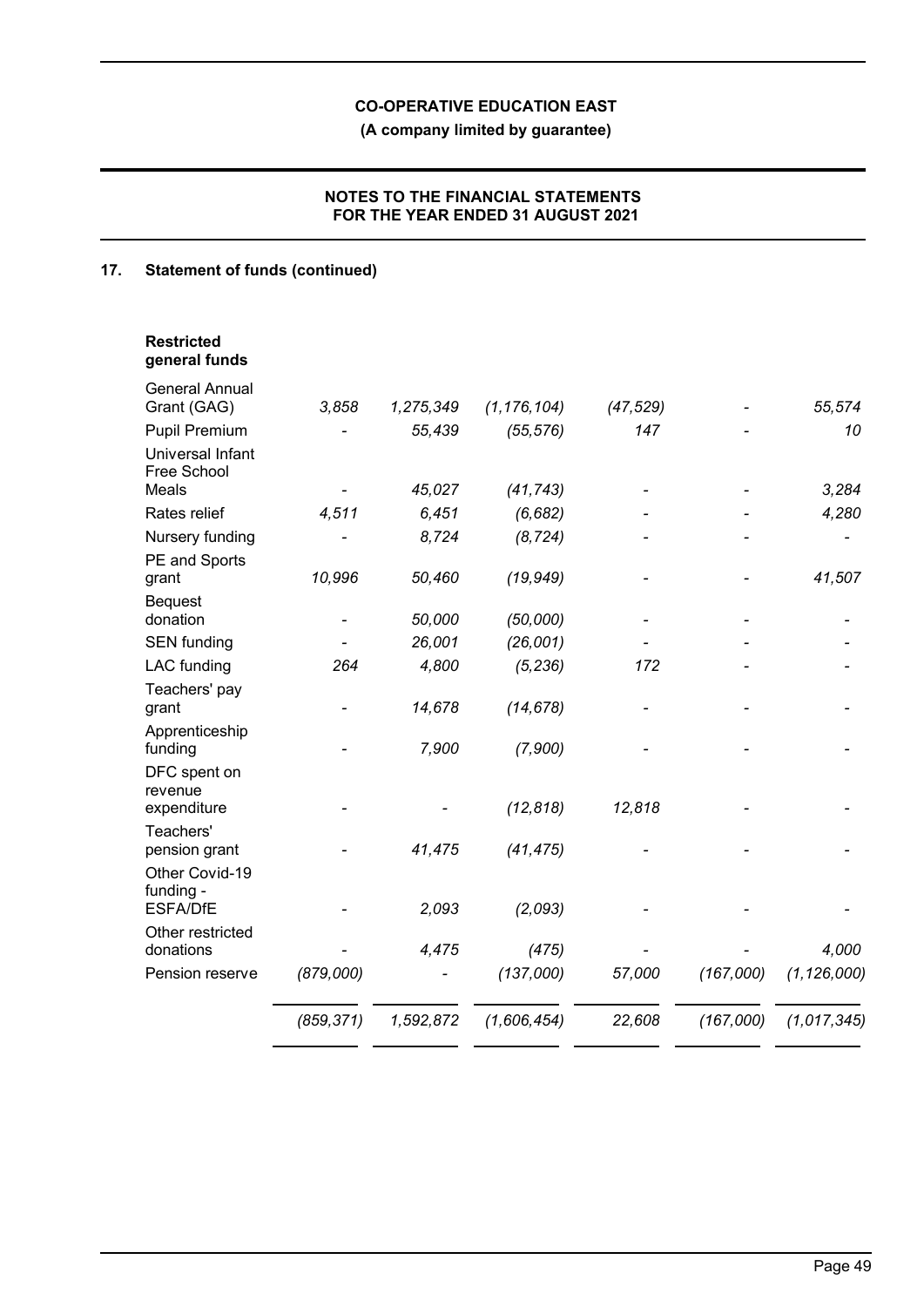**(A company limited by guarantee)**

## **NOTES TO THE FINANCIAL STATEMENTS FOR THE YEAR ENDED 31 AUGUST 2021**

# **17. Statement of funds (continued)**

| <b>Restricted fixed</b><br>asset funds                   |           |           |             |           |           |           |
|----------------------------------------------------------|-----------|-----------|-------------|-----------|-----------|-----------|
| Assets<br>transferred on<br>conversion                   | 2,400,918 |           | (32, 503)   |           |           | 2,368,415 |
| Capital assets<br>purchased from<br>GAG                  | 34,297    |           | (3,010)     | 18,429    |           | 49,716    |
| Capital assets<br>purchased from<br><b>Pupil Premium</b> | 3,629     |           | (76)        |           |           | 3,553     |
| Capital assets<br>purchased from<br>PE grant             | 25,151    |           | (4, 232)    |           |           | 20,919    |
| Devolved<br>Formula Capital                              | 4,669     | 15,229    |             | (12, 818) |           | 7,080     |
| Capital assets<br>purchased from<br>donations            | 3,836     |           | (622)       |           |           | 3,214     |
|                                                          | 2,472,500 | 15,229    | (40, 443)   | 5,611     |           | 2,452,897 |
| <b>Total</b><br><b>Restricted</b><br>funds               | 1,613,129 | 1,608,101 | (1,646,897) | 28,219    | (167,000) | 1,435,552 |
| <b>Total funds</b>                                       | 1,680,488 | 1,647,845 | (1,646,897) |           | (167,000) | 1,514,436 |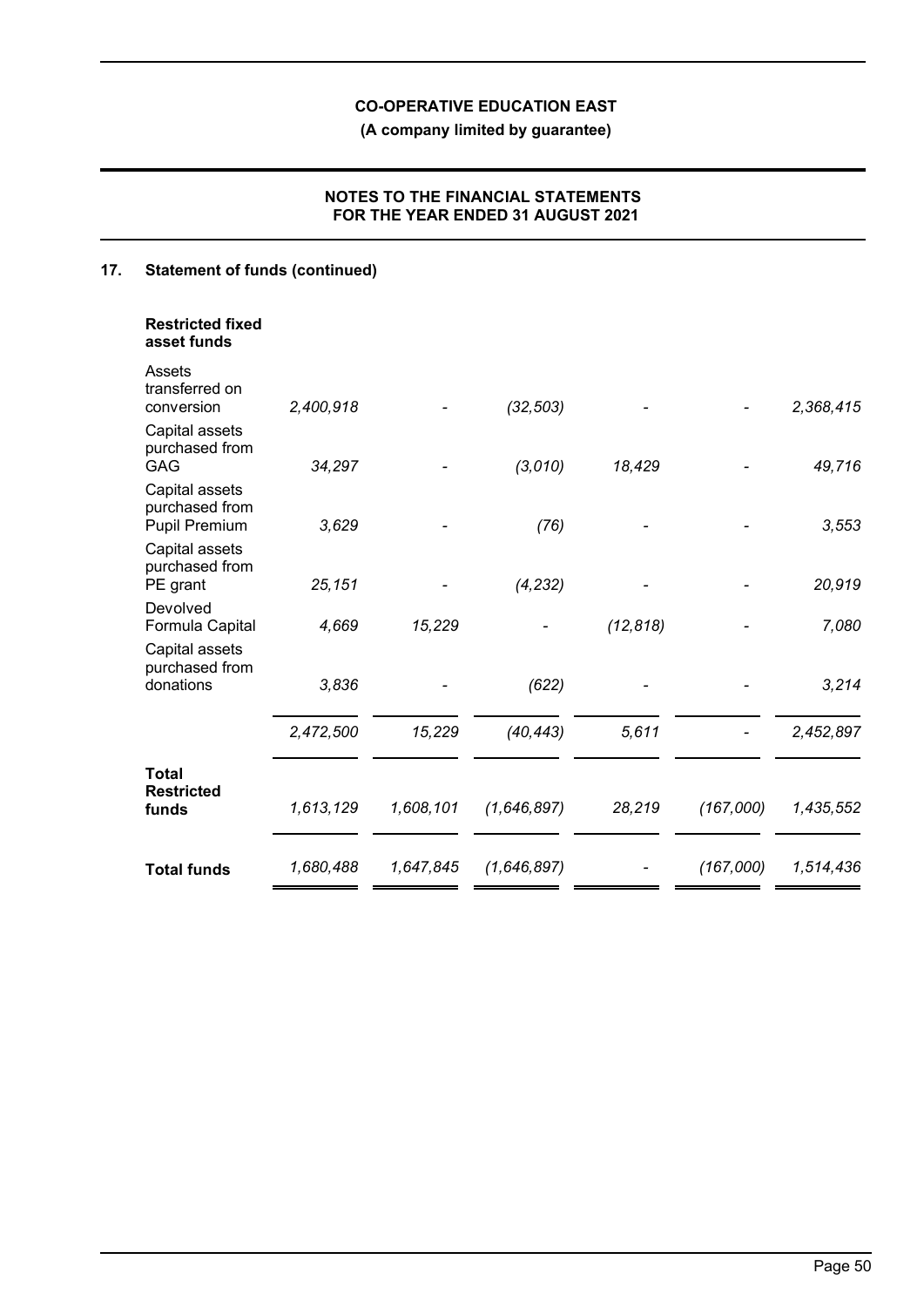## **(A company limited by guarantee)**

### **NOTES TO THE FINANCIAL STATEMENTS FOR THE YEAR ENDED 31 AUGUST 2021**

### **17. Statement of funds (continued)**

### **Total funds analysis by academy**

Fund balances at 31 August 2021 were allocated as follows:

| 2021<br>£   | 2020<br>£     |
|-------------|---------------|
| 97,335      | 46,595        |
| 8,084       | 3,984         |
| 178,712     | 153,052       |
| (9,671)     | (16, 092)     |
| 274,460     | 187,539       |
| 2,438,519   | 2,452,897     |
| (1,479,000) | (1, 126, 000) |
| 1,233,979   | 1,514,436     |
|             |               |

### **Total cost analysis by academy**

Expenditure incurred by each academy during the year was as follows:

|                                                       | <b>Teaching</b><br>and<br>educational<br>support<br>staff costs<br>£ | <b>Other</b><br>staff costs<br>£ | support Educational<br>£ | Other costs<br>excluding<br>supplies depreciation<br>£ | Total<br>2021<br>£ | Total<br>2020<br>£ |
|-------------------------------------------------------|----------------------------------------------------------------------|----------------------------------|--------------------------|--------------------------------------------------------|--------------------|--------------------|
| <b>Bunwell Primary</b><br>School                      | 372,527                                                              | 36,243                           | 14,431                   | 125,913                                                | 549,114            | 482,460            |
| <b>Banham Primary</b><br>School                       | 385,034                                                              | 50,754                           | 14,217                   | 109,565                                                | 559,570            | 483,901            |
| Thompson<br><b>Primary School</b><br>Central services | 355,817<br>49,821                                                    | 21,737<br>142,842                | 13,258                   | 89,223<br>45,547                                       | 480,035<br>238,210 | 407,374<br>232,719 |
| <b>Trust</b>                                          | 1,163,199                                                            | 251,576                          | 41,906                   | 370,248                                                | 1,826,929          | 1,606,454          |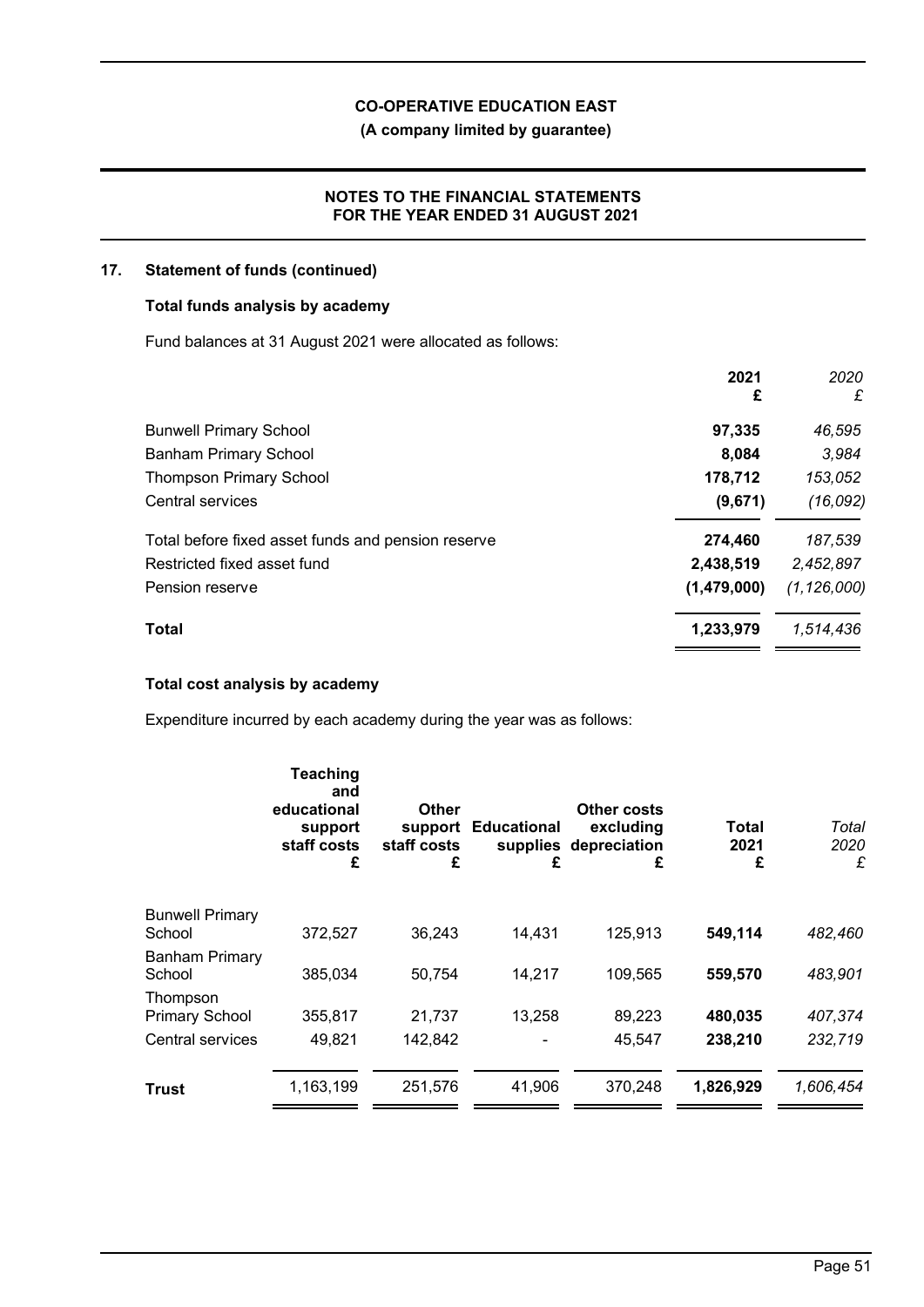**(A company limited by guarantee)**

### **NOTES TO THE FINANCIAL STATEMENTS FOR THE YEAR ENDED 31 AUGUST 2021**

### **18. Analysis of net assets between funds**

### **Analysis of net assets between funds - current year**

|                                        | Unrestricted<br>funds<br>2021<br>£ | <b>Restricted</b><br>funds<br>2021<br>£ | <b>Restricted</b><br>fixed asset<br>funds<br>2021<br>£ | Total<br>funds<br>2021<br>£ |
|----------------------------------------|------------------------------------|-----------------------------------------|--------------------------------------------------------|-----------------------------|
| Tangible fixed assets                  |                                    |                                         | 2,438,519                                              | 2,438,519                   |
| <b>Current assets</b>                  | 107,575                            | 304,093                                 | $\blacksquare$                                         | 411,668                     |
| Creditors due within one year          | (4,252)                            | (132, 956)                              | $\blacksquare$                                         | (137, 208)                  |
| Provisions for liabilities and charges |                                    | (1,479,000)                             | ۰                                                      | (1,479,000)                 |
| <b>Total</b>                           | 103,323                            | (1,307,863)                             | 2,438,519                                              | 1,233,979                   |

## **Analysis of net assets between funds - prior year**

|                                        |                     |               | Restricted               |               |
|----------------------------------------|---------------------|---------------|--------------------------|---------------|
|                                        | <b>Unrestricted</b> | Restricted    | fixed asset              | Total         |
|                                        | funds               | funds         | funds                    | funds         |
|                                        | 2020                | 2020          | 2020                     | 2020          |
|                                        | £                   | £             | £                        | £             |
| Tangible fixed assets                  |                     |               | 2,445,817                | 2,445,817     |
| <b>Current assets</b>                  | 82,488              | 203,704       | 7,080                    | 293,272       |
| Creditors due within one year          | (3,604)             | (95,049)      | $\overline{\phantom{a}}$ | (98, 653)     |
| Provisions for liabilities and charges |                     | (1, 126, 000) |                          | (1, 126, 000) |
| <b>Total</b>                           | 78,884              | (1,017,345)   | 2,452,897                | 1,514,436     |
|                                        |                     |               |                          |               |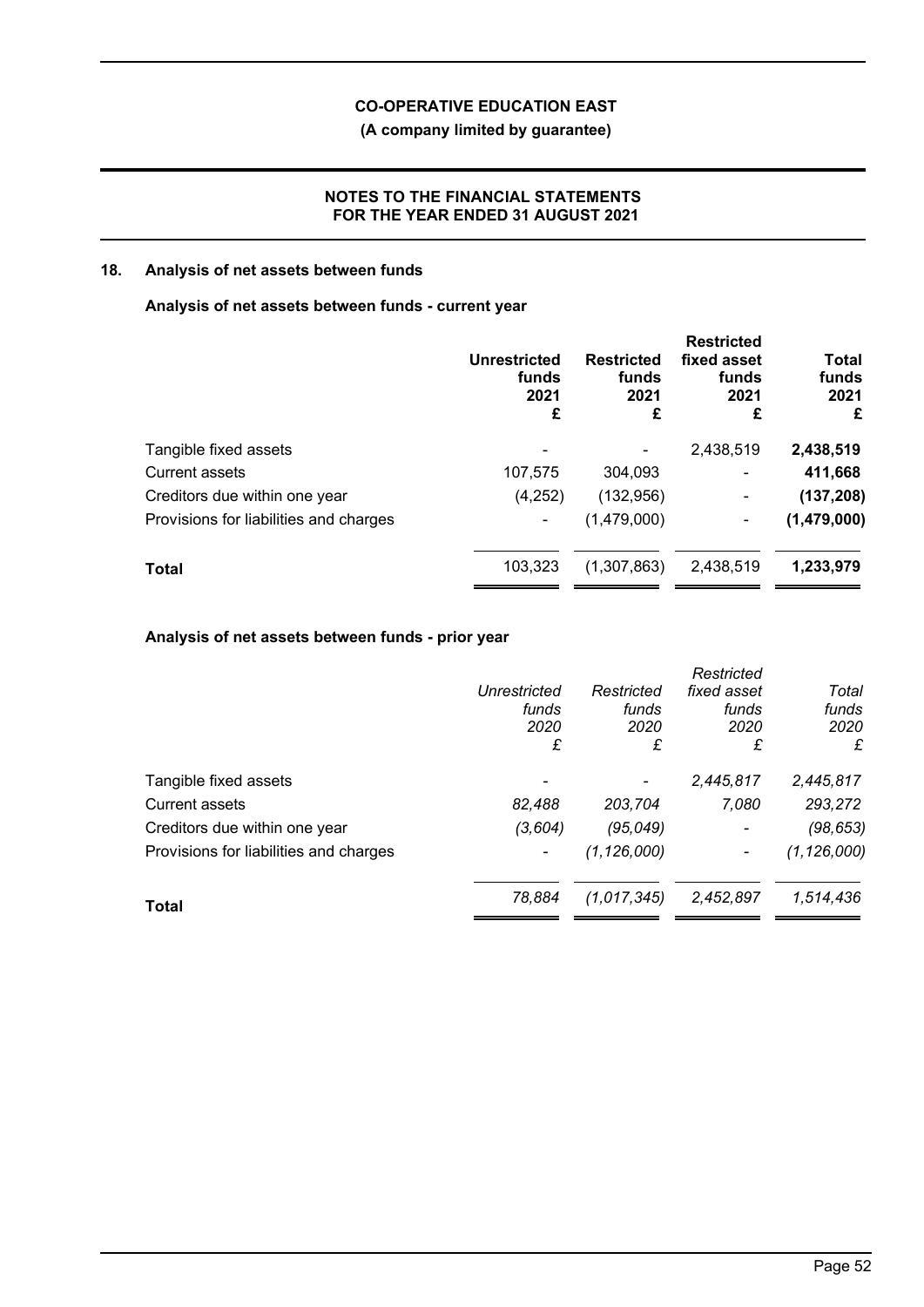**(A company limited by guarantee)**

## **NOTES TO THE FINANCIAL STATEMENTS FOR THE YEAR ENDED 31 AUGUST 2021**

## **19. Reconciliation of net (expenditure)/income to net cash flow from operating activities**

|     |                                                                                     | 2021<br>£    | 2020<br>£    |
|-----|-------------------------------------------------------------------------------------|--------------|--------------|
|     | Net (expenditure)/income for the year (as per Statement of financial<br>activities) | (16, 457)    | 948          |
|     | <b>Adjustments for:</b>                                                             |              |              |
|     | Depreciation                                                                        | 45,896       | 40,443       |
|     | Capital grants from DfE and other capital income                                    | (15, 302)    | (15, 229)    |
|     | Defined benefit pension scheme cost less contributions payable                      | 69,000       | 63,000       |
|     | Defined benefit pension scheme finance cost                                         | 20,000       | 17,000       |
|     | Increase in debtors                                                                 | (23, 942)    | (9,622)      |
|     | Increase/(decrease) in creditors                                                    | 38,555       | (40, 844)    |
|     | Dividends, interest and rents from investments                                      | (39)         | (221)        |
|     | Donated assets                                                                      | (3, 119)     |              |
|     | Net cash provided by operating activities                                           | 114,592      | 55,475       |
| 20. | Cash flows from investing activities                                                |              |              |
|     |                                                                                     | 2021<br>£    | 2020<br>£    |
|     | Dividends, interest and rents from investments                                      | 39           | 221          |
|     | Purchase of tangible fixed assets                                                   | (35, 479)    | (18, 429)    |
|     | Capital grants from DfE Group                                                       | 15,302       | 15,229       |
|     | Net cash used in investing activities                                               | (20, 138)    | (2, 979)     |
| 21. | Analysis of cash and cash equivalents                                               |              |              |
|     |                                                                                     | 2021         | 2020         |
|     | Cash in hand and at bank                                                            | £<br>339,426 | £<br>244,972 |
|     | Total cash and cash equivalents                                                     | 339,426      | 244,972      |
|     |                                                                                     |              |              |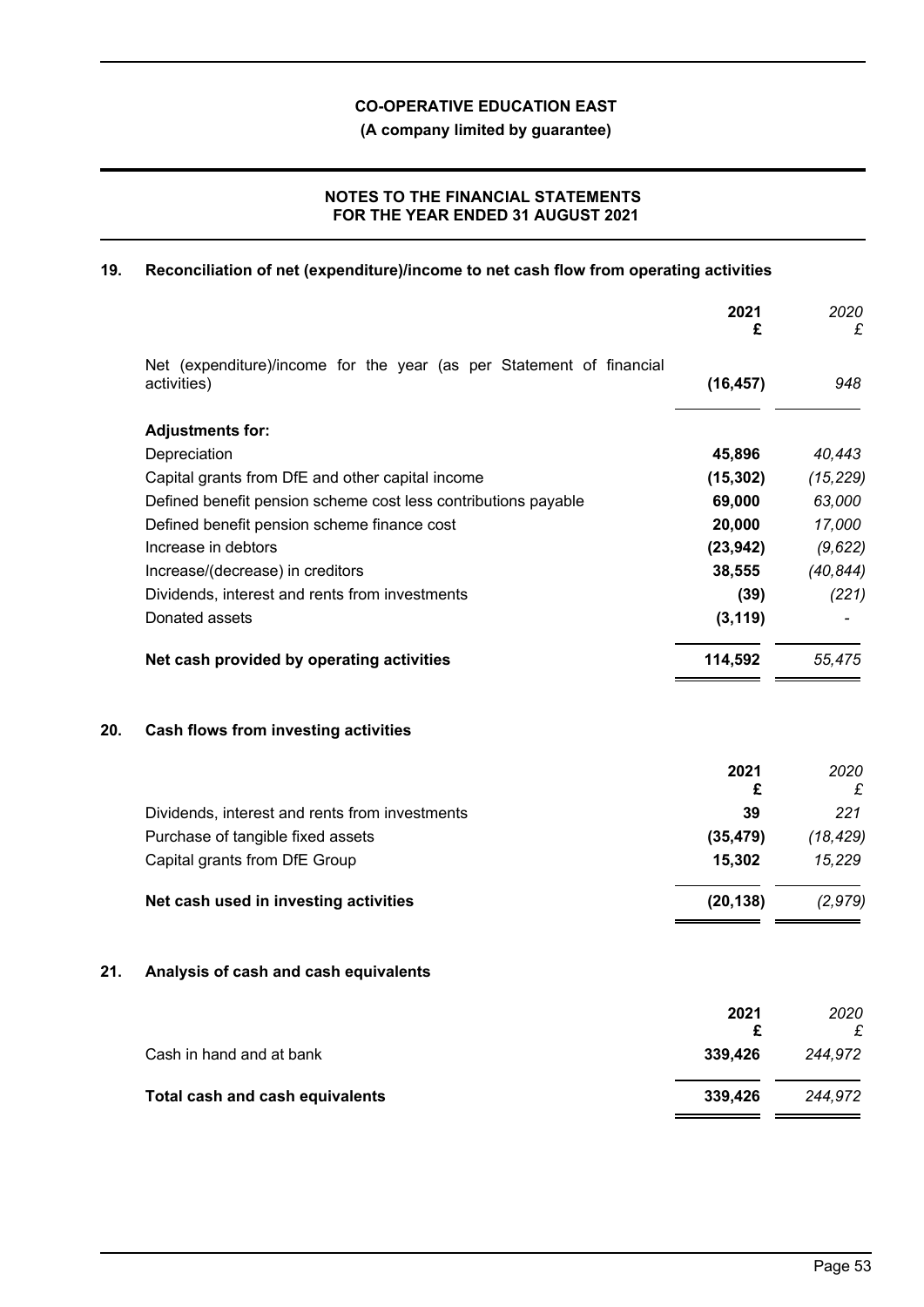**(A company limited by guarantee)**

### **NOTES TO THE FINANCIAL STATEMENTS FOR THE YEAR ENDED 31 AUGUST 2021**

# **22. Analysis of changes in net debt**

| At 1<br>September<br>2020<br>£ | <b>Cash flows</b><br>£ | At 31<br><b>August</b><br>2021<br>£ |
|--------------------------------|------------------------|-------------------------------------|
| 244,972                        | 94,454                 | 339,426                             |
| 244,972                        | 94,454                 | 339,426                             |
|                                |                        |                                     |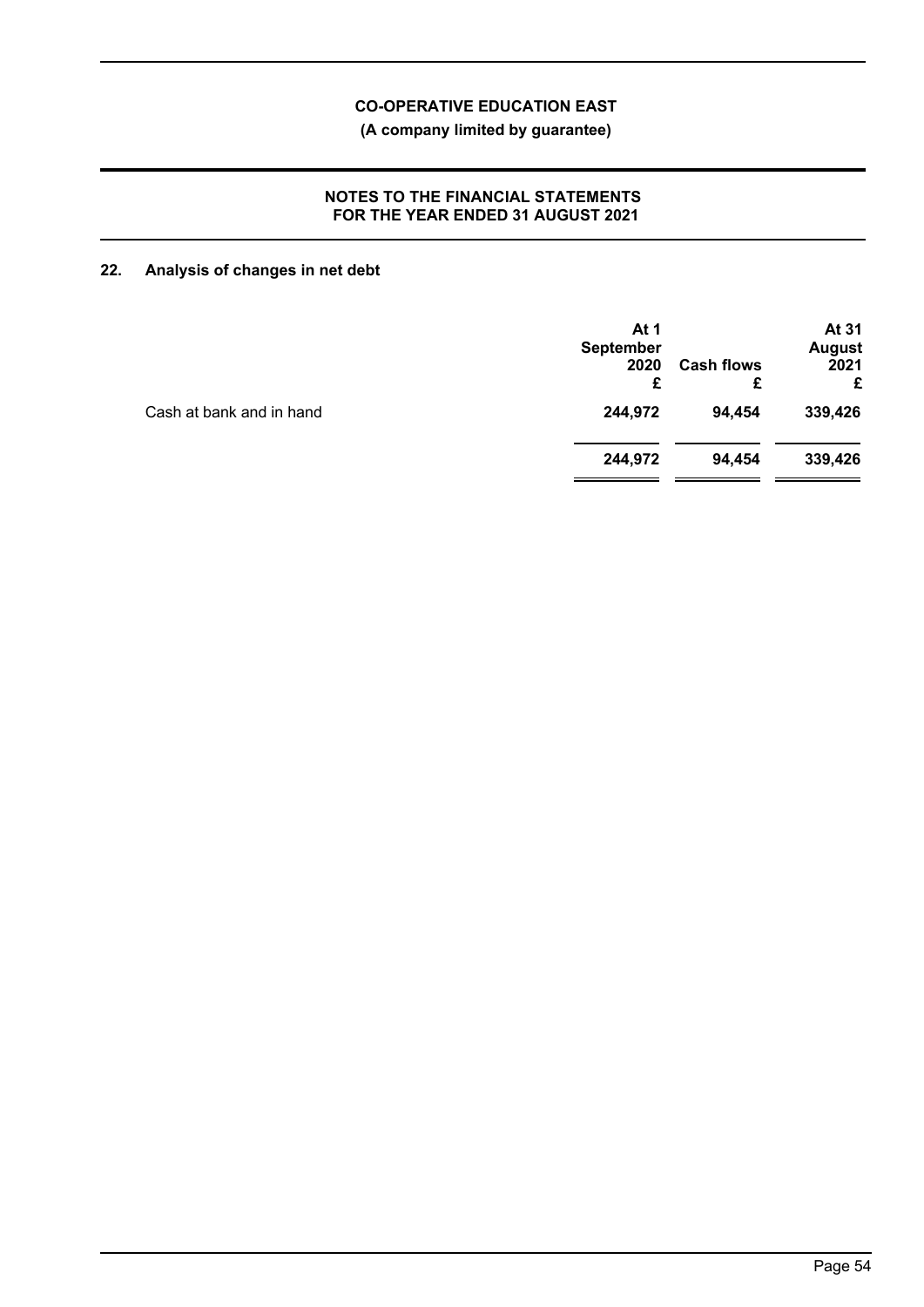### **(A company limited by guarantee)**

### **NOTES TO THE FINANCIAL STATEMENTS FOR THE YEAR ENDED 31 AUGUST 2021**

#### **23. Pension commitments**

The Trust's employees belong to two principal pension schemes: the Teachers' Pension Scheme England and Wales (TPS) for academic and related staff; and the Local Government Pension Scheme (LGPS) for non-teaching staff, which is managed by Norfolk Pension Fund. Both are multi-employer defined benefit schemes.

The latest actuarial valuation of the TPS related to the period ended 31 March 2016 and of the LGPS 31 March 2019.

There were no outstanding or prepaid contributions at either the beginning or the end of the financial year.

### **Teachers' Pension Scheme**

The Teachers' Pension Scheme (TPS) is a statutory, contributory, defined benefit scheme, governed by the Teachers' Pension Scheme Regulations 2014. Membership is automatic for full-time teachers in academies. All teachers have the option to opt-out of the TPS following enrolment.

The TPS is an unfunded scheme to which both the member and employer makes contributions, as a percentage of salary - these contributions are credited to the Exchequer. Retirement and other pension benefits are paid by public funds provided by Parliament.

### **Valuation of the Teachers' Pension Scheme**

The Government Actuary, using normal actuarial principles, conducts a formal actuarial review of the TPS in accordance with the Public Service Pensions (Valuations and Employer Cost Cap) Directions 2014 published by HM Treasury every 4 years. The aim of the review is to specify the level of future contributions. Actuarial scheme valuations are dependent on assumptions about the value of future costs, design of benefits and many other factors. The latest actuarial valuation of the TPS was carried out as at 31 March 2016. The valuation report was published by the Department for Education on 5 March 2019. The key elements of the valuation and subsequent consultation are:

- employer contribution rates set at 23.68% of pensionable pay (including a 0.08% administration levy)
- total scheme liabilities (pensions currently in payment and the estimated cost of future benefits) for service to the effective date of £218,100 million and notional assets (estimated future contributions together with the notional investments held at the valuation date) of £196,100 million, giving a notional past service deficit of £22,000 million
- the SCAPE rate, set by HMT, is used to determine the notional investment return. The current SCAPE rate is 2.4% above the rate of CPI, assumed real rate of return is 2.4% in excess of prices and 2% in excess of earnings. The rate of real earnings growth is assumed to be 2.2%. The assumed nominal rate of return including earnings growth is 4.45%.

The next valuation result is due to be implemented from 1 April 2024.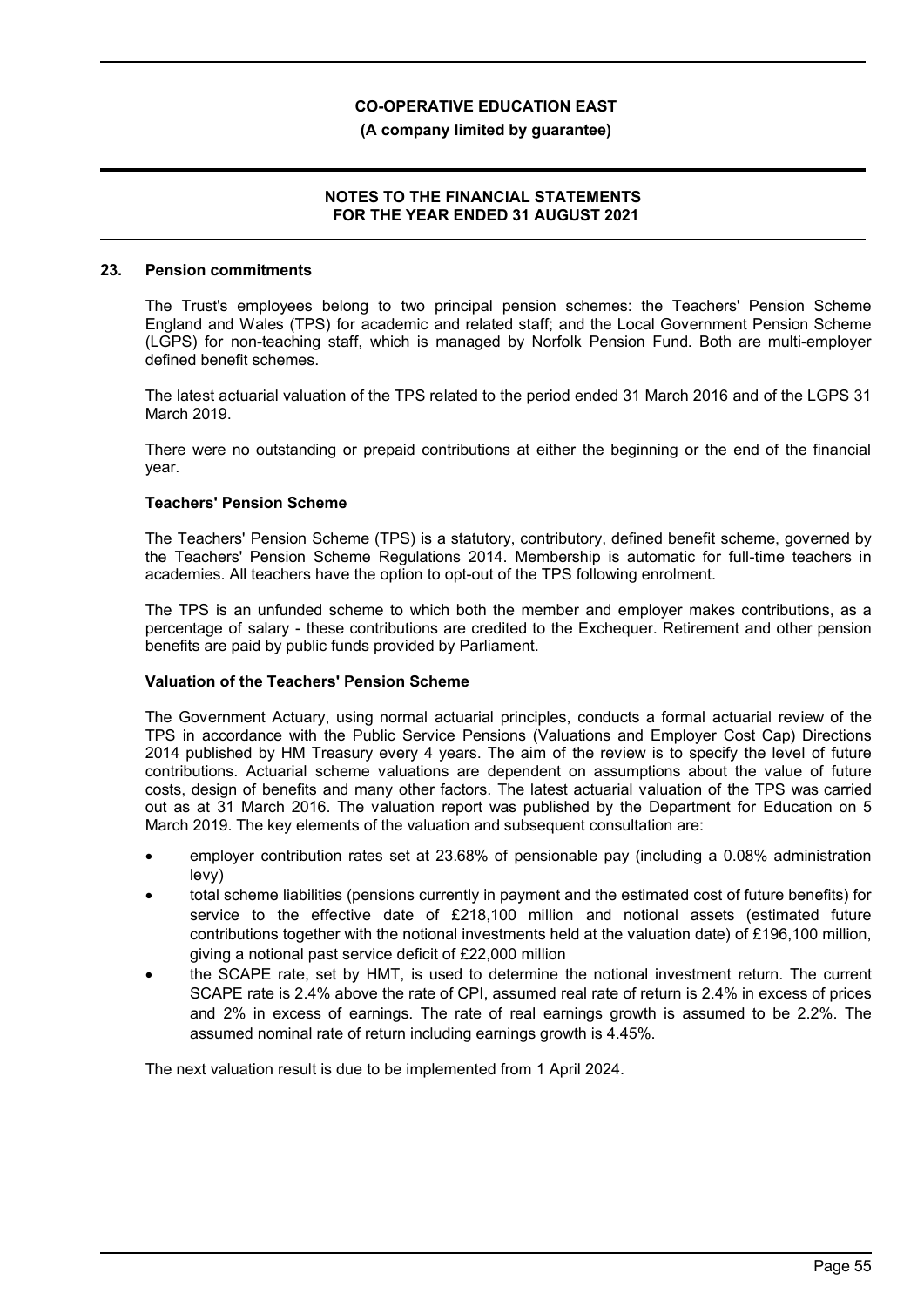### **(A company limited by guarantee)**

### **NOTES TO THE FINANCIAL STATEMENTS FOR THE YEAR ENDED 31 AUGUST 2021**

#### **23. Pension commitments (continued)**

The employer's pension costs paid to TPS in the year amounted to £145,364 *(2020 - £137,480)*.

A copy of the valuation report and supporting documentation is on the Teachers' Pensions website (https://www.teacherspensions.co.uk/news/employers/2019/04/teachers-pensions-valuation-report.aspx).

Under the definitions set out in FRS 102, the TPS is an unfunded multi-employer pension scheme. The Trust has accounted for its contributions to the scheme as if it were a defined contribution scheme. The Trust has set out above the information available on the scheme.

### **Local Government Pension Scheme**

The LGPS is a funded defined benefit pension scheme, with the assets held in separate trusteeadministered funds. The total contribution made for the year ended 31 August 2021 was £81,000 *(2020 - £72,000)*, of which employer's contributions totalled £65,000 *(2020 - £57,000)* and employees' contributions totalled £16,000 *(2020 - £15,000)*. The agreed contribution rates for future years are 19.5 - 20.7 per cent for employers and 5.5 - 12.5 per cent for employees.

The LGPS obligation relates to the employees of the Trust, who were the employees transferred as part of the conversion from the maintained schools and new employees who were eligible to, and did, join the Scheme since that date. The obligation in respect of employees who transferred on conversion represents their cumulative service at both the predecessor school and the Trust at the balance sheet date.

Parliament has agreed, at the request of the Secretary of State for Education, to a guarantee that, in the event of academy closure, outstanding Local Government Pension Scheme liabilities would be met by the Department for Education. The guarantee came into force on 18 July 2013.

### **Principal actuarial assumptions**

|                                                    | 2021 | 2020 |
|----------------------------------------------------|------|------|
|                                                    | %    | ℅    |
| Rate of increase in salaries                       | -3.6 | 2.9  |
| Rate of increase for pensions in payment/inflation | 2.9  | 2.2  |
| Discount rate                                      | 1.65 | 17   |

The current mortality assumptions include sufficient allowance for future improvements in mortality rates. The assumed life expectations on retirement age 65 are:

|                       | 2021<br>Years | 2020<br>Years |
|-----------------------|---------------|---------------|
| <b>Retiring today</b> |               |               |
| Males                 | 21.9          | 21.7          |
| Females               | 24.3          | 23.9          |
| Retiring in 20 years  |               |               |
| Males                 | 23.2          | 22.8          |
| Females               | 26.2          | 25.5          |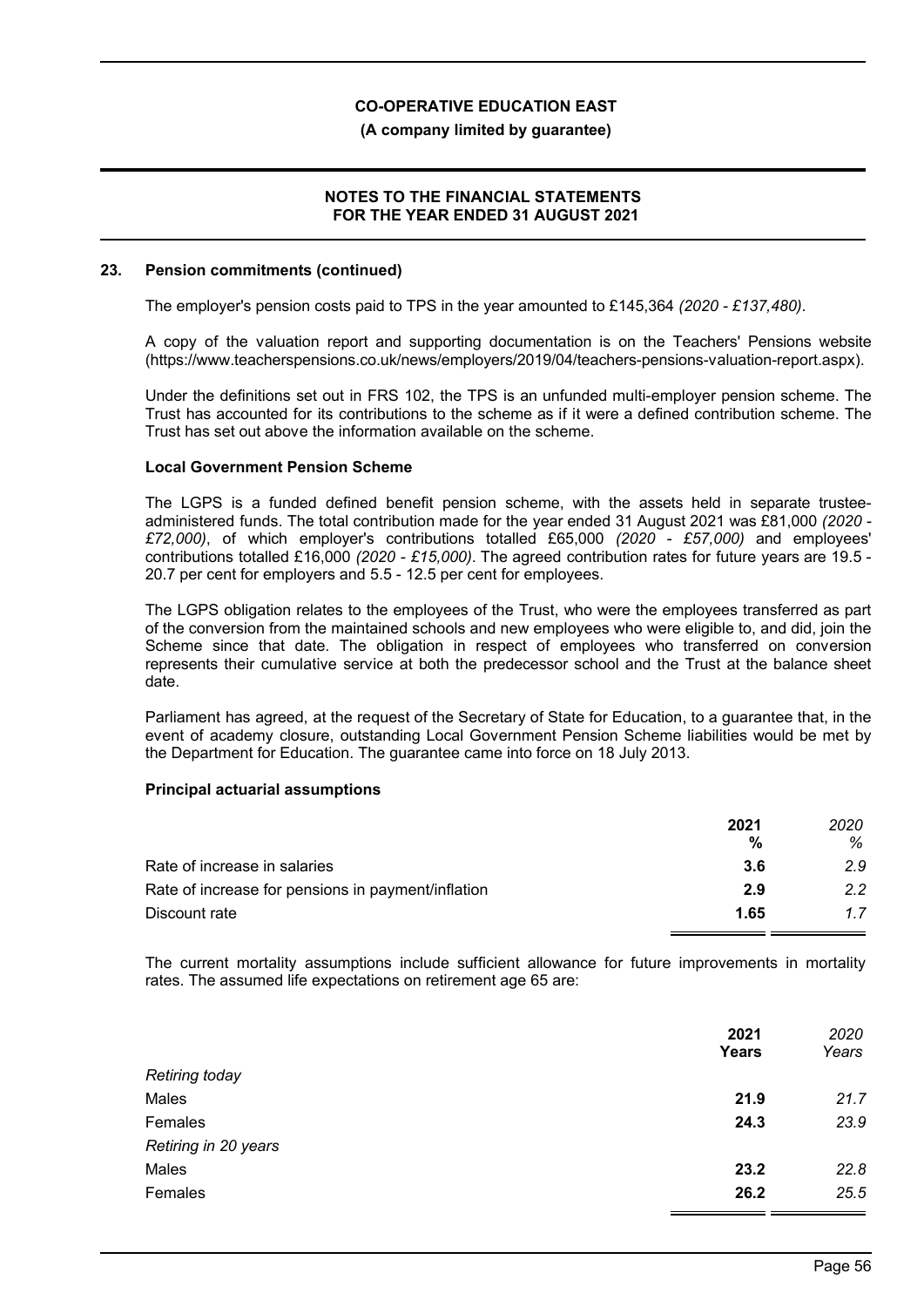## **(A company limited by guarantee)**

### **NOTES TO THE FINANCIAL STATEMENTS FOR THE YEAR ENDED 31 AUGUST 2021**

### **23. Pension commitments (continued)**

## **Sensitivity analysis**

|                             | 2021 | 2020 |
|-----------------------------|------|------|
|                             | £000 | £000 |
| Discount rate -0.1%         | 55   | 44   |
| Salary increase rate +0.1%  | 6    | 5    |
| Pension increase rate +0.1% | 48   | 38   |

## **Share of scheme assets**

The Trust's share of the assets in the scheme was:

|                                     | 2021<br>£ | 2020<br>£ |
|-------------------------------------|-----------|-----------|
| Equities                            | 409,530   | 304,500   |
| <b>Bonds</b>                        | 273,020   | 213,150   |
| Property                            | 88,330    | 66,990    |
| Cash                                | 32,120    | 24,360    |
| <b>Total market value of assets</b> | 803,000   | 609,000   |
|                                     |           |           |

The actual return on scheme assets was £120,000 *(2020 - £(39,000))*.

The amounts recognised in the Statement of financial activities are as follows:

|                                                                  | 2021<br>£ | 2020<br>£ |
|------------------------------------------------------------------|-----------|-----------|
| Current service cost                                             | (134,000) | (120,000) |
| Interest income                                                  | 11,000    | 12,000    |
| Interest cost                                                    | (31,000)  | (29,000)  |
| Total amount recognised in the Statement of financial activities | (154.000) | (137,000) |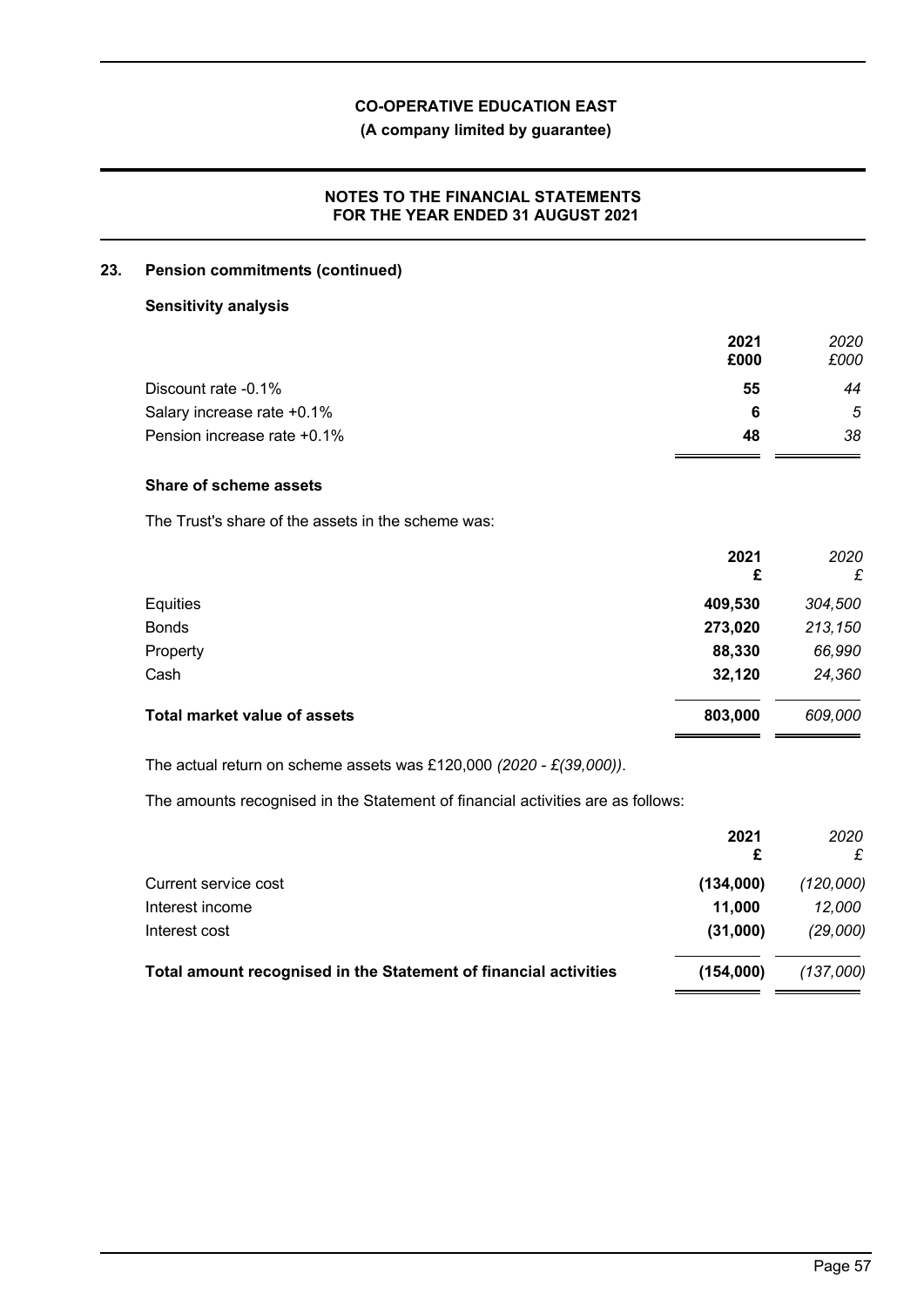**(A company limited by guarantee)**

### **NOTES TO THE FINANCIAL STATEMENTS FOR THE YEAR ENDED 31 AUGUST 2021**

### **23. Pension commitments (continued)**

Changes in the present value of the defined benefit obligations were as follows:

|                         | 2021<br>£ | 2020<br>£ |
|-------------------------|-----------|-----------|
| At 1 September          | 1,735,000 | 1,468,000 |
| Current service cost    | 134,000   | 120,000   |
| Interest cost           | 31,000    | 29,000    |
| Employee contributions  | 16,000    | 15,000    |
| <b>Actuarial losses</b> | 373,000   | 116,000   |
| Benefits paid           | (7,000)   | (13,000)  |
| At 31 August            | 2,282,000 | 1,735,000 |

Changes in the fair value of the Trust's share of scheme assets were as follows:

|                               | 2021<br>£ | 2020<br>£ |
|-------------------------------|-----------|-----------|
| At 1 September                | 609,000   | 589,000   |
| Interest income               | 11,000    | 12,000    |
| Actuarial gains/(losses)      | 109,000   | (51,000)  |
| <b>Employer contributions</b> | 65,000    | 57,000    |
| Employee contributions        | 16,000    | 15,000    |
| Benefits paid                 | (7,000)   | (13,000)  |
| At 31 August                  | 803,000   | 609,000   |

### **24. Operating lease commitments**

At 31 August 2021 the Trust had commitments to make future minimum lease payments under noncancellable operating leases as follows:

|                                              | 2021<br>£ | 2020<br>£ |
|----------------------------------------------|-----------|-----------|
| Not later than 1 year                        | 1.077     | 1,076     |
| Later than 1 year and not later than 5 years | 1,484     | 2,561     |
|                                              | 2,561     | 3,637     |